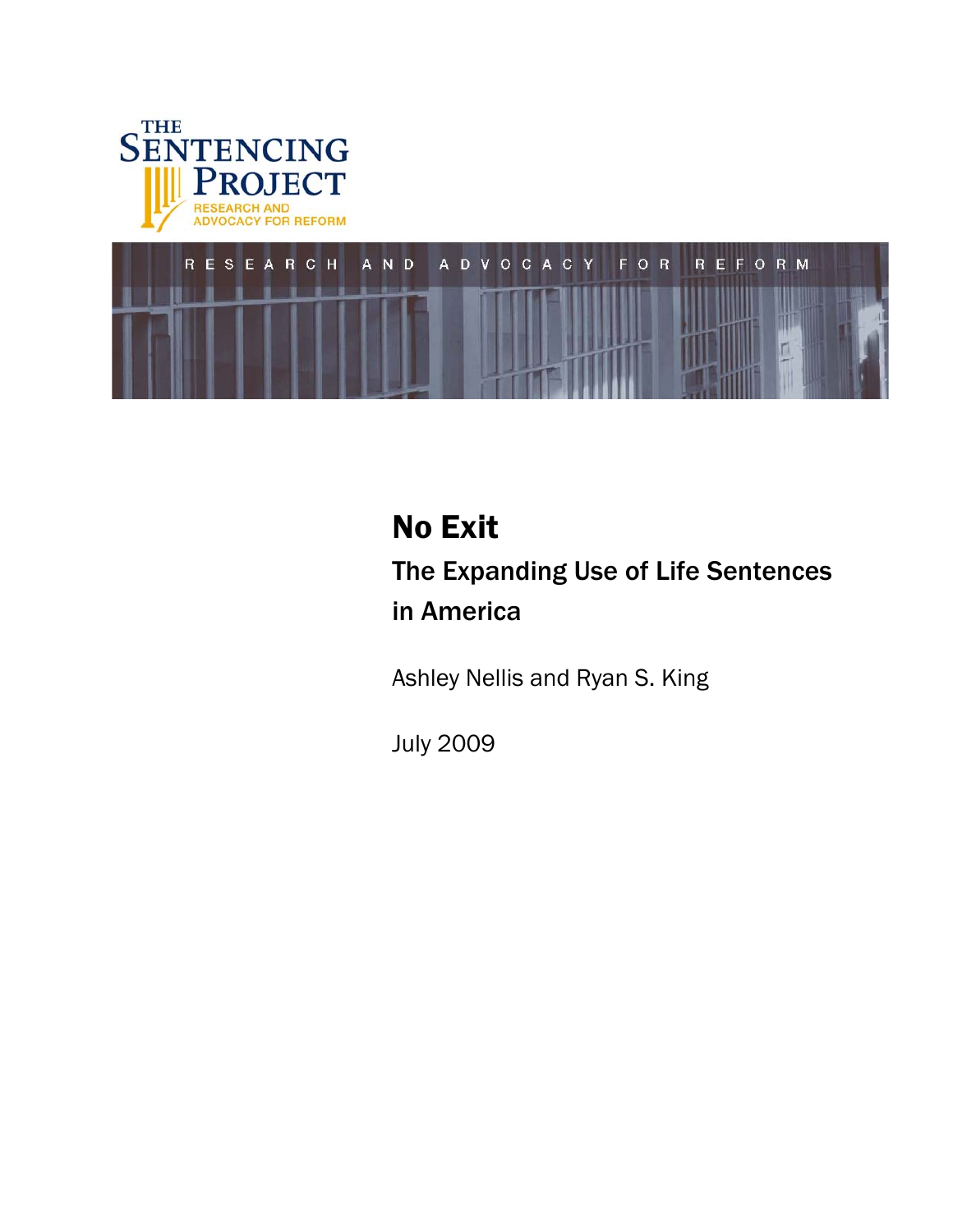

For further information:

The Sentencing Project 514 Tenth St. NW Suite 1000 Washington, D.C. 20004 (202) 628-0871 [www.sentencingproject.org](http://www.sentencingproject.org/) This report was written by Ashley Nellis, Ph.D., Research Analyst, and Ryan S. King, Policy Analyst, of The Sentencing Project.

The Sentencing Project is a national non-profit organization engaged in research and advocacy on criminal justice policy issues.

The Sentencing Project is supported by the generosity of individual contributors and foundations, including:

Morton K. and Jane Blaustein Foundation

Criminal Justice Policy Foundation

Ford Foundation

Bernard F. and Alva B. Gimbel Foundation

Herb Block Foundation

JK Irwin Foundation

Ralph E. Ogden Foundation

Open Society Institute

Public Welfare Foundation

Anonymous Donor at Rockefeller Philanthropy Advisors

Elizabeth B. and Arthur E. Roswell Foundation

Sandler Foundation

Anonymous Fund of Tides Foundation

Restorative Justice Program, General Board of Global Ministries, United Methodist Church

Wallace Global Fund

Copyright © 2009 by The Sentencing Project. Reproduction of this document in full or part in print or electronic format only by permission of The Sentencing Project.

NOTE: Please see inside-back cover for an errata note.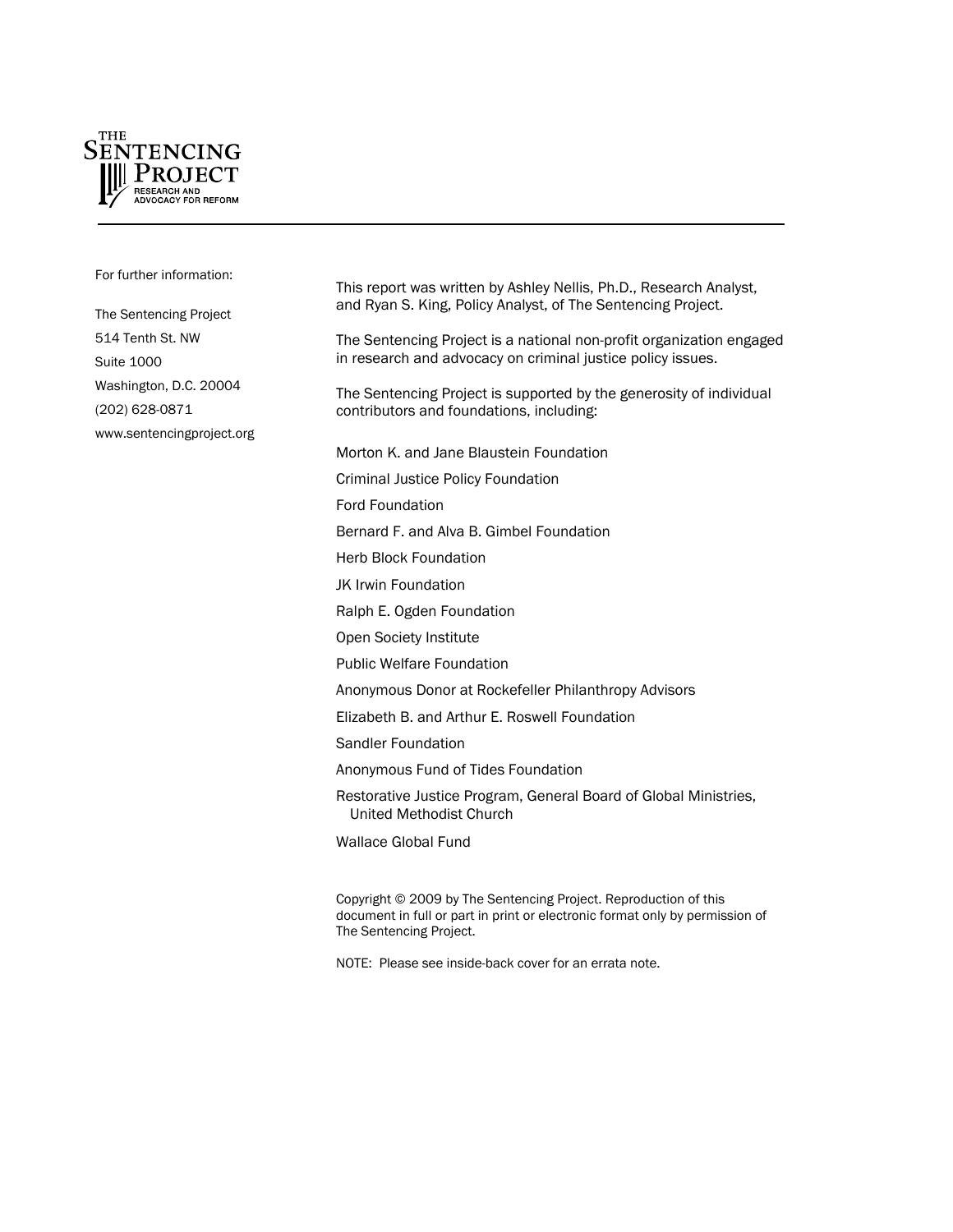# INTRODUCTION

here are more than 2.3 million people incarcerated in prisons or jails throughout the United States. This figure that has been growing steadily since 1972 and represents a 600% increase over this period. The United States has achieved the dubious distinction of having the highest rate of incarceration in the world by enacting three decades of "tough on crime" policies that have made little impact on crime but have had profound consequences for American society. T

These policies have been wide-ranging and include such features as an increased emphasis on drug enforcement, determinate sentences, and most significantly, a vastly expanded use of imprisonment. Simultaneously, there has been a diminishing of the value placed on the principle of rehabilitation that originally guided the nation's correctional philosophy.

Despite the adoption of a variety of alternatives to incarceration and a renewed consideration of expanding parole for certain non-violent, low-level offenses, developments since the 1970s have established a set of policies that extend considerably the length of time that people spend in prison. These include mandatory sentences, "truth in sentencing," and cutbacks in parole release. These initiatives apply not only to persons convicted of violent offenses, but also mandate long periods of incarceration for persons identified as habitual offenders and those convicted of certain drug offenses.

Foremost among the changes affecting the prison population in recent years are laws and policies regarding the expansion of life sentences. Even though life sentences ave existed for a long time, historically they were generally indeterminate, with the possibility of parole to serve as an incentive for behavioral modifications and improvements. Over the past few decades, legislators have dramatically expanded the types of offenses that result in a life sentence and established a wide range of habitual offender laws that subject a growing proportion of defendants to potential life terms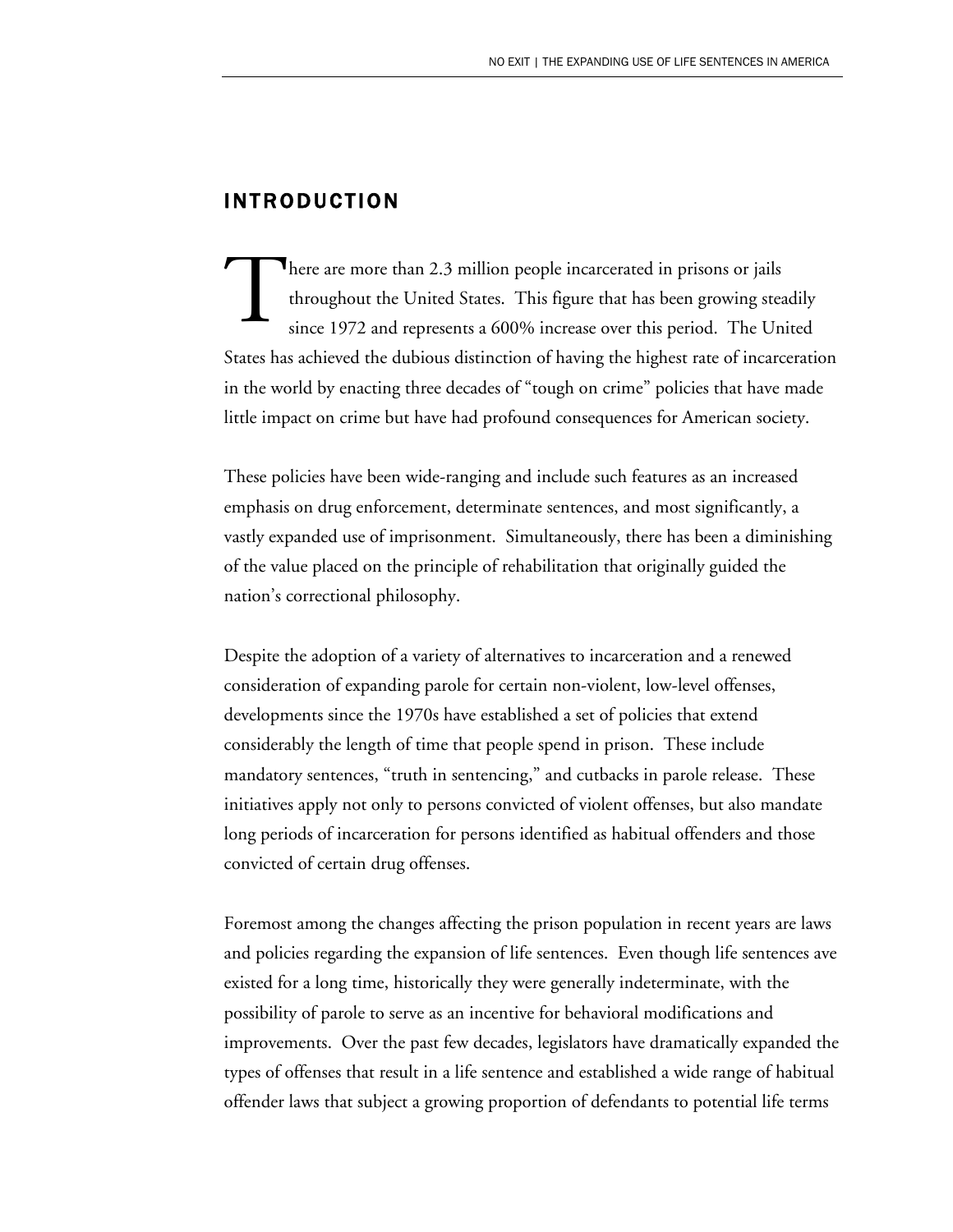of incarceration. At the same time, the restricting of parole, notably with the increase in life without parole sentences, paired with a steady flow of life sentenced admissions to prison, results in persons serving a life sentence constituting a rapidly expanding proportion of the incarcerated population.

Policy considerations for persons sentenced to life are very different than for persons who have been convicted of lesser offenses. For individuals who have taken lives or who pose a serious threat to public safety, incapacitation as a means of assuring public safety is a legitimate and compelling concern at sentencing. However, the issue of life sentences is far more complex and cannot be regarded as merely strict sentencing for a deserving population of persons convicted of serious offenses. In this report, we assess the dramatic increase in the imposition of life sentences in the context of incapacitation and public safety, fiscal costs, goals of punishment, and the appropriateness of life sentences for juveniles.[1](#page-3-0) We also report on trends in the life sentenced population since our previous report analyzing [2](#page-3-1)002/2003 data.<sup>2</sup>

Life in prison is of great consequence both to the individuals who receive these sentences and to the society that imposes them. The findings in this report demonstrate that the life sentenced population has expanded dramatically in recent decades, along with the explosion of the prison population overall.

While persons serving life sentences include those who present a serious threat to public safety, they also include those for whom the length of sentence is questionable. In particular, life without parole sentences often represent a misuse of

 $\overline{a}$ 

<span id="page-3-0"></span> $1$  The term "life sentence" is used in a variety of ways and consequently there is much public confusion regarding its meaning. While the intuitive definition of a life sentence is a prison term for the remainder of one's natural life, in fact the term also includes various indeterminate sentences, or sentences whose length can be reduced by commutation, parole, or pardon. The term "life without parole" refers to sentences where parole is not possible. In this report, we do not consider sentences that would equate to one's life (e.g., a sentence of 90 years, after which one might be eligible for parole). Figures presented here are therefore conservative estimates of the number of people those who will spend the rest of their lives in prison.

<span id="page-3-1"></span><sup>2</sup> Mauer, M., King, R. S., and Young, M. C. (2004). *The Meaning of Life: Long Prison Sentences in Context*. Washington, D.C.: The Sentencing Project.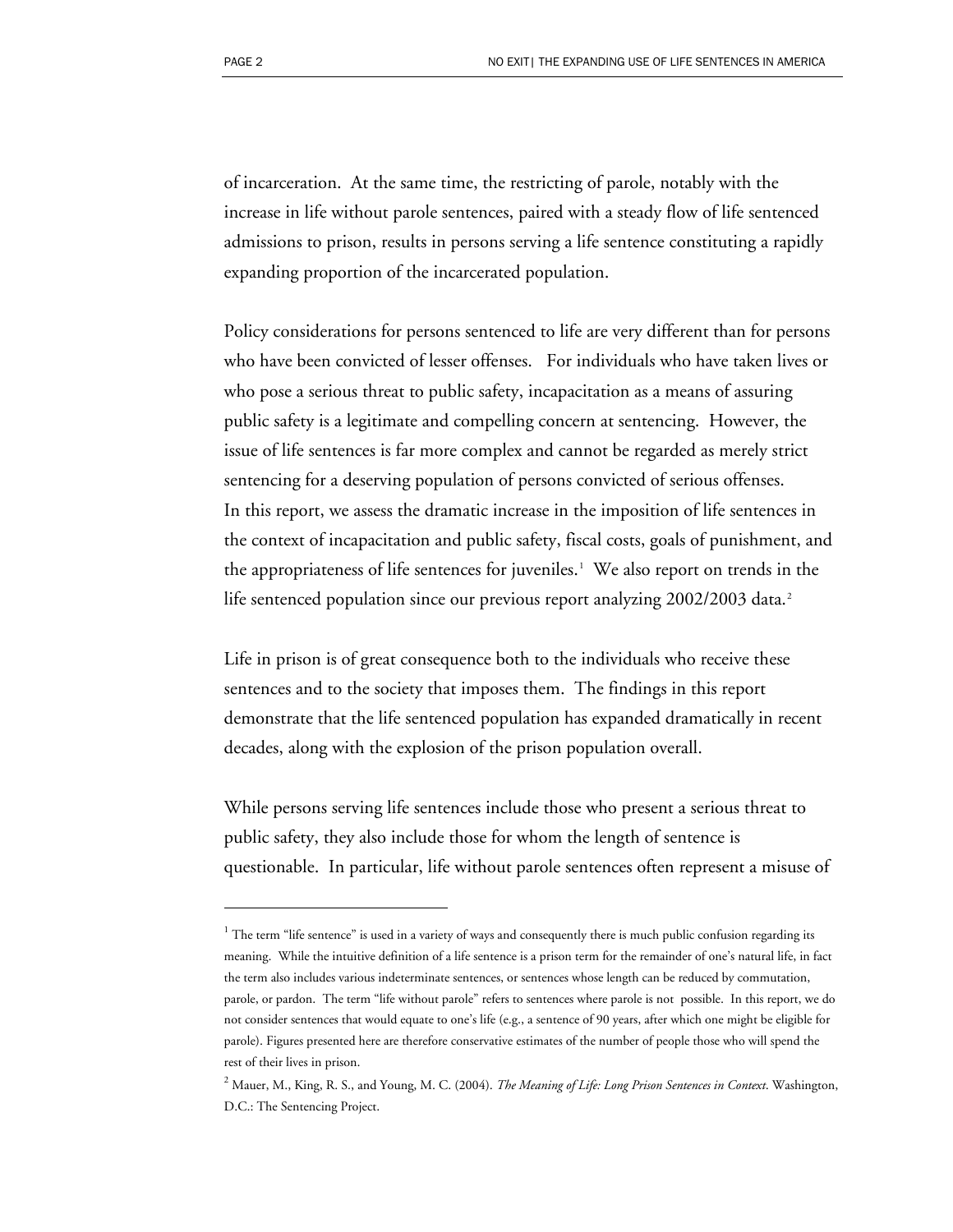limited correctional resources and discount the capacity for personal growth and rehabilitation that comes with the passage of time. This report challenges the supposition that all life sentences are necessary to keep the public safe, compared to a term of fewer years. We conclude with recommendations for changes in law, policy and practice which would, if adopted, address the principal deficiencies in the sentencing of people to life in prison.

#### Key Findings

- 140,610 individuals are serving life sentences, representing one of every 11 people (9.5%) in prison.
- Twenty-nine percent (41,095) of the individuals serving life sentences have no possibility of parole.
- The number of individuals serving life without parole sentences increased by 22% from 33,633 to 41,095 between 2003 and 2008. This is nearly four times the rate of growth of the parole-eligible life sentenced population.
- In five states—Alabama, California, Massachusetts, Nevada, and New York—at least 1 in 6 people in prison are serving a life sentence.
- The highest proportion of life sentences relative to the prison population is in California, where 20% of the prison population is serving a life sentence, up from 18.1% in 2003. Among these 34,164 life sentences, 10.8% are life without parole.
- Racial and ethnic minorities serve a disproportionate share of life sentences. Two-thirds of people with life sentences (66.4%) are nonwhite, reaching as high as 83.7% of the life sentenced population in the state of New York.
- There are 6,807 juveniles serving life sentences; 1,755, or 25.8%, of whom are serving sentences of life without parole.
- Seventy-seven percent of juveniles sentenced to life are youth of color.
- There are 4,694 women and girls serving life sentences; 28.4% of females sentenced to life do not have the possibility of parole.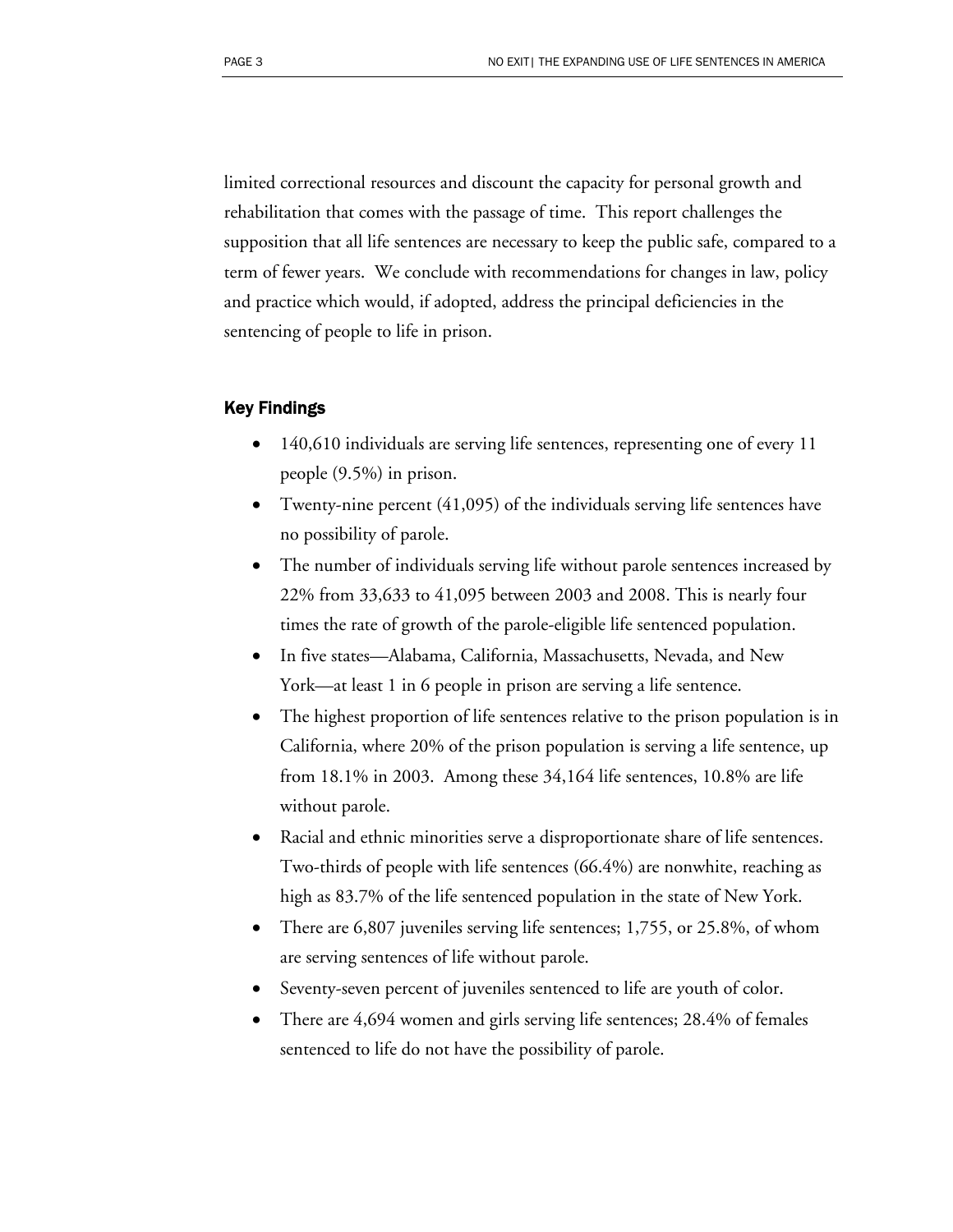<u>.</u>

# GROWTH IN LIFE SENTENCES

Every state has provisions for sentencing people to prison for the remainder of their lives for some types of crimes. While life and life without parole (LWOP) sentences have long been incorporated into sentencing policy, the frequency with which they have been used has increased dramatically during the last 20 years as sentencing statutes, prosecutorial practices, and parole policies have evolved in a more punitive direction. In particular, support for the expansion of LWOP sentences grew out of the same mistrust of the judicial process that birthed sentencing guidelines, mandatory minimums, and "truth-in-sentencing" laws to restrict parole eligibility. These policies have often been politically inspired and fueled by accounts of people sentenced to life, often for violent crimes, being released on parole within a decade. Public dissatisfaction was part of a larger movement toward more legislative control of the criminal justice process at the expense of the discretion of judges and parole boards. The expansion of LWOP sentencing in particular was intended to ensure that "life means life."

While every state provides for life sentences, there is a broad range in the severity and implementation of the statutes (See Table 1). In six states – Illinois, Iowa, Louisiana, Maine, Pennsylvania, and South Dakota – and the federal system, all life sentences are imposed without the possibility of parole.<sup>[3](#page-5-0)</sup> Only Alaska provides the possibility of parole for all life sentences, while the remaining 43 states have laws that permit sentencing most defendants to life with or without parole.

In the case of life sentences with the possibility of parole, the range of time that must be served prior to eligibility for release varies greatly, from under 10 years in Utah

<span id="page-5-0"></span> $3$  Parole is no longer an option in the federal system, as of 1987. The 886 individuals serving parole-eligible life sentences in the federal system were sentenced before parole was eliminated in 1987.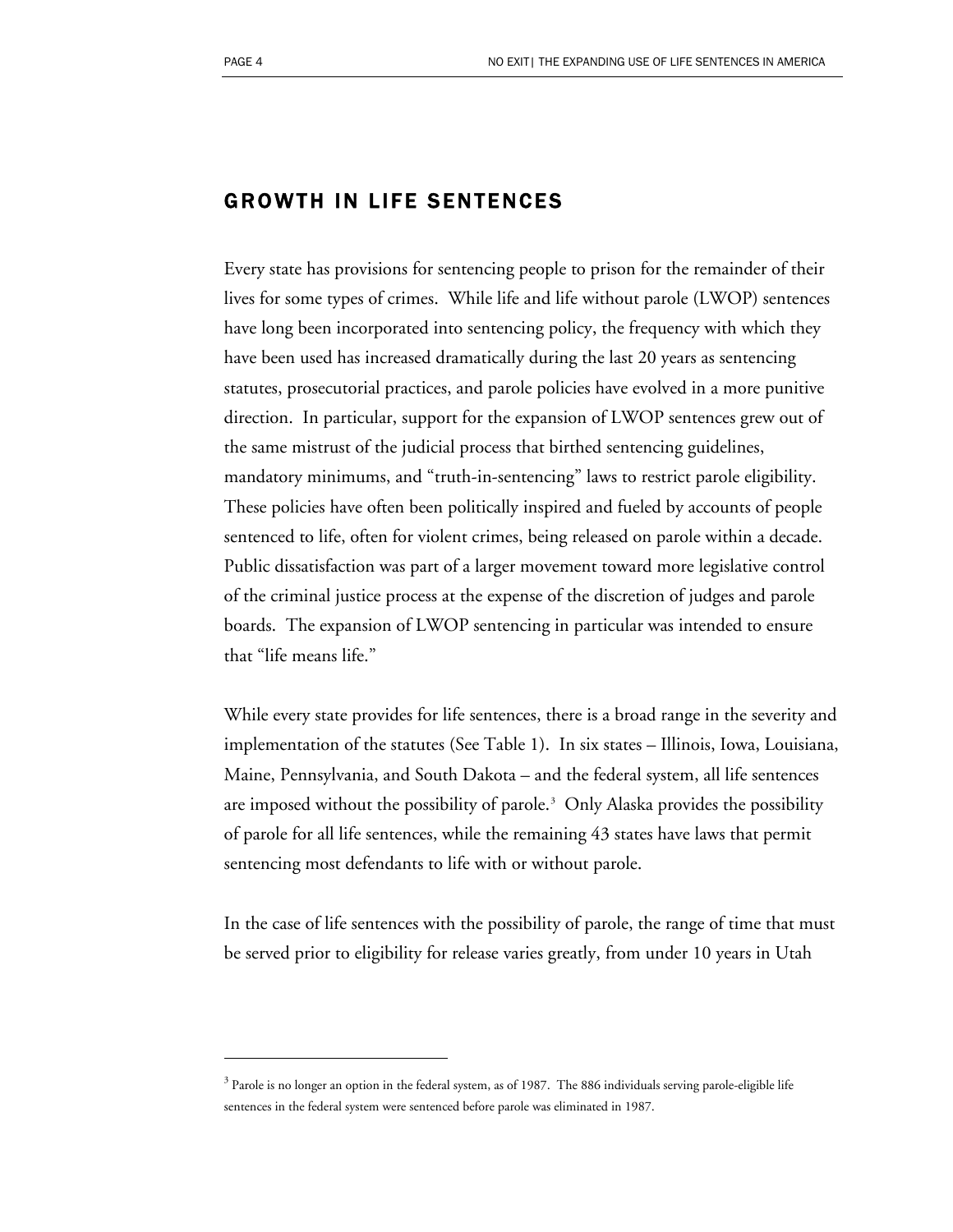and California to [4](#page-6-0)0 and 50 years in Colorado and Kansas.<sup>4</sup> The median length of time served prior to parole eligibility nationally is in the range of 2[5](#page-6-1) years.<sup>5</sup> However, eligibility does not equate to release and, owing to the reticence of review boards and governors, it has become increasingly difficult for persons serving a life sentence to be released on parole.

| LIFE SENTENCES AND LWOP SENTENCES |                | <b>ONLY LWOP</b><br><b>SENTENCES</b> | <b>ONLY PAROLE-ELIGIBLE LIFE</b><br><b>SENTENCES</b> |
|-----------------------------------|----------------|--------------------------------------|------------------------------------------------------|
|                                   |                |                                      |                                                      |
| Alabama                           | Nevada         | <b>Illinois</b>                      | Alaska                                               |
| Arizona                           | New Hampshire  | lowa                                 |                                                      |
| Arkansas                          | New Jersey     | Louisiana                            |                                                      |
| California                        | New Mexico     | Maine                                |                                                      |
| Colorado                          | New York       | Pennsylvania                         |                                                      |
| Connecticut                       | North Carolina | South Dakota                         |                                                      |
| Delaware                          | North Dakota   |                                      |                                                      |
| Florida                           | Ohio           | Federal                              |                                                      |
| Georgia                           | Oklahoma       |                                      |                                                      |
| Hawaii                            | Oregon         |                                      |                                                      |
| Idaho                             | Rhode Island   |                                      |                                                      |
| Indiana                           | South Carolina |                                      |                                                      |
| Kansas                            | Tennessee      |                                      |                                                      |
| Kentucky                          | Texas          |                                      |                                                      |
| Maryland                          | Vermont        |                                      |                                                      |
| Massachusetts                     | Virginia       |                                      |                                                      |
| Michigan                          | Washington     |                                      |                                                      |
| Minnesota                         | West Virginia  |                                      |                                                      |
| Mississippi                       | Wisconsin      |                                      |                                                      |
| Missouri                          | Wyoming        |                                      |                                                      |
| Montana                           |                |                                      |                                                      |
| Nebraska                          |                |                                      |                                                      |

#### TABLE 1: LIFE SENTENCING POLICY IN THE UNITED STATES

 $\overline{a}$ 

<span id="page-6-0"></span><sup>4</sup> Advisory Committee on Geriatric and Seriously Ill Inmates (2005). *A Report of the Advisory Committee on Geriatric and Seriously Ill Inmates*. Harrisburg: Joint State Government Committee of the General Assembly of the Commonwealth of Pennsylvania.

<span id="page-6-1"></span> $<sup>5</sup>$  Ibid.</sup>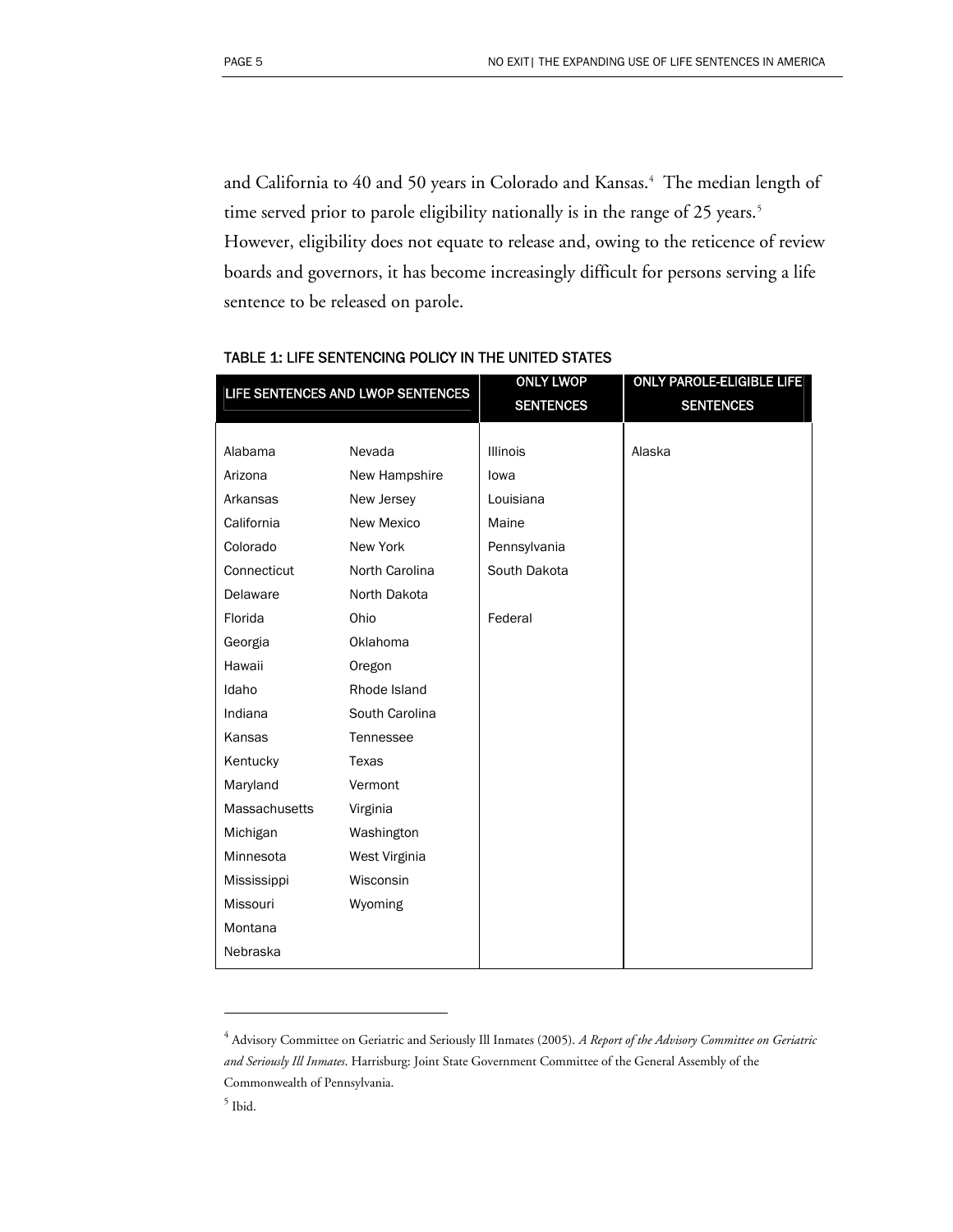#### Life Sentences, 2008

Our national survey of departments of correction documented 140,610 persons serving a life term in 2008. One in 11 persons in a state or federal prison is now serving a life sentence. Over the last quarter-century, the number of individuals serving life sentences has more than quadrupled from 34,000 in 1984 (See Figure 1). Nearly 97% of those serving a life sentence are men, while women comprise 4,694 (3.3%) of persons serving a life sentence.



FIGURE 1: GROWTH IN LIFE SENTENCED POPULATION, 1984-2008

Sources: Figures for 1984 obtained from: American Correctional Association (1984). *Corrections Compendium*. Vol. 3 (9). Figures for 1992 obtained from: Maguire, K., Pastore, A. L., and Flanagan, T. J. (Eds.) (1993). *Sourcebook of Criminal Justice Statistics 1992*. Washington, D.C.: Bureau of Justice Statistics. Figures for 2003 obtained from: Mauer, M., King, R., and Young, M. (2004). *The Meaning of 'Life': Long Prison Sentences in Context.* Washington, D.C.: The Sentencing Project. Figures for 2005 obtained from: Liptak, A. (2005, October 5). Serving Life with No Chance at Redemption. *The New York Times*. Data for 2008 collected from each state's department of corrections by The Sentencing Project.

The scope of life sentences varies greatly by state (See Table 2). In 16 states, at least 10% of people in prison are serving a life sentence. In Alabama, California, Massachusetts, Nevada and New York, at least 1 in 6 people in prison are serving a life sentence. On the other end of the spectrum, there are 10 states in which 5% or fewer of those in prison are serving a life sentence, including less than 1% in Indiana.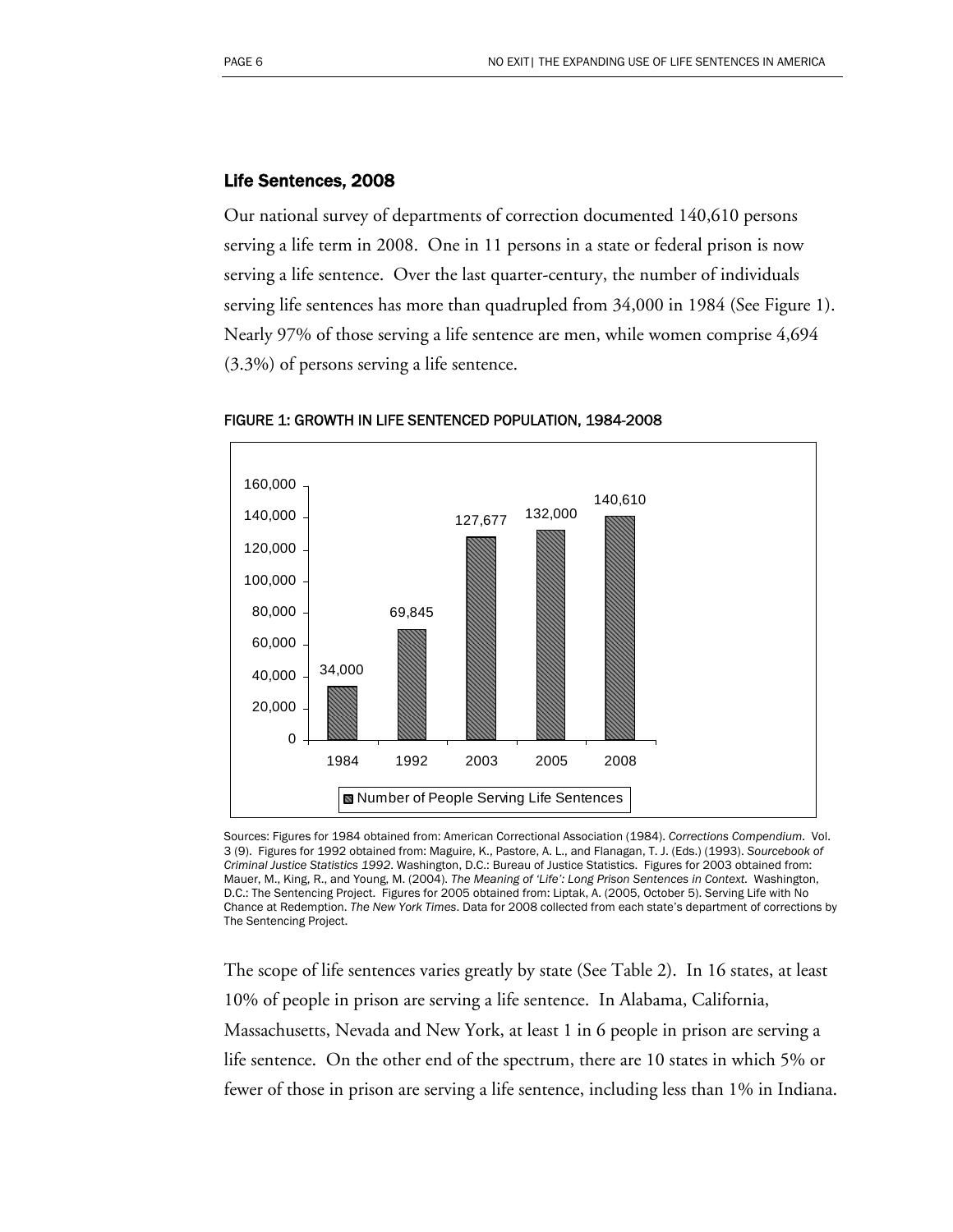| <b>STATE</b>      | <b>LIFE POPULATION</b> | % OF PRISON       | <b>LWOP</b>    | % OF PRISON       |
|-------------------|------------------------|-------------------|----------------|-------------------|
|                   |                        | <b>POPULATION</b> |                | <b>POPULATION</b> |
| Alabama           | 5,087                  | 17.3%             | 1,413          | 4.8%              |
| Alaska            | 229                    | 6.6%              | <b>NA</b>      | <b>NA</b>         |
| Arizona           | 1,433                  | 3.7%              | 208            | 0.5%              |
| Arkansas          | 1,376                  | 9.5%              | 541            | 3.7%              |
| California        | 34,164                 | 20.0%             | 3,679          | 2.2%              |
| Colorado          | 2,136                  | 9.3%              | 464            | 2.0%              |
| Connecticut       | 430                    | 2.2%              | 334            | 1.7%              |
| Delaware          | 526                    | 13.8%             | 318            | 8.3%              |
| Florida           | 10,784                 | 11.3%             | 6,424          | 6.7%              |
| Georgia           | 7,193                  | 13.1%             | 486            | 0.9%              |
| Hawaii            | 412                    | 11.6%             | 47             | 1.3%              |
| Idaho             | 523                    | 8.3%              | 102            | 1.6%              |
| <b>Illinois</b>   | 103                    | Unk.              | 103            | Unk.              |
| Indiana           | 250                    | 0.9%              | 96             | 0.4%              |
| lowa              | 616                    | 7.1%              | 616            | 7.1%              |
| Kansas            | 806                    | 9.2%              | $\overline{2}$ | 0.0%              |
| Kentucky          | 1,073                  | 7.8%              | 66             | 0.5%              |
| Louisiana         | 4,161                  | 10.9%             | 4,161          | 10.9%             |
| Maine             | 58                     | 2.6%              | 54             | 2.4%              |
| Maryland          | 2,311                  | 9.9%              | 321            | 1.4%              |
| Massachusetts     | 1,760                  | 17.1%             | 902            | 8.7%              |
| Michigan          | 5,010                  | 10.0%             | 3,384          | 6.7%              |
| Minnesota         | 496                    | 5.4%              | 48             | 0.5%              |
| Mississippi       | 1,914                  | 8.5%              | 1,230          | 5.4%              |
| Missouri          | 2,582                  | 8.7%              | 938            | 3.1%              |
| Montana           | 171                    | 5.0%              | 51             | 1.5%              |
| Nebraska          | 515                    | 11.8%             | 213            | 4.9%              |
| Nevada            | 2,217                  | 16.4%             | 450            | 3.3%              |
| New Hampshire     | 177                    | 6.1%              | 63             | 2.2%              |
| New Jersey        | 1,257                  | 4.8%              | 46             | 0.2%              |
| <b>New Mexico</b> | 391                    | 6.2%              | $\Omega$       | 0.0%              |
| New York          | 11,147                 | 18.0%             | 190            | 0.3%              |
| North Carolina    | 2,390                  | 6.1%              | 1,215          | 3.1%              |

#### TABLE 2: LIFE POPULATION AND LIFE WITHOUT PAROLE POPULATION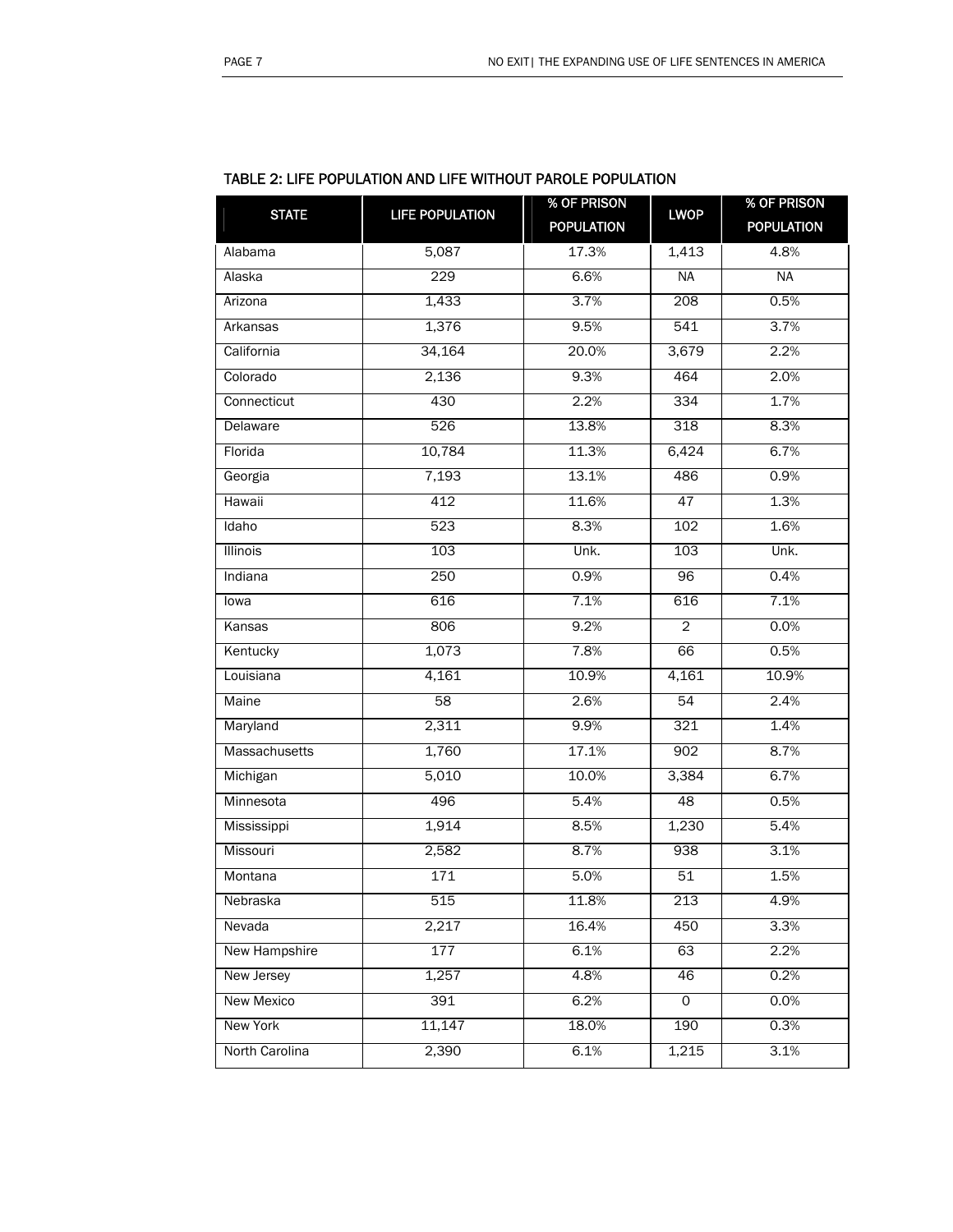| <b>STATE</b>         | <b>LIFE POPULATION</b> | % OF PRISON       | <b>LWOP</b>      | % OF PRISON       |
|----------------------|------------------------|-------------------|------------------|-------------------|
|                      |                        | <b>POPULATION</b> |                  | <b>POPULATION</b> |
| North Dakota         | 40                     | 2.8%              | 11               | 0.8%              |
| Ohio                 | 5,202                  | 10.4%             | $\overline{216}$ | 0.4%              |
| <b>Oklahoma</b>      | 2,135                  | 8.5%              | 623              | 2.5%              |
| Oregon               | 719                    | 5.3%              | 143              | 1.1%              |
| Pennsylvania         | 4,349                  | 9.4%              | 4,343            | 9.4%              |
| Rhode Island         | 182                    | 4.8%              | $\overline{32}$  | 0.8%              |
| South Carolina       | 2,056                  | 8.4%              | 777              | 3.2%              |
| South Dakota         | 169                    | 5.1%              | 169              | 5.1%              |
| Tennessee            | 2,020                  | 10.5%             | 260              | 1.3%              |
| <b>Texas</b>         | 8,558                  | 6.1%              | 71               | 0.1%              |
| Utah                 | Unk.                   | Unk.              | Unk.             | Unk.              |
| Vermont              | 89                     | 4.1%              | $\overline{13}$  | 0.6%              |
| Virginia             | 2,145                  | 5.8%              | $\overline{774}$ | 2.1%              |
| Washington           | 1,967                  | 12.5%             | $\overline{542}$ | 3.4%              |
| <b>West Virginia</b> | 612                    | 10.4%             | 251              | 4.3%              |
| Wisconsin            | 1,072                  | 4.8%              | 171              | 0.8%              |
| Wyoming              | 197                    | 9.5%              | 20               | 1.0%              |
| <b>FEDERAL</b>       | 5,400                  | 2.7%              | 4,514            | 2.2%              |
| <b>TOTAL</b>         | 140,610                | 9.5%              | 41,095           | 2.8%              |

#### TABLE 2: LIFE POPULATION AND LIFE WITHOUT PAROLE POPULATION, continued

Notes: Illinois officials did not provide usable data on life sentences or LWOP sentences for 2008. In 2003, the year in which data were previously collected for our report, *The Meaning of Life*, Illinois reported 1,291 individuals serving life sentences, all of whom were LWOP. The prison population reported at this time was 43,418. The figure of 103 juveniles serving LWOP was confirmed through an independent report in 2008. The current number of adult life sentences and LWOP sentences in Illinois could not be determined. Utah officials did not provide data on life aentences.

#### Life without Parole

Substantially longer sentences and the restriction or abolition of parole are two key contributing factors to the rapidly expanding prison population. This is perhaps best illustrated by the use of LWOP sentences. In 2008, 41,095 people, or 1 in 36 persons in prison, were serving a sentence of life without parole. Women comprise slightly more than 3% of this group (1,333). As with the overall population of life sentences, the number of people serving LWOP has increased dramatically in recent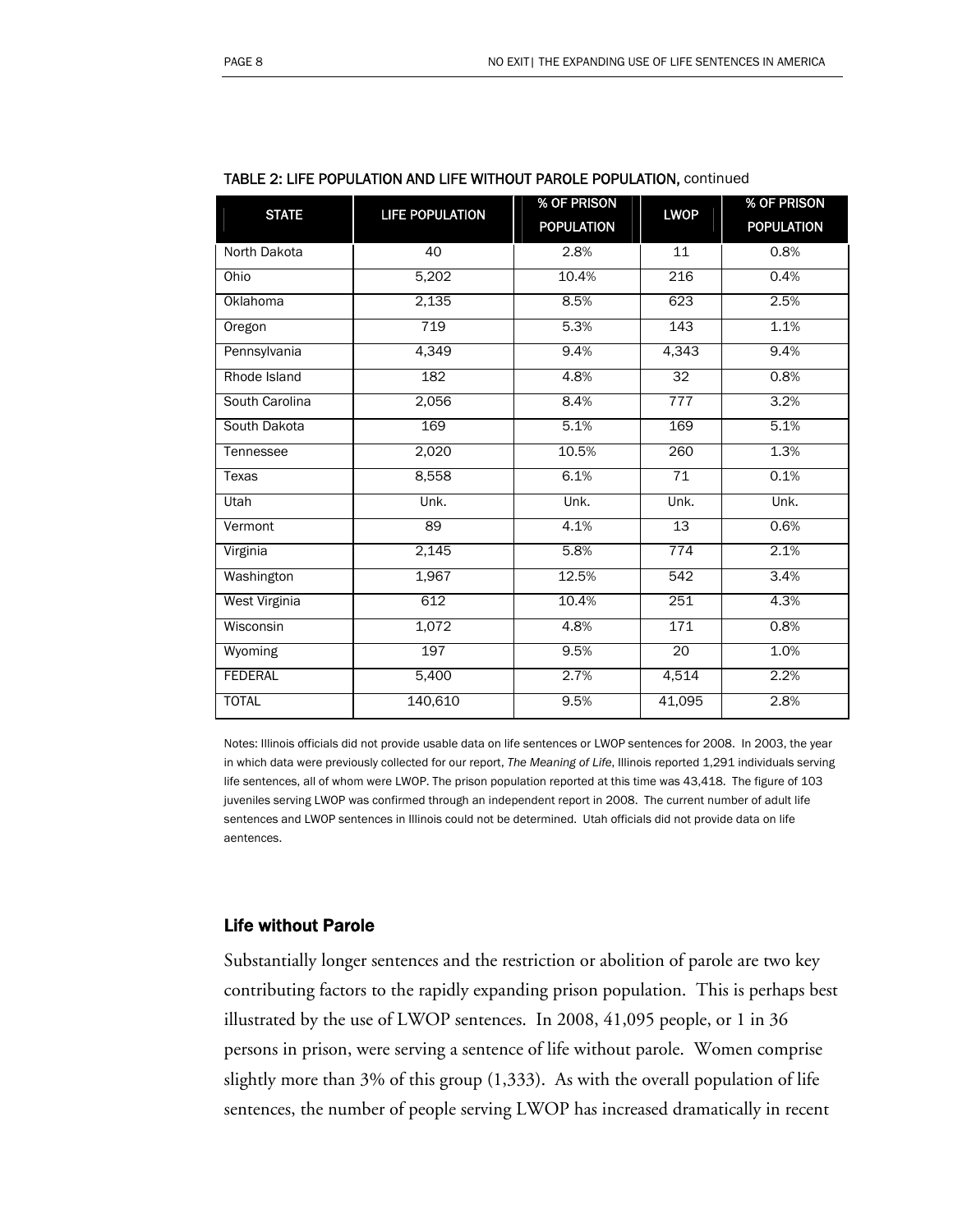years. In 1992, 12,453 persons  $-1$  in [6](#page-10-0)8 – were serving LWOP sentences.<sup>6</sup> In the intervening 16 years that figure has tripled (See Figure 2).



FIGURE 2: GROWTH IN LIFE WITHOUT PAROLE POPULATION, 1992-2008

Sources: Figures for 1992 obtained from: Maguire, K., Pastore, A. L., and Flanagan, T. J. (Eds.) (1993). *Sourcebook of Criminal Justice Statistics 1992*. Washington, DC: Bureau of Justice Statistics. Figures from 2003 obtained from: Mauer, M., King, R.S., and Young, M. (2004). *The Meaning of 'Life': Long Prison Sentences in Context.* Washington, DC: The Sentencing Project. Figures for 2008 collected from each state's Department of Corrections by The Sentencing Project.

As with the overall life sentenced population, the use of LWOP varies greatly among states. In Louisiana, a state in which all life sentences lack the possibility of parole, one of every nine (10.9%) people in prison is serving an LWOP sentence. Pennsylvania, another LWOP-only state, incarcerates 9.4% of its prison population for the rest of their lives. Nationally, there are nine states in which more than 5% of persons in prison are serving an LWOP sentence. On the other end of the spectrum, 15 states incarcerate less than 1% of persons in prison for LWOP.

-

<span id="page-10-0"></span> $^6$  LWOP data are unavailable for 1984.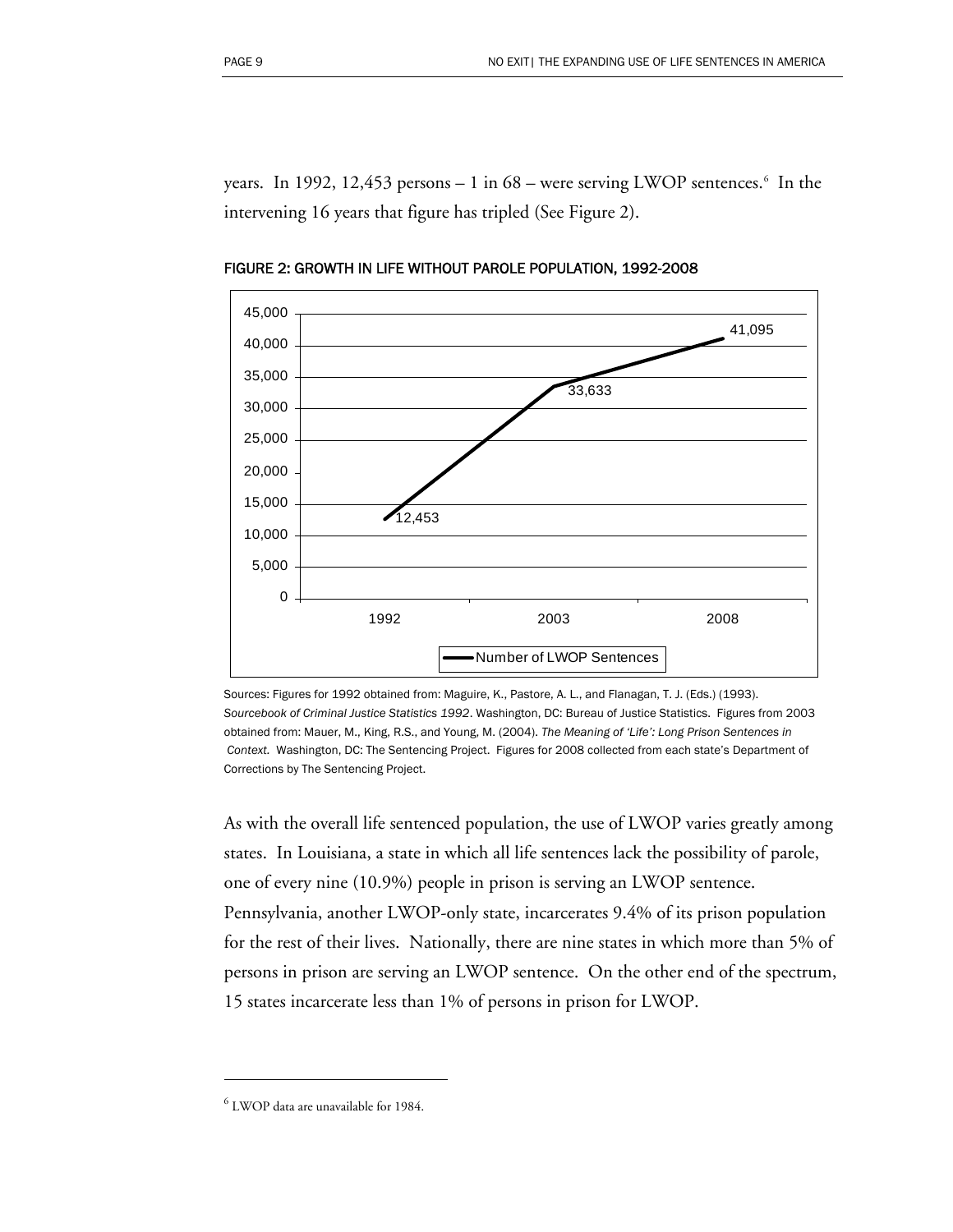States also vary in the relative proportions of parole-eligible life sentences and LWOP. For example, in California and New York, the states with the highest proportion of persons serving life sentences, only 2.2% and 0.3% respectively of incarcerated persons are serving a sentence of LWOP. In 16 states, 10% or more of the prison population is serving a life sentence, yet in 11 of these states, the LWOP population comprises less than 5% of the prison population. This is largely a reflection of statutory law and prosecutorial practices that deemphasize LWOP and underscores the local contours of life sentencing practices.

#### Race/Ethnicity and Life Sentences

This study represents the first national collection of state-level life sentence data by race and ethnicity. Nationally, nearly half (48.3%) of the life-sentenced population is African American, comprising 67,918 people (See Table 3). The black proportion of persons serving a life sentence is considerably higher than the black representation in the general prison population (37.5%).

The portion of African Americans serving life sentences varies widely across states, as seen in Table 3. In 13 states and the federal system, African Americans comprise more than 60% of persons serving a life sentence.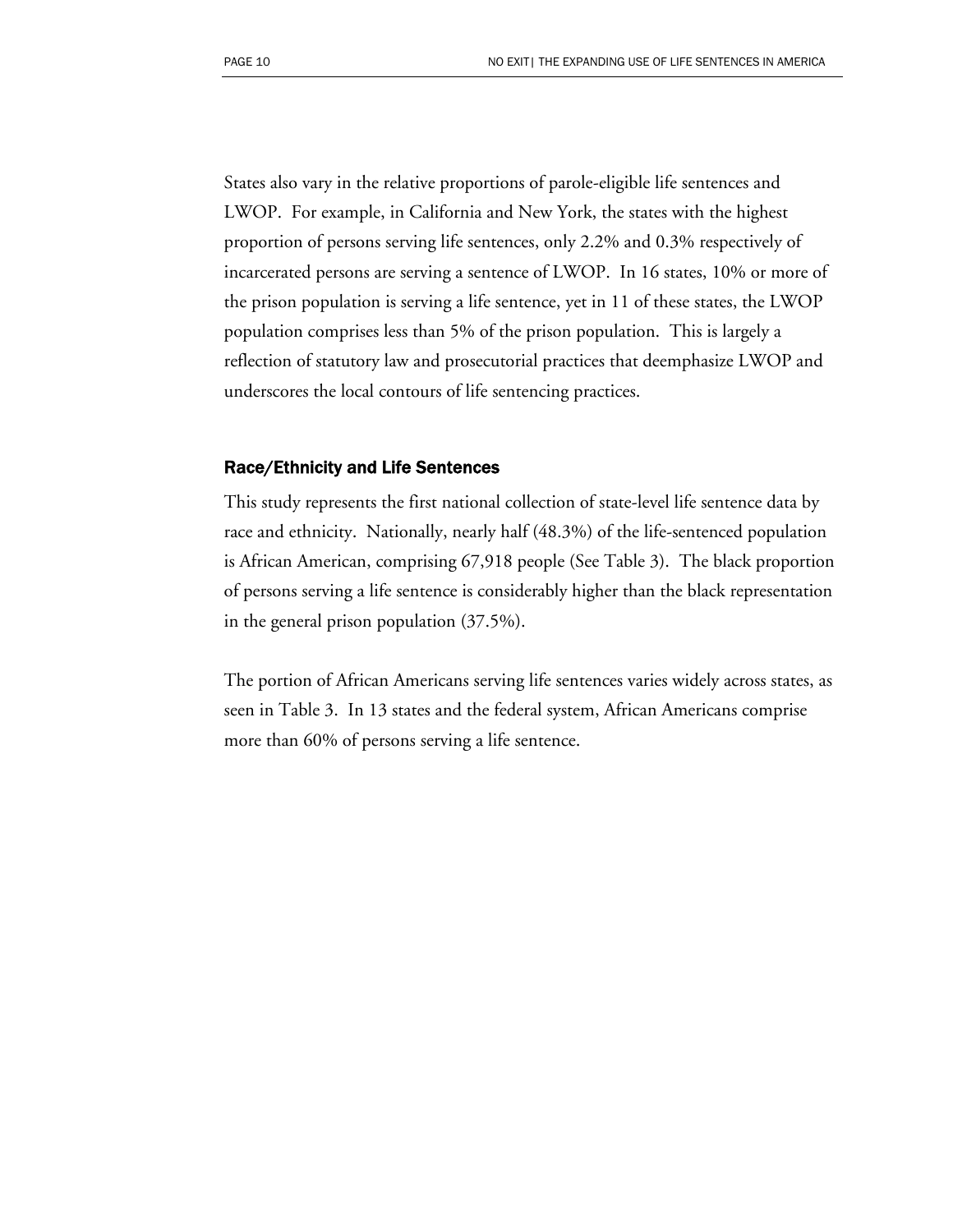| <b>STATE</b>      | <b>LIFE</b>       | <b>BLACK</b>    |       |       | <b>WHITE</b> | <b>HISPANIC</b> |       |
|-------------------|-------------------|-----------------|-------|-------|--------------|-----------------|-------|
|                   | <b>POPULATION</b> | #               | %     | #     | %            | #               | %     |
| Alabama           | 5,087             | 3,342           | 65.7% | 1,732 | 34.0%        | Unk.            | Unk.  |
| Alaska            | 229               | 24              | 10.5% | 132   | 57.6%        | 4               | 1.7%  |
| Arizona           | 1,433             | 285             | 19.9% | 670   | 46.8%        | 392             | 27.4% |
| Arkansas          | 1,376             | 728             | 52.9% | 630   | 45.8%        | 13              | 0.9%  |
| California        | 34,164            | 12,036          | 35.2% | 8,163 | 23.9%        | 11,182          | 32.7% |
| Colorado          | 2,136             | 432             | 20.2% | 1,064 | 49.8%        | 569             | 26.6% |
| Connecticut       | 430               | 225             | 52.3% | 123   | 28.6%        | 80              | 18.6% |
| Delaware          | 526               | 334             | 63.5% | 190   | 36.1%        | Unk.            | Unk.  |
| Florida           | 10,784            | 5,660           | 52.5% | 4,753 | 44.1%        | 301             | 2.8%  |
| Georgia           | 7,193             | 5,103           | 70.9% | 2,051 | 28.5%        | Unk.            | Unk.  |
| Hawaii            | 412               | 25              | 6.1%  | 95    | 23.1%        | $\overline{14}$ | 3.4%  |
| Idaho             | 523               | $\overline{11}$ | 2.1%  | 425   | 81.3%        | 66              | 12.6% |
| Illinois          | 103               | 74              | 71.8% | 19    | 18.4%        | 10              | 9.7%  |
| Indiana           | 250               | 86              | 34.4% | 153   | 61.2%        | 9               | 3.6%  |
| lowa              | 616               | 156             | 25.3% | 409   | 66.4%        | 34              | 5.5%  |
| Kansas            | 806               | 338             | 41.9% | 372   | 46.2%        | 68              | 8.4%  |
| Kentucky          | 1,073             | 312             | 29.1% | 747   | 69.6%        | $\overline{7}$  | 0.7%  |
| Louisiana         | 4,161             | 3,049           | 73.3% | 1,105 | 26.6%        | Unk.            | Unk.  |
| Maine             | 58                | $\overline{2}$  | 3.4%  | 55    | 94.8%        | 0               | 0.0%  |
| Maryland          | 2,311             | 1,773           | 76.7% | 508   | 22.0%        | Unk.            | Unk.  |
| Massachusetts     | 1,760             | 561             | 31.9% | 827   | 47.0%        | 318             | 18.1% |
| Michigan          | 5,010             | 3,208           | 64.0% | 1,655 | 33.0%        | 93              | 1.9%  |
| Minnesota         | 496               | 173             | 34.9% | 273   | 55.0%        | Unk.            | Unk.  |
| Mississippi       | 1,914             | 1,387           | 72.5% | 516   | 27.0%        | $\overline{7}$  | 0.4%  |
| Missouri          | 2,582             | 1,370           | 53.1% | 1,170 | 45.3%        | $\overline{21}$ | 0.8%  |
| Montana           | 171               | $\overline{3}$  | 1.8%  | 137   | 80.1%        | $\overline{8}$  | 4.7%  |
| Nebraska          | 515               | 165             | 32.0% | 280   | 54.4%        | 39              | 7.6%  |
| Nevada            | 2,217             | 509             | 23.0% | 1,340 | 60.4%        | 246             | 11.1% |
| New Hampshire     | 177               | Unk.            | Unk.  | Unk.  | Unk.         | Unk.            | Unk.  |
| New Jersey        | 1,257             | 787             | 62.6% | 356   | 28.3%        | 46              | 3.7%  |
| <b>New Mexico</b> | 391               | 44              | 11.3% | 153   | 39.1%        | 170             | 43.5% |
| New York          | 11,147            | 6,167           | 55.3% | 1,814 | 16.3%        | 2,937           | 26.3% |

#### TABLE 3: RACIAL AND ETHNIC DISTRIBUTION OF LIFE SENTENCED POPULATION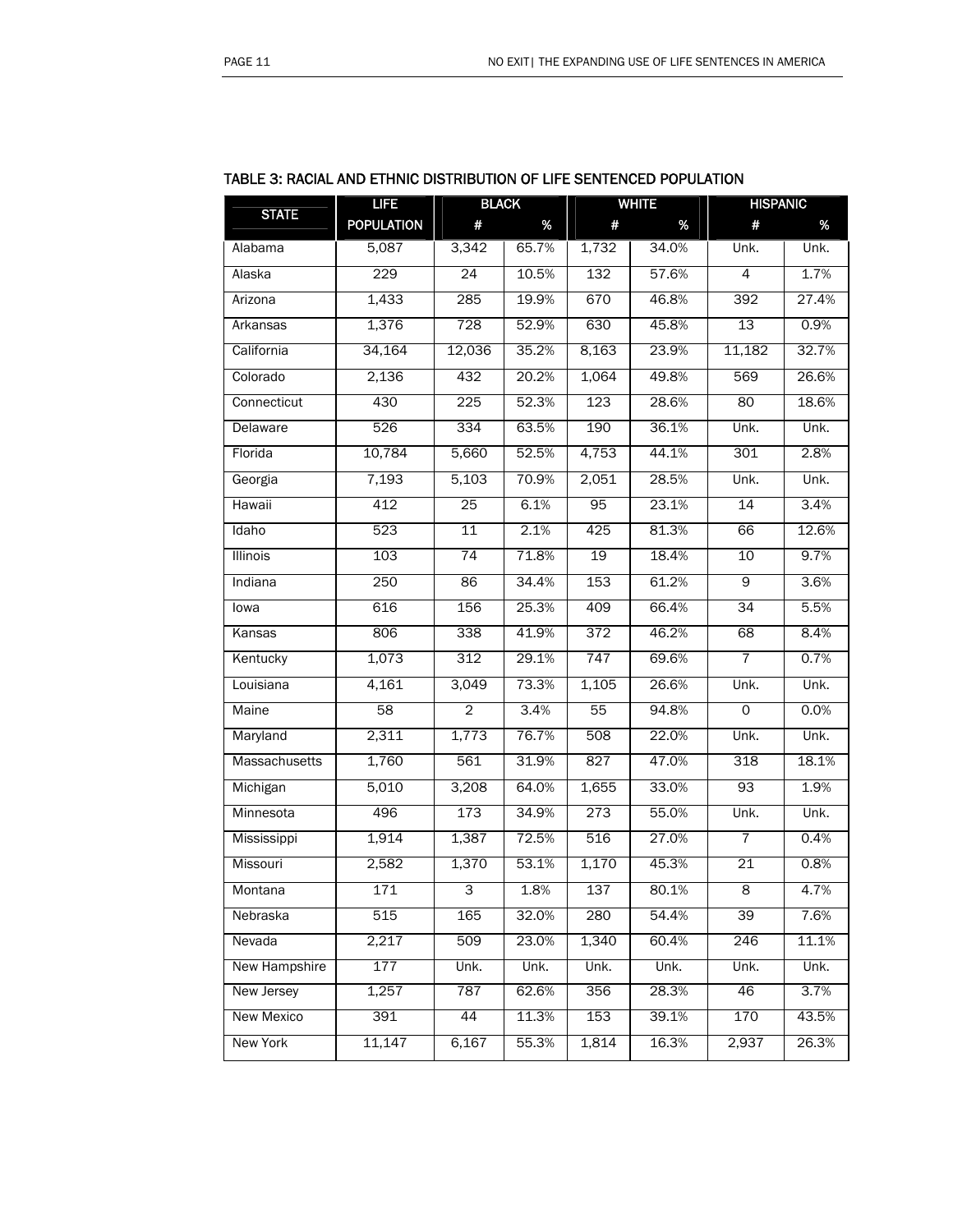|                      | <b>LIFE</b>       | <b>BLACK</b>    |       | <b>WHITE</b>     |       | <b>HISPANIC</b> |       |
|----------------------|-------------------|-----------------|-------|------------------|-------|-----------------|-------|
| <b>STATE</b>         | <b>POPULATION</b> | #               | %     | #                | %     | #               | %     |
| North Carolina       | 2,390             | 1,511           | 63.2% | 786              | 32.9% | 23              | 1.0%  |
| North Dakota         | 40                | $\mathbf{1}$    | 2.5%  | 33               | 82.5% | $\mathbf{1}$    | 2.5%  |
| Ohio                 | 5,202             | 2,741           | 52.7% | 2,304            | 44.3% | 103             | 2.0%  |
| Oklahoma             | 2,135             | 655             | 30.7% | 1,200            | 56.2% | $\overline{98}$ | 4.6%  |
| Oregon               | 719               | 80              | 11.1% | 544              | 75.7% | 58              | 8.1%  |
| Pennsylvania         | 4,349             | 2,742           | 63.0% | 1,200            | 27.6% | 356             | 8.2%  |
| Rhode Island         | 182               | 53              | 29.1% | $\overline{88}$  | 48.4% | $\overline{36}$ | 19.8% |
| South Carolina       | 2,056             | 1,318           | 64.1% | 717              | 34.9% | 10              | 0.5%  |
| South Dakota         | 169               | $\overline{11}$ | 6.5%  | $\overline{122}$ | 72.2% | $\overline{2}$  | 1.2%  |
| Tennessee            | 2,020             | 1,007           | 49.9% | 975              | 48.3% | 25              | 1.2%  |
| <b>Texas</b>         | 8,558             | 3,721           | 43.5% | 2,893            | 33.8% | 1,886           | 22.0% |
| Utah                 | Unk.              | Unk.            | Unk.  | Unk.             | Unk.  | Unk.            | Unk.  |
| Vermont              | 89                | 3               | 3.4%  | 76               | 85.4% | Unk.            | Unk.  |
| Virginia             | 2,145             | 1,334           | 62.2% | 786              | 36.6% | 12              | 0.6%  |
| Washington           | 1,967             | 315             | 16.0% | 1,303            | 66.2% | 207             | 10.5% |
| <b>West Virginia</b> | 612               | 89              | 14.5% | 494              | 80.7% | $\overline{2}$  | 0.3%  |
| Wisconsin            | 1,072             | 466             | 43.5% | 478              | 44.6% | 97              | 9.0%  |
| Wyoming              | 197               | 10              | 5.1%  | 154              | 78.2% | $\overline{21}$ | 10.7% |
| <b>FEDERAL</b>       | 5,400             | 3,494           | 64.7% | 962              | 17.8% | 738             | 13.7% |
| <b>TOTAL</b>         | 140,610           | 67,918          | 48.3% | 47,032           | 33.4% | 20,309          | 14.4% |

#### TABLE 3: RACIAL AND ETHNIC DISTRIBUTION OF LIFE SENTENCED POPULATION, continued

Notes: Individuals identified as "Other" not included in this table. Race and ethnicity were not available for all individuals. Illinois officials did not provide usable data on life sentences or LWOP sentences for 2008. In 2003, the year in which data were previously collected for our report, *The Meaning of Life*, Illinois reported 1,291 individuals serving life sentences, all of whom were LWOP. The prison population was reported at this time was 43,418. The figure of 103 juveniles serving LWOP was confirmed through an independent report in 2008 and is included in this table. The current number of adult life sentences and LWOP sentences in Illinois could not be determined. Utah officials did not provide data on life sentences. New Hampshire does not maintain race/ethnicity data for its adult population but does have this information for juveniles serving a life sentence and JLWOPs. Please see Tables 8 and 9 for this information.

The issue of racial disparity becomes even more pronounced in examining LWOP sentences. As mentioned, African Americans comprise 48.3% of those serving life sentences; yet, as seen in Table 4, while 45% of the parole-eligible population is African American, blacks comprise 56.4% of the LWOP population.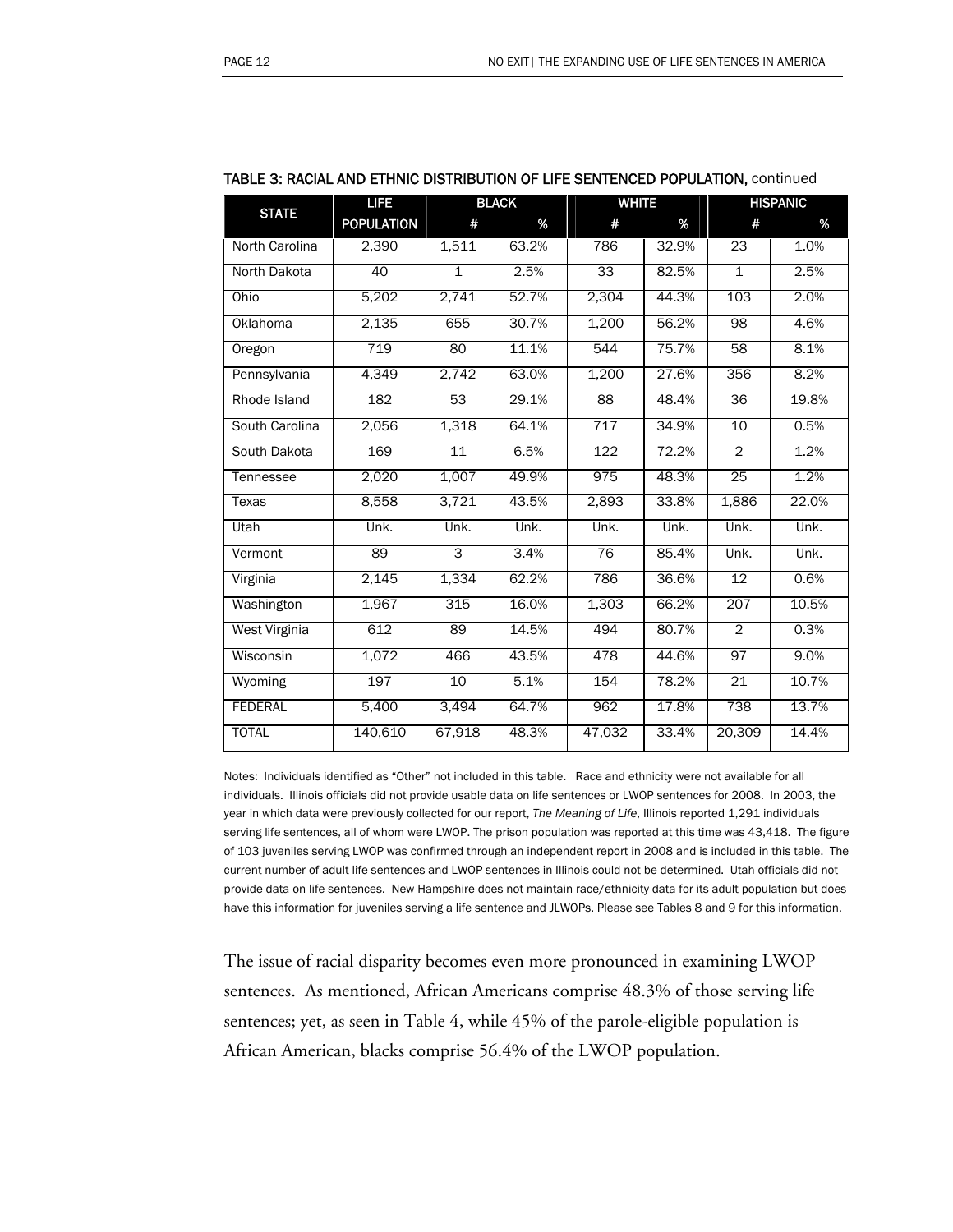-

| <b>RACE/ETHNICITY</b>       | LIFE<br><b>SENTENCES</b> | <b>LWOP</b> |       | <b>PAROLE ELIGIBLE</b> |       |
|-----------------------------|--------------------------|-------------|-------|------------------------|-------|
|                             |                          | #           | %     | #                      | %     |
| <b>WHITE</b>                | 47,032                   | 13,751      | 33.5% | 33,281                 | 33.4% |
| <b>BLACK</b>                | 67,918                   | 23,181      | 56.4% | 44,737                 | 45.0% |
| <b>HISPANIC</b>             | 20,309                   | 3,052       | 7.4%  | 17,257                 | 17.3% |
| <b>OTHER</b>                | 5,174                    | 1,048       | 2.6%  | 4,126                  | 4.1%  |
| <b>TOTAL LIFE SENTENCES</b> | 140,610                  | 41,095      |       | 99,515                 |       |

Note: Race and ethnicity were not available for all individuals. Therefore, totals do not add up to 100%.

These figures are consistent with a larger pattern in the criminal justice system in which African Americans are represented at an increasingly disproportionate rate across the continuum from arrest through incarceration. African Americans comprise 12% of the general population but represent 28% of total arrests and 38% of persons convicted of a felony in a state court and in state prison. These disparities increase with the severity of punishment.

It is more difficult to identify the involvement of Hispanics in the criminal justice system due to frequent state-level data shortcomings; often, the category of ethnicity is combined with race, resulting in a serious undercount of the national Hispanic population. Nevertheless, when counted accurately, Hispanics are usually shown to be overrepresented in various stages of the criminal justice system. For instance, even though Hispanics represent 15% of the general population, 22.3% of those in prison are Hispanic.[7](#page-14-0) In our survey of individuals serving life sentences, we find that the 20,309 Hispanics serving a life sentence comprise 14.4% of all persons serving a life sentence, a figure lower than their proportion of the general prison population.<sup>[8](#page-14-1)</sup>

<sup>7</sup> U.S. Census Bureau (2007). *American Community Survey Demographic and Housing Estimates: 2007*. Washington,

<span id="page-14-1"></span><span id="page-14-0"></span>D.C.: U.S. Census Bureau; West, H.C. (2008). *Prisoners in 2007.* Washington, DC: Bureau of Justice Statistics. .  $^8$  Some states' department of corrections only collect and report race data but not ethnicity data. Because of this we encountered challenges in ascertaining the true representation of Hispanics among state life sentenced populations. In particular, the following states do not report life sentence data for Hispanics: Alabama, Delaware, Louisiana, Maryland,

New Hampshire, and Vermont. Please see the Methodology section for more discussion of the challenges with ethnicity data.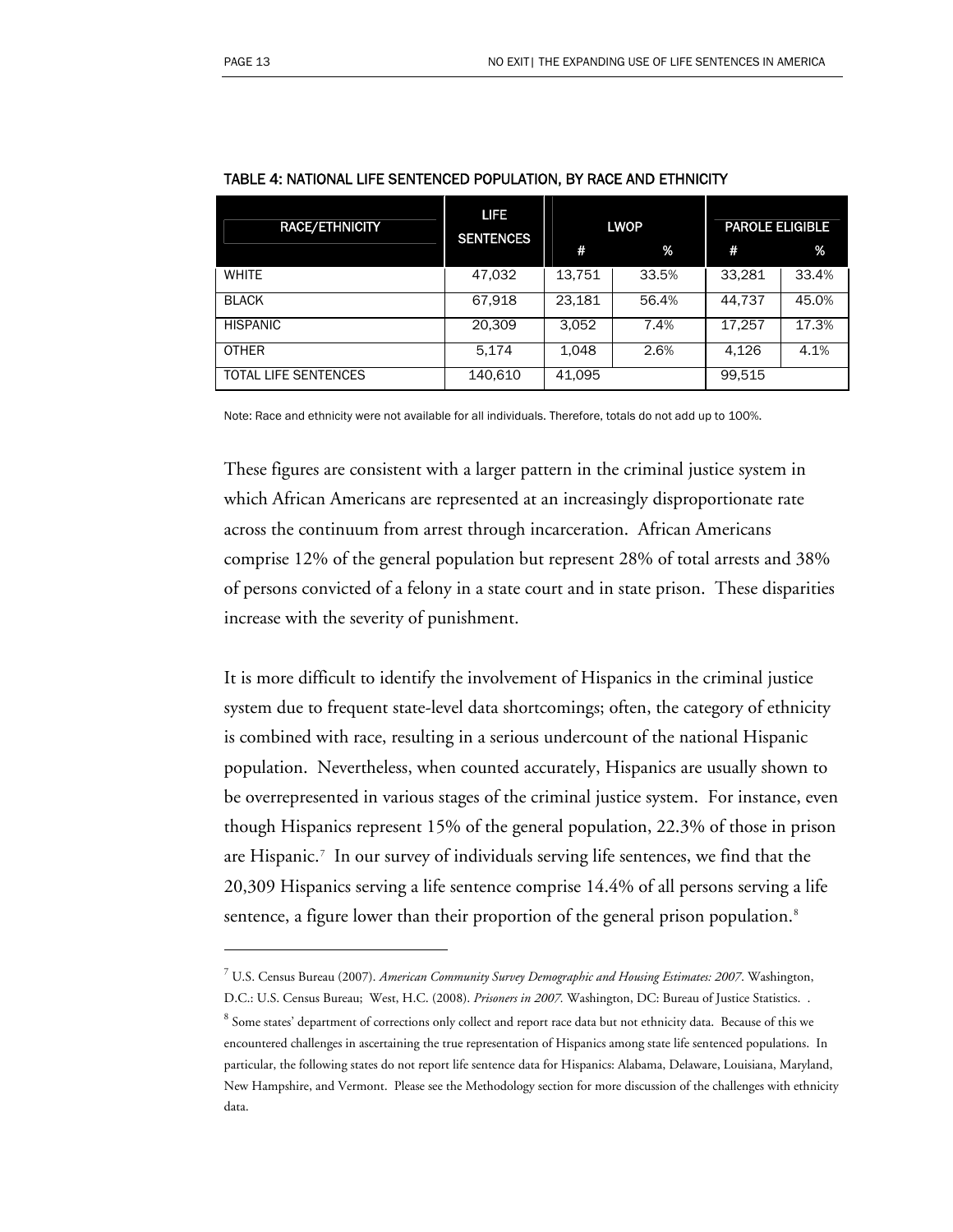Hispanics comprise only 7.4% of LWOP sentences. Yet, these figures may be misleading, as 6 states do not collect ethnicity data from their prison population.

Among states that did report ethnicity information, there are five in which 25% or more of the LWOP population is Hispanic – Arizona, California, Colorado, Texas, and Wyoming. Except for Wyoming, these are states that also have a sizeable Hispanic population. Meanwhile, in 30 states, the representation of the LWOP population that is Hispanic is less than 1 in 10.

| <b>STATE</b>  | <b>LWOP</b>       | <b>BLACK LWOP</b> |       | <b>WHITE LWOP</b> |        | <b>HISPANIC LWOP</b> |       |
|---------------|-------------------|-------------------|-------|-------------------|--------|----------------------|-------|
|               | <b>POPULATION</b> | #                 | %     | #                 | %      | #                    | %     |
| Alabama       | 1,413             | 963               | 68.2% | 447               | 31.6%  | Unk.                 | Unk.  |
| Alaska        | $\overline{0}$    | $\mathsf{O}$      | 0.0%  | $\Omega$          | 0.0%   | $\Omega$             | 0.0%  |
| Arizona       | 208               | 40                | 19.2% | 92                | 44.2%  | 68                   | 32.7% |
| Arkansas      | 541               | 305               | 56.4% | 230               | 42.5%  | 3                    | 0.6%  |
| California    | 3,679             | 1,332             | 36.2% | 960               | 26.1%  | 1040                 | 28.3% |
| Colorado      | 464               | 143               | 30.8% | 167               | 36.0%  | 134                  | 28.9% |
| Connecticut   | 334               | 170               | 50.9% | 96                | 28.7%  | 66                   | 19.8% |
| Delaware      | 318               | 207               | 65.1% | 109               | 34.3%  | Unk.                 | Unk.  |
| Florida       | 6,424             | 3,615             | 56.3% | 2,581             | 40.2%  | 196                  | 3.1%  |
| Georgia       | 486               | 359               | 73.9% | 127               | 26.1%  | Unk.                 | Unk.  |
| Hawaii        | 47                | $\overline{2}$    | 4.3%  | 10                | 21.3%  | $\overline{4}$       | 8.5%  |
| Idaho         | 102               | $\overline{2}$    | 2.0%  | 89                | 87.3%  | 6                    | 5.9%  |
| Illinois      | 103               | 74                | 71.8% | 19                | 18.4%  | 10                   | 9.7%  |
| Indiana       | $\overline{96}$   | 30                | 31.3% | 61                | 63.5%  | $\overline{4}$       | 4.2%  |
| lowa          | 616               | 156               | 25.3% | 409               | 66.4%  | 34                   | 5.5%  |
| Kansas        | $\overline{2}$    | $\overline{0}$    | 0.0%  | $\overline{2}$    | 100.0% | $\Omega$             | 0.0%  |
| Kentucky      | 66                | 21                | 31.8% | 42                | 63.6%  | $\overline{2}$       | 3.0%  |
| Louisiana     | 4,161             | 3,049             | 73.3% | 1,105             | 26.6%  | Unk.                 | Unk.  |
| <b>Maine</b>  | 54                | $\overline{2}$    | 3.7%  | $\overline{51}$   | 94.4%  | $\overline{0}$       | 0.0%  |
| Maryland      | 321               | 224               | 69.8% | 88                | 27.4%  | Unk.                 | Unk.  |
| Massachusetts | 902               | 307               | 34.0% | 424               | 47.0%  | 142                  | 15.7% |
| Michigan      | 3,384             | 2,264             | 66.9% | 1,040             | 30.7%  | 44                   | 1.3%  |
| Minnesota     | 48                | 17                | 35.4% | 25                | 52.1%  | Unk.                 | Unk.  |
| Mississippi   | 1,230             | 877               | 71.3% | 346               | 28.1%  | $\overline{4}$       | 0.3%  |
| Missouri      | 938               | 505               | 53.8% | 419               | 44.7%  | 3                    | 0.3%  |

TABLE 5: RACIAL AND ETHNIC DISTRIBUTION OF LWOP POPULATION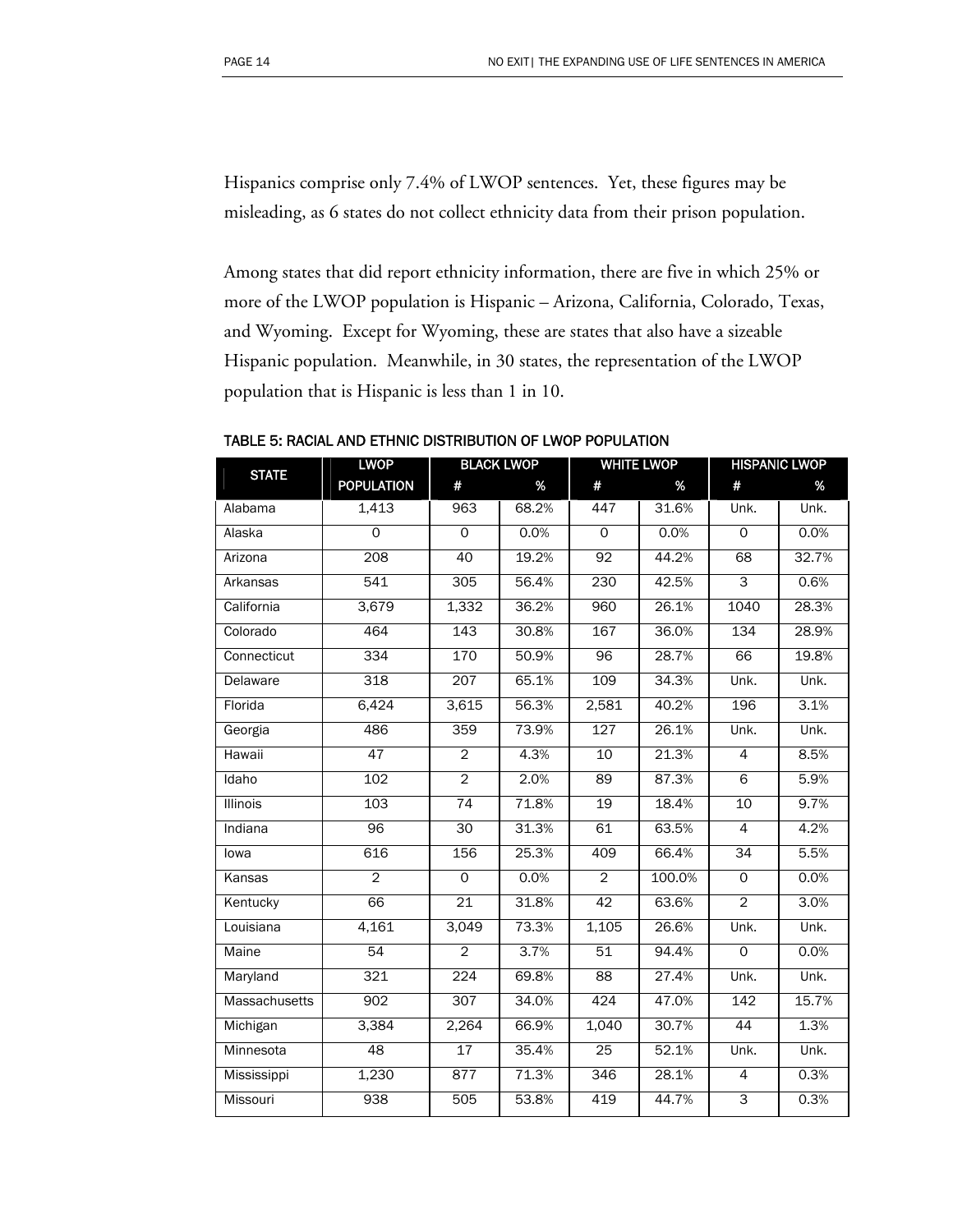| <b>STATE</b>         | <b>LWOP POPULATION</b> | <b>BLACK LWOP</b> |       | <b>WHITE LWOP</b> |       | <b>HISPANIC LWOP</b> |       |
|----------------------|------------------------|-------------------|-------|-------------------|-------|----------------------|-------|
|                      |                        | #                 | %     | #                 | %     | #                    | %     |
| Montana              | 51                     | $\mathsf{O}$      | 0.0%  | 38                | 74.5% | $\mathbf{1}$         | 2.0%  |
| Nebraska             | 213                    | $\overline{72}$   | 33.8% | 111               | 52.1% | 18                   | 8.5%  |
| Nevada               | 450                    | $\overline{71}$   | 15.8% | 309               | 68.7% | 35                   | 7.8%  |
| New Hampshire        | 63                     | Unk.              | Unk.  | Unk.              | Unk.  | Unk.                 | Unk.  |
| New Jersey           | 46                     | 32                | 69.6% | 13                | 28.3% | $\overline{1}$       | 2.2%  |
| <b>New Mexico</b>    | $\overline{0}$         | $\overline{0}$    | 0.0%  | $\overline{0}$    | 0.0%  | $\overline{0}$       | 0.0%  |
| <b>New York</b>      | 190                    | 118               | 62.1% | 32                | 16.8% | $\overline{36}$      | 18.9% |
| North Carolina       | 1,215                  | 761               | 62.6% | 389               | 32.0% | $\overline{18}$      | 1.5%  |
| North Dakota         | 11                     | 1                 | 9.1%  | 7                 | 63.6% | 1                    | 9.1%  |
| Ohio                 | 216                    | 103               | 47.7% | 105               | 48.6% | $\overline{5}$       | 2.3%  |
| Oklahoma             | 623                    | 187               | 30.0% | 343               | 55.1% | 40                   | 6.4%  |
| Oregon               | 143                    | 17                | 11.9% | 108               | 75.5% | 14                   | 9.8%  |
| Pennsylvania         | 4,343                  | 2,738             | 63.0% | 1198              | 27.6% | 356                  | 8.2%  |
| Rhode Island         | 32                     | 11                | 34.4% | 16                | 50.0% | 5                    | 15.6% |
| South Carolina       | 777                    | 515               | 66.3% | 250               | 32.2% | $\overline{5}$       | 0.6%  |
| South Dakota         | 169                    | 11                | 6.5%  | 122               | 72.2% | $\overline{2}$       | 1.2%  |
| Tennessee            | 260                    | 123               | 47.3% | 130               | 50.0% | $\overline{5}$       | 1.9%  |
| <b>Texas</b>         | $\overline{71}$        | 27                | 38.0% | 19                | 26.8% | $\overline{25}$      | 35.2% |
| Utah                 | Unk.                   | Unk.              | Unk.  | Unk.              | Unk.  | Unk.                 | Unk.  |
| Vermont              | $\overline{13}$        | $\overline{1}$    | 7.7%  | 10                | 76.9% | Unk.                 | Unk.  |
| Virginia             | 774                    | 478               | 61.8% | 285               | 36.8% | $\infty$             | 1.0%  |
| Washington           | 542                    | 144               | 26.6% | 319               | 58.9% | 31                   | 5.7%  |
| <b>West Virginia</b> | 251                    | 36                | 14.3% | 207               | 82.5% | $\overline{1}$       | 0.4%  |
| Wisconsin            | 171                    | 58                | 33.9% | $\overline{88}$   | 51.5% | 15                   | 8.8%  |
| Wyoming              | 20                     | $\overline{1}$    | 5.0%  | $\overline{9}$    | 45.0% | 6                    | 30.0% |
| <b>FEDERAL</b>       | 4,514                  | 3,104             | 66.8% | 704               | 15.6% | 664                  | 14.7% |
| <b>TOTAL</b>         | 41,095                 | 23,181            | 56.4% | 13,751            | 33.5% | 3,052                | 7.4%  |

#### TABLE 5: RACIAL AND ETHNIC DISTRIBUTION OF LWOP POPULATION, continued

Notes: Individuals identified as "Other" not included in this table. Race and ethnicity were not available for all individuals. Illinois officials did not provide usable data on life sentences or LWOP sentences for 2008. In 2003, the year in which data were previously collected for our report, *The Meaning of Life*, Illinois reported 1,291 individuals serving life sentences, all of whom were LWOP. The prison population was reported at this time was 43,418. The figure of 103 juveniles serving LWOP was confirmed through an independent report in 2008. The current number of adult life sentences and LWOP sentences in Illinois could not be determined. Utah officials did not provide data on life sentences.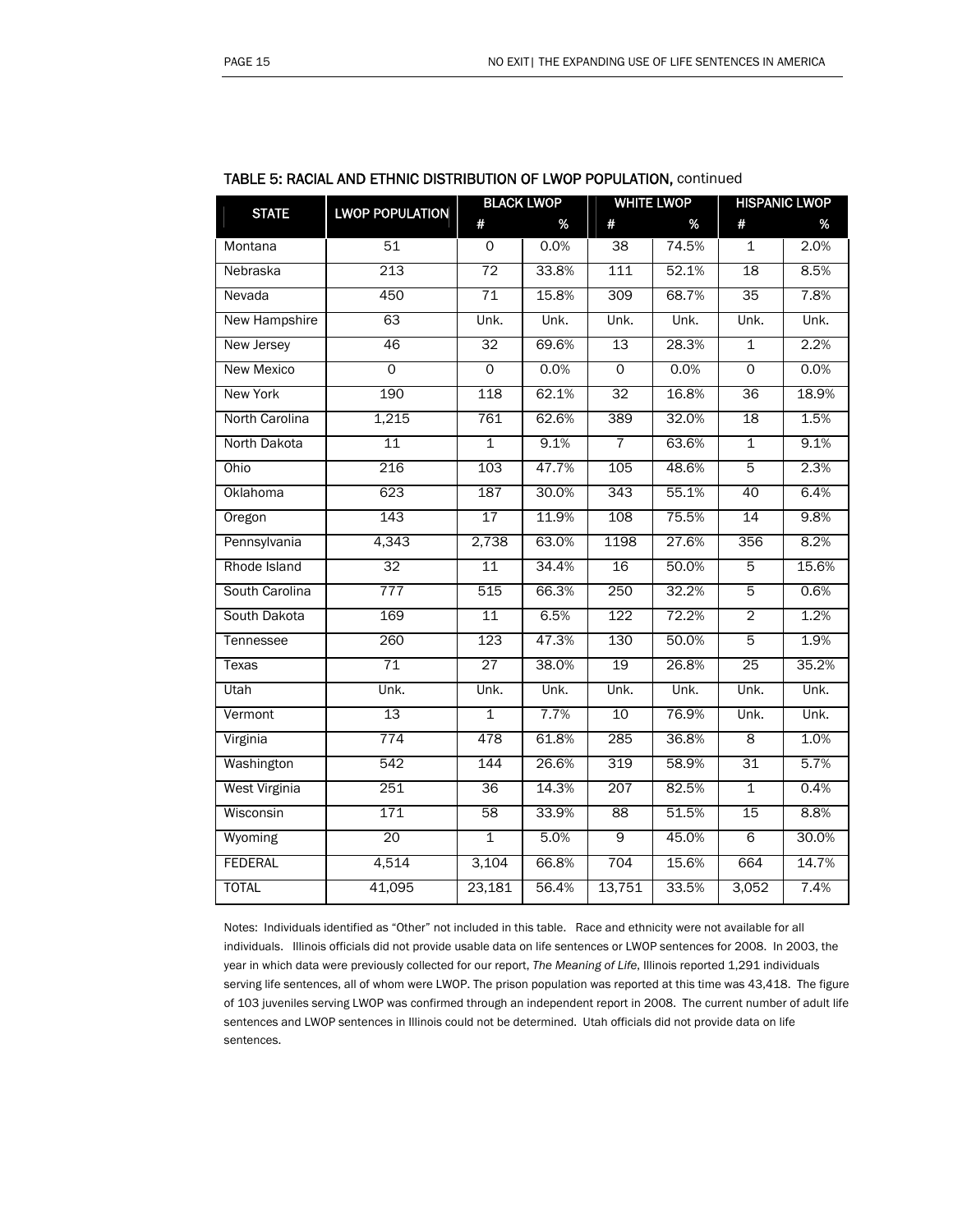# INDIVIDUALS SERVING LIFE SENTENCES FOR CRIMES COMMITTED AS JUVENILES [9](#page-17-0)

Life in prison is the most severe punishment available for juveniles. This has been this case since 2005 when the U.S. Supreme Court ruled in *Roper v. Simmons* that juveniles cannot be executed. Every state allows for life sentences for juveniles, and 46 states hold juveniles serving such terms.<sup>[10](#page-17-1)</sup> There are currently 6,807 individuals serving life sentences for crimes committed when they were a juvenile. Among these, 1,755 have a sentence of life without parole.

#### Juveniles Serving Life

 $\overline{a}$ 

As with persons serving life overall, there is significant statewide variation in the use of life sentences for juveniles. Juveniles serve life sentences in nearly every state, but more than 50% of the national population is located in five states: California (2,623), Texas (422), Pennsylvania (345), Florida (338), and Nevada (322) (See Table 6).

<span id="page-17-0"></span> $^9$  In this report, we define juveniles according to each state's statutory definition of juvenile rather than the alternative definition of individuals under 18. Therefore, our estimates are frequently lower than estimates that may be found elsewhere because we exclude cases where state law automatically excludes certain youth from juvenile jurisdiction because of their age. Our use of the term "juvenile" is used deliberately instead of the term "individuals under 18," though in some states, these are synonymous.

<span id="page-17-1"></span><sup>&</sup>lt;sup>10</sup> Indiana, Maine, Vermont, and West Virginia do not currently have any juveniles serving life sentences though state law permits it.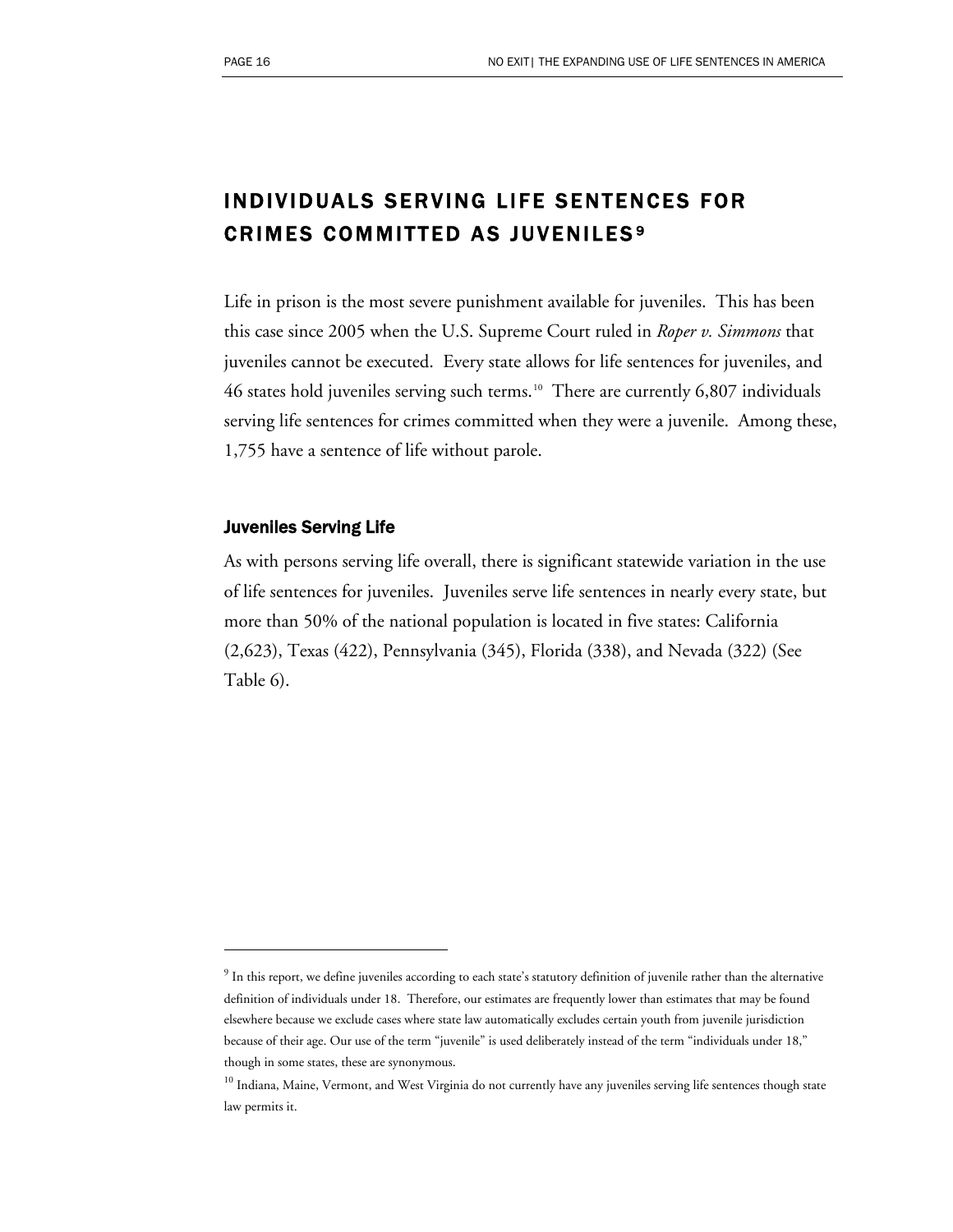|                      | <b>JUVENILE</b>   | <b>JUVENILE</b>   |                          |
|----------------------|-------------------|-------------------|--------------------------|
| <b>STATE</b>         | <b>LIFE</b>       | <b>LWOP</b>       |                          |
|                      | <b>POPULATION</b> | <b>POPULATION</b> |                          |
| Alabama              | 121               | 89                |                          |
| Alaska               | 8                 | 0                 |                          |
| Arizona              | 149               | $\overline{25}$   | I                        |
| Arkansas             | 58                | 57                |                          |
| California           | 2,623             | 239               | I                        |
| Colorado             | 49                | 49                | I                        |
| Connecticut          | 18                | 14                | I                        |
| Delaware             | 31                | 19                | I                        |
| Florida              | 338               | 96                |                          |
| Georgia              | 6                 | $\overline{0}$    | $\overline{\phantom{a}}$ |
| Hawaii               | 8                 | $\overline{2}$    | $\overline{\phantom{a}}$ |
| Idaho                | $\overline{21}$   | 4                 |                          |
| <b>Illinois</b>      | 103               | 103               |                          |
| Indiana              | Ō                 | Ō                 |                          |
| lowa                 | $\overline{37}$   | 37                | ়                        |
| Kansas               | 64                | $\overline{0}$    |                          |
| Kentucky             | 101               | 6                 |                          |
| Louisiana            | 133               | 133               |                          |
| Maine                | $\overline{0}$    | 0                 |                          |
| Maryland             | 269               | 19                |                          |
| <b>Massachusetts</b> | 52                | 22                |                          |
| Michigan             | 206               | 152               |                          |
| Minnesota            | 9                 | $\overline{1}$    |                          |
| Mississippi          | 63                | 42                |                          |
| Missouri             | 87                | 35                |                          |
| Montana              | 6                 | 1                 |                          |

| TABLE 6: JUVENILE LIFE AND JLWOP POPULATION BY STATE |  |  |  |  |  |
|------------------------------------------------------|--|--|--|--|--|
|------------------------------------------------------|--|--|--|--|--|

|                   | <b>JUVENILE</b>   | <b>JUVENILE</b>   |
|-------------------|-------------------|-------------------|
| <b>STATE</b>      | <b>LIFE</b>       | <b>LIWOP</b>      |
|                   | <b>POPULATION</b> | <b>POPULATION</b> |
| Nebraska          | $\overline{68}$   | $\overline{29}$   |
| Nevada            | 322               | 69                |
| New Hampshire     | 15                | 4                 |
| New Jersey        | 17                | $\overline{0}$    |
| <b>New Mexico</b> | 30                | $\overline{0}$    |
| <b>New York</b>   | 146               | 0                 |
| North Carolina    | 46                | 26                |
| North Dakota      | $\overline{3}$    | $\overline{1}$    |
| Ohio              | 212               | $\overline{0}$    |
| Oklahoma          | 69                | 9                 |
| Oregon            | 14                | 0                 |
| Pennsylvania      | 345               | 345               |
| Rhode Island      | 12                | 1                 |
| South Carolina    | 55                | 14                |
| South Dakota      | 4                 | 4                 |
| Tennessee         | 179               | 12                |
| Texas             | 422               | 3                 |
| Utah              | Unk.              | Unk.              |
| Vermont           | $\overline{0}$    | $\overline{0}$    |
| Virginia          | 107               | 28                |
| Washington        | 56                | 28                |
| West Virginia     | $\overline{0}$    | $\overline{0}$    |
| Wisconsin         | 67                | $\overline{2}$    |
| Wyoming           | 6                 | $\overline{0}$    |
| <b>FEDERAL</b>    | 52                | $\overline{35}$   |
| <b>TOTAL</b>      | 6,807             | 1,755             |

Notes: JLWOP is prohibited in Alaska, Colorado, Kansas, New Mexico, and Oregon. JLWOP was eliminated in Colorado in 2005, but does not apply retroactively. Therefore, the 49 youth who were sentenced before the 2005 law was enacted continue to serve JLWOP sentences. Utah officials did not provide data on life sentences. Illinois officials did not provide data on life sentences of LWOP sentences. 103 juvenile LWOP prisoners were confirmed through an independent report in 2008.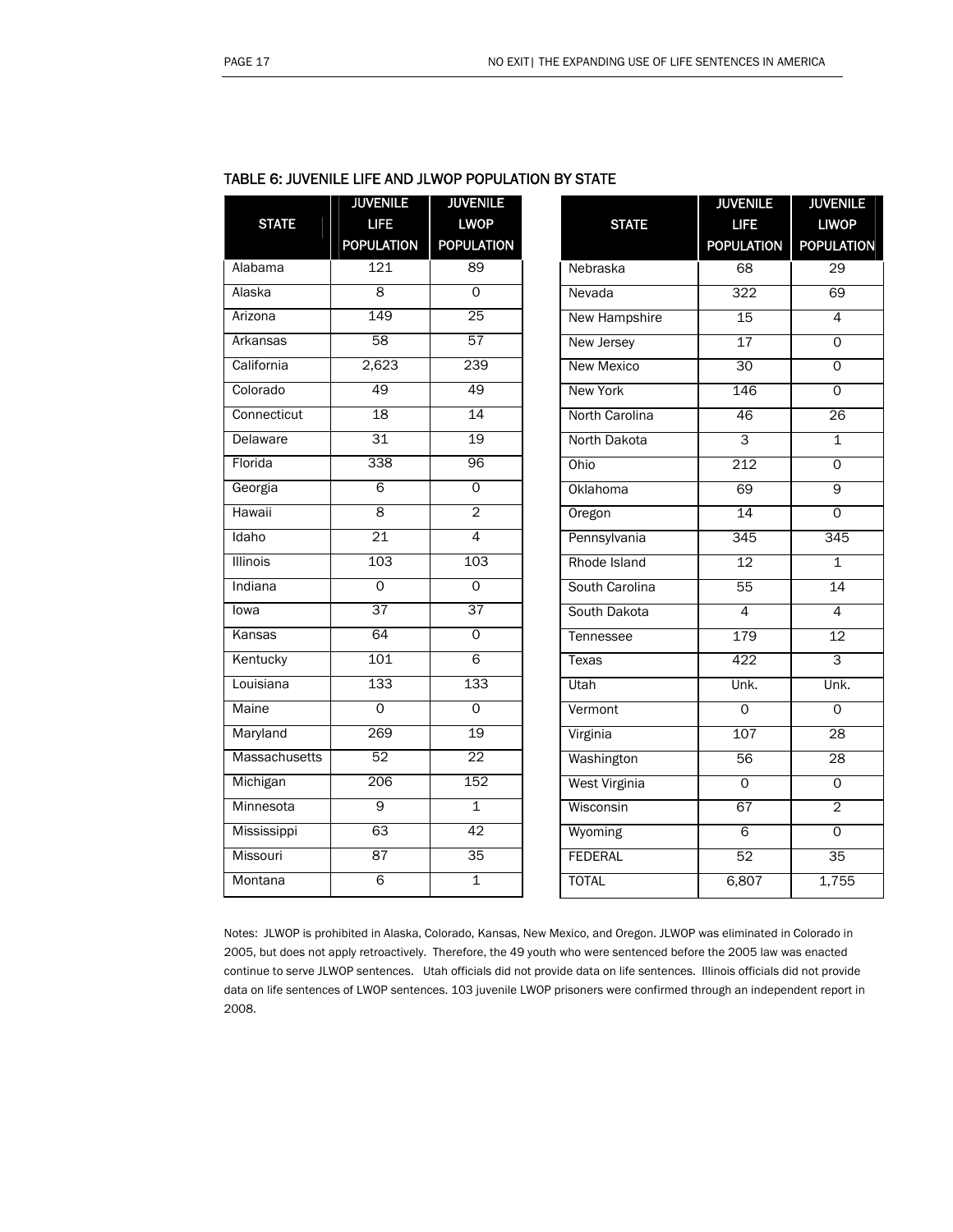Looking at overall life sentences, we note that in four states, more than 10% of the life population were juveniles at the time of their offense. These states are Nevada (14.5%), Nebraska (13.2%), Maryland (11.6%), and Arizona (10.4%). (See Table 7)

| <b>STATE</b>      | <b>JUVENILES AS % OF</b><br><b>LIFE SENTENCED</b><br><b>POPULATION</b> |                         |
|-------------------|------------------------------------------------------------------------|-------------------------|
| Nevada            | 14.5%                                                                  | Mis                     |
| Nebraska          | 13.2%                                                                  | Mis                     |
| Maryland          | 11.6%                                                                  | Okl                     |
| Arizona           | 10.4%                                                                  | Lou                     |
| Kentucky          | 9.4%                                                                   | <b>Flo</b>              |
| Tennessee         | 8.9%                                                                   | Wy                      |
| New Hampshire     | 8.5%                                                                   | Ma                      |
| Kansas            | 7.9%                                                                   | Wa                      |
| Pennsylvania      | 7.9%                                                                   | $S$ <sub>O</sub>        |
| California        | 7.7%                                                                   | Ala                     |
| <b>New Mexico</b> | 7.7%                                                                   | $\overline{\text{Sov}}$ |
| North Dakota      | 7.5%                                                                   | $\overline{\text{Col}}$ |
| Rhode Island      | 6.6%                                                                   | Ore                     |
| Wisconsin         | 6.3%                                                                   | Hay                     |
| lowa              | 6.0%                                                                   | <b>Nor</b>              |
| <b>Delaware</b>   | 5.9%                                                                   | Mir                     |
| Virginia          | 5.0%                                                                   | <b>Nev</b>              |
| <b>Texas</b>      | 4.9%                                                                   | Ney                     |
| <b>NATIONAL</b>   | 4.8%                                                                   | FEL                     |
| Arkansas          | 4.2%                                                                   | Geo                     |
| Connecticut       | 4.2%                                                                   | Ind                     |
| Michigan          | 4.1%                                                                   | Ma                      |
| Ohio              | 4.1%                                                                   | Ver                     |
| Idaho             | 4.0%                                                                   | We                      |
| Montana           | 3.5%                                                                   |                         |

Alaska 3.5%

| <b>STATE</b>      | <b>JUVENILES AS % OF</b><br><b>LIFE SENTENCED</b><br><b>POPULATION</b> |
|-------------------|------------------------------------------------------------------------|
| Missouri          | 3.4%                                                                   |
| Mississippi       | 3.3%                                                                   |
| Oklahoma          | 3.2%                                                                   |
| Louisiana         | 3.2%                                                                   |
| Florida           | 3.1%                                                                   |
| Wyoming           | 3.0%                                                                   |
| Massachusetts     | 3.0%                                                                   |
| Washington        | 2.8%                                                                   |
| South Carolina    | 2.7%                                                                   |
| Alabama           | 2.4%                                                                   |
| South Dakota      | 2.4%                                                                   |
| Colorado          | 2.3%                                                                   |
| Oregon            | 1.9%                                                                   |
| Hawaii            | 1.9%                                                                   |
| North Carolina    | 1.9%                                                                   |
| Minnesota         | 1.8%                                                                   |
| <b>New Jersey</b> | 1.4%                                                                   |
| <b>New York</b>   | 1.3%                                                                   |
| <b>FEDERAL</b>    | 1.0%                                                                   |
| Georgia           | 0.1%                                                                   |
| Indiana           | 0.0%                                                                   |
| Maine             | 0.0%                                                                   |
| Vermont           | 0.0%                                                                   |
| West Virginia     | 0.0%                                                                   |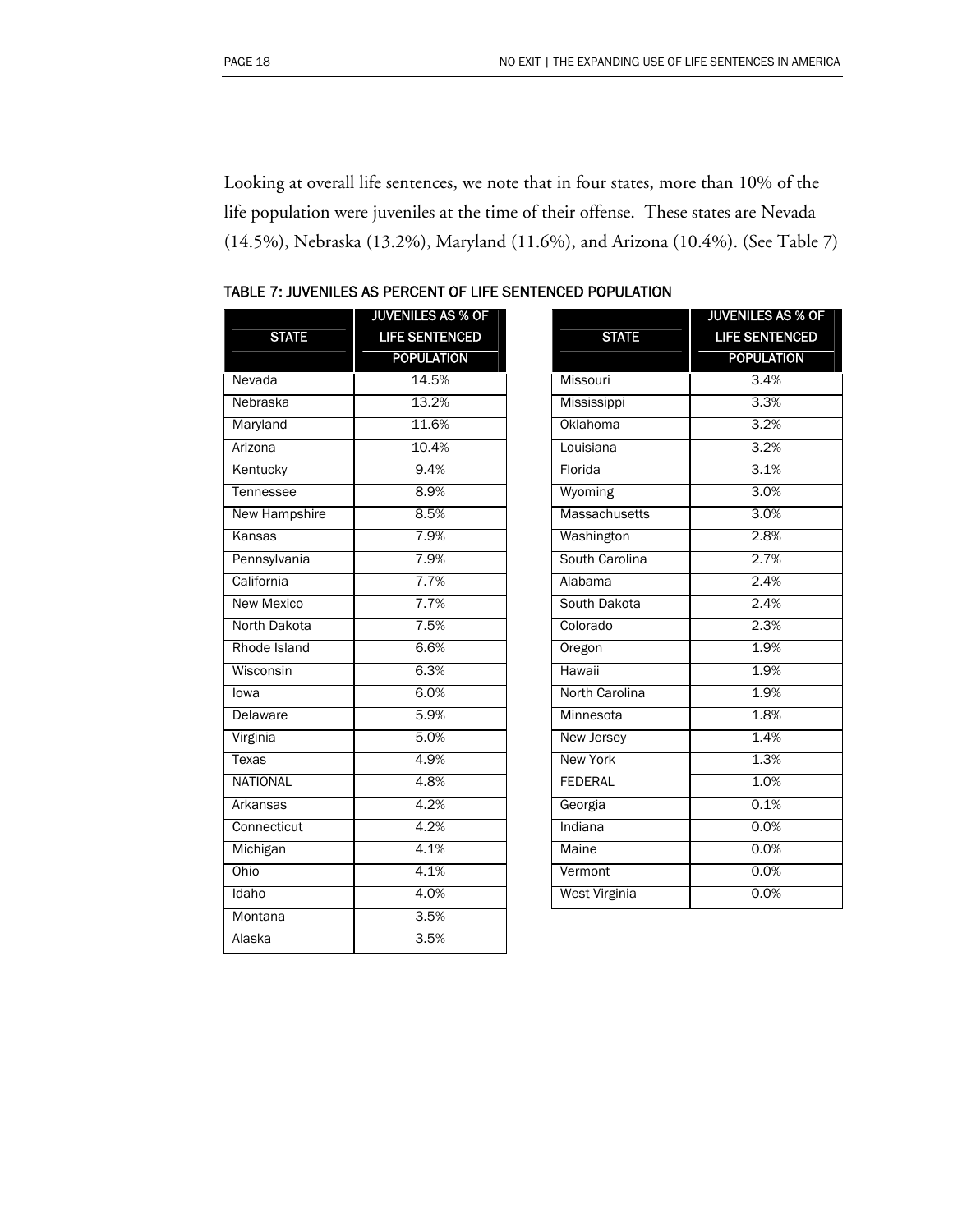$\overline{a}$ 

Among these juvenile life sentences, 25.8% of the juveniles (1,755) are serving life without parole. Four states comprise half of the juvenile life without parole (JLWOP) population nationally: Pennsylvania (345, or 19.7%), followed by California (239, or 13.6%), and Michigan (152, or 8.7%), and Louisiana (133, or 7.6%).

In many of these cases, judges were not permitted to consider sentences other than LWOP because of legislatively mandated restrictions concerning certain crimes. Therefore, mitigating circumstances—which almost universally accompany these cases (e.g., mental health status, history of trauma, and amenability to treatment)—are not allowed to be considered. Researchers in the state of Washington reviewed case files for each juvenile serving a sentence of life without parole and identified mitigating circumstances in each of the twenty-eight cases, yet none of this information was permitted in the court's determination of sentence because all were mandatorily given JLWOP.[11](#page-20-0)

#### Youth of Color Serving Life Sentences

Racial and ethnic disparities are pronounced at each stage of the juvenile justice system, from referral through secure confinement. Transfer to the adult system is the stage at which these disparities are most severe; African American youth represent 35% of judicial waivers to criminal court and 58% of youth sent to adult prisons.<sup>[1](#page-20-1)2</sup> Our data document that racial and ethnic disparities persist within the juvenile life sentenced population as well. Overall, nearly half (47.3%) of juveniles sentenced to life are African American (See Table 8).

Racial disparity in juvenile life sentences is quite severe in many states. In Alabama, 102 of the 121 persons serving life, or 84.3%, are black. In Maryland, 226 of the 269

<span id="page-20-0"></span><sup>&</sup>lt;sup>11</sup> Washington Coalition for the Just Treatment of Youth (2009). *A Reexamination of Youth Involvement in the Adult Criminal Justice System in Washington: Implications of New Findings about Juvenile Recidivism and Adolescent Brain Development.* Seattle: Columbia Legal Services.

<span id="page-20-1"></span><sup>&</sup>lt;sup>12</sup> National Council on Crime and Delinquency (2007). And Justice for Some: Differential Treatment of Youth of Color in the *Justice System.* Oakland: National Council on Crime and Delinquency.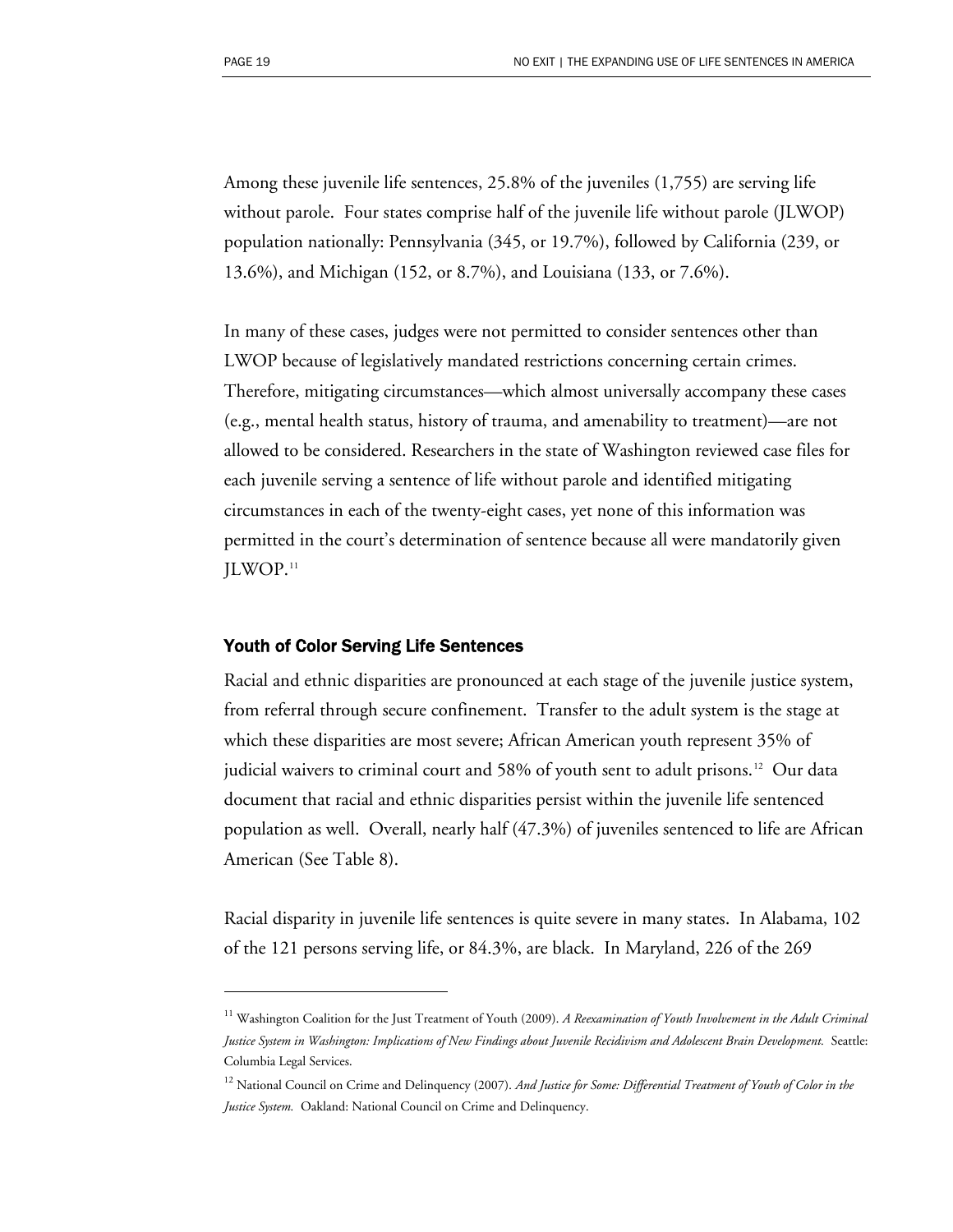$\overline{a}$ 

(84.0%) youth serving life sentences are black. And in South Carolina, 42 of the 55 (76.4%) youth in adult prisons serving life sentences are black. Finally, in the federal system, 28 of the 52 youth serving life sentences, or 53.8%, are black. Nationally, Hispanics represent 23.7% of juvenile life sentences, considerably higher than the percentage of youth nationwide who are Hispanic ([1](#page-21-0)8.0%).<sup>13</sup>

| <b>STATE</b>         | <b>JUVENILE LIFE</b> | <b>BLACK</b>        |       | <b>WHITE</b>    |       | <b>HISPANIC</b> |       |
|----------------------|----------------------|---------------------|-------|-----------------|-------|-----------------|-------|
|                      | <b>POPULATION</b>    | #                   | $\%$  | #               | $\%$  | #               | $\%$  |
| Alabama              | 121                  | 102                 | 84.3% | 18              | 14.9% | Unk.            | Unk.  |
| Alaska               | $\overline{8}$       | $\overline{2}$      | 25.0% | $\overline{4}$  | 50.0% | $\mathsf{O}$    | 0.0%  |
| Arizona              | 149                  | 41                  | 27.5% | 55              | 36.9% | 43              | 28.9% |
| Arkansas             | 58                   | $\overline{38}$     | 65.5% | $\overline{19}$ | 32.8% | $\overline{1}$  | 1.7%  |
| California           | 2,623                | 826                 | 31.5% | 306             | 11.7% | 1,185           | 45.2% |
| Colorado             | 49                   | 15                  | 30.6% | 17              | 34.7% | 14              | 28.6% |
| Connecticut          | 18                   | 10                  | 55.6% | 3               | 16.7% | $\overline{5}$  | 27.8% |
| Delaware             | 31                   | $\overline{17}$     | 54.8% | $\overline{14}$ | 45.2% | Unk.            | Unk.  |
| Florida              | 338                  | 226                 | 66.9% | 103             | 30.5% | $\overline{9}$  | 2.7%  |
| Georgia              | $\overline{6}$       | $\overline{4}$      | 66.7% | $\overline{2}$  | 33.3% | Unk.            | Unk.  |
| Hawaii               | $\overline{8}$       | $\overline{0}$      | 0.0%  | $\overline{1}$  | 12.5% | $\overline{0}$  | 0.0%  |
| Idaho                | 21                   | $\overline{1}$      | 4.8%  | 17              | 81.0% | $\overline{3}$  | 14.3% |
| Illinois             | 103                  | 74                  | 71.8% | 19              | 18.4% | 10              | 9.7%  |
| Indiana              | $\mathsf{O}$         | $\circ$             | 0.0%  | $\mathsf{O}$    | 0.0%  | $\circ$         | 0.0%  |
| lowa                 | $\overline{37}$      | $\overline{\infty}$ | 21.6% | $\overline{24}$ | 64.9% | $\overline{5}$  | 13.5% |
| Kansas               | 64                   | 35                  | 54.7% | 15              | 23.4% | 12              | 18.8% |
| Kentucky             | 101                  | 32                  | 31.7% | 68              | 67.3% | $\overline{0}$  | 0.0%  |
| Louisiana            | 133                  | 97                  | 72.9% | 35              | 26.3% | Unk.            | Unk.  |
| Maine                | $\overline{0}$       | $\overline{0}$      | 0.0%  | $\overline{0}$  | 0.0%  | $\overline{0}$  | 0.0%  |
| Maryland             | 269                  | 226                 | 84.0% | 39              | 14.5% | Unk.            | Unk.  |
| <b>Massachusetts</b> | 52                   | 16                  | 30.8% | 19              | 36.5% | 12              | 23.1% |
| Michigan             | 206                  | 131                 | 63.6% | 68              | 33.0% | $\overline{5}$  | 2.4%  |

TABLE 8: RACIAL AND ETHNIC DISTRIBUTION OF JUVENILE LIFE POPULATION

<span id="page-21-0"></span><sup>13</sup> Annie E. Casey Foundation (2008). *The Annie E. Casey Foundation 2008 KIDS COUNT Data Book.* Baltimore: Annie E. Casey Foundation.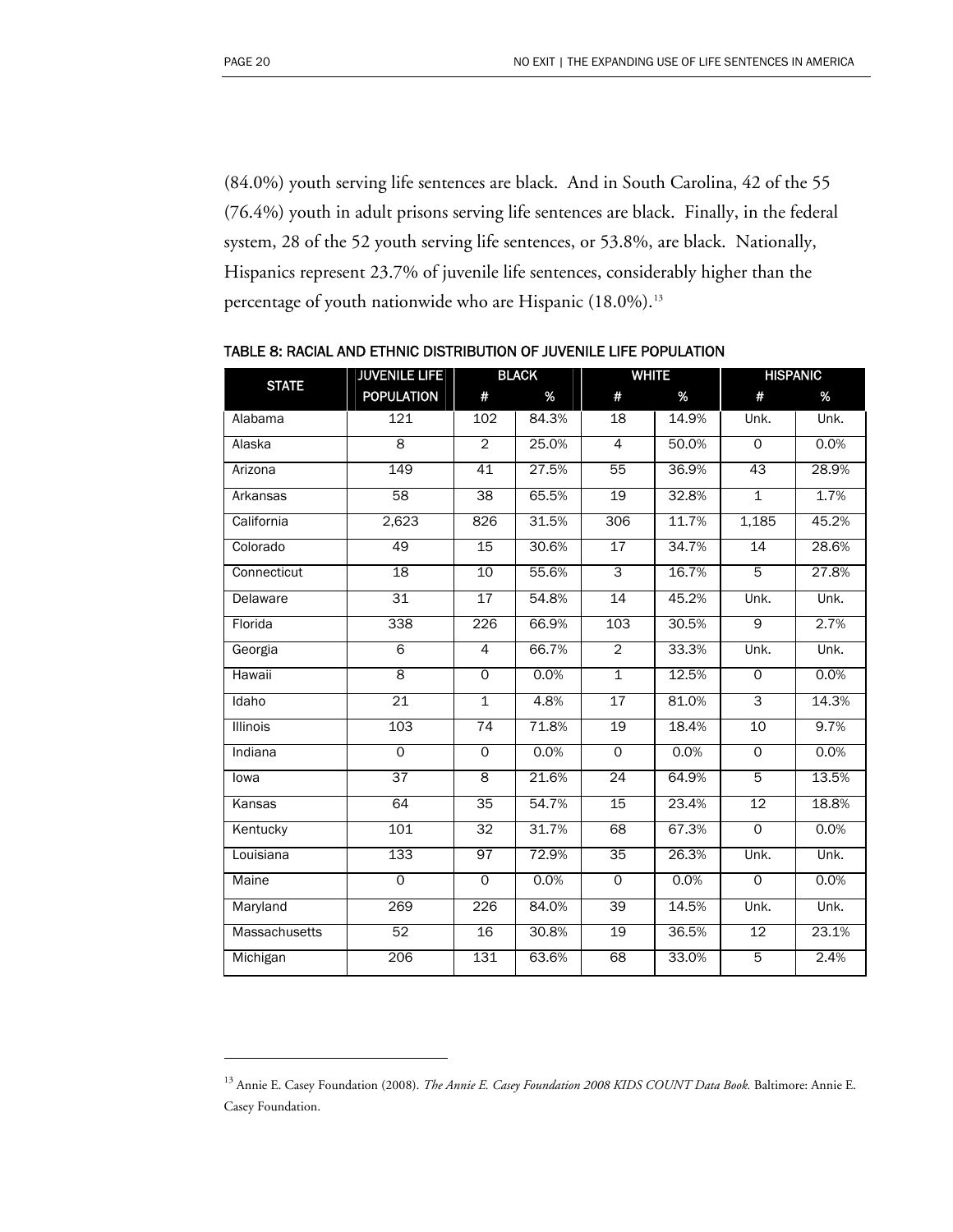|                   | <b>JUVENILE LIFE</b> |                 | <b>BLACK</b> | <b>WHITE</b>    |       |                | <b>HISPANIC</b> |
|-------------------|----------------------|-----------------|--------------|-----------------|-------|----------------|-----------------|
| <b>STATE</b>      | <b>POPULATION</b>    | #               | $\%$         | #               | $\%$  | #              | %               |
| Minnesota         | 9                    | 5               | 55.6%        | 2               | 22.2% | Unk.           | Unk.            |
| Mississippi       | 63                   | 44              | 69.8%        | 18              | 28.6% | 0              | 0.0%            |
| Missouri          | 87                   | 63              | 72.4%        | 22              | 25.3% | $\mathbf{1}$   | 1.1%            |
| Montana           | 6                    | 0               | 0.0%         | 4               | 66.7% | $\overline{2}$ | 33.3%           |
| Nebraska          | 68                   | 34              | 50.0%        | 31              | 45.6% | $\Omega$       | 0.0%            |
| Nevada            | $\overline{322}$     | 101             | 31.4%        | 144             | 44.7% | 56             | 17.4%           |
| New Hampshire     | 15                   | $\overline{2}$  | 13.3%        | 13              | 86.7% | Unk.           | Unk.            |
| New Jersey        | $\overline{17}$      | 9               | 52.9%        | 8               | 47.1% | $\Omega$       | 0.0%            |
| <b>New Mexico</b> | $\overline{30}$      | 5               | 16.7%        | $\overline{6}$  | 20.0% | 15             | 50.0%           |
| New York          | 146                  | 89              | 61.0%        | 16              | 11.0% | 40             | 27.4%           |
| North Carolina    | 46                   | 30              | 65.2%        | 14              | 30.4% | $\mathsf{O}$   | 0.0%            |
| North Dakota      | 3                    | O               | 0.0%         | $\mathbf{1}$    | 33.3% | $\mathbf{1}$   | 33.3%           |
| Ohio              | $\overline{212}$     | 142             | 67.0%        | 66              | 31.1% | 3              | 1.4%            |
| Oklahoma          | 69                   | 33              | 47.8%        | $\overline{23}$ | 33.3% | 5              | 7.2%            |
| Oregon            | $\overline{14}$      | 3               | 21.4%        | $\overline{11}$ | 78.6% | $\mathsf{O}$   | 0.0%            |
| Pennsylvania      | 345                  | 231             | 67.0%        | 79              | 22.9% | 33             | 9.6%            |
| Rhode Island      | $\overline{12}$      | 3               | 25.0%        | 3               | 25.0% | 5              | 41.7%           |
| South Carolina    | 55                   | 42              | 76.4%        | 11              | 20.0% | $\mathsf{O}$   | 0.0%            |
| South Dakota      | $\overline{4}$       | 0               | 0.0%         | 3               | 75.0% | $\mathsf{O}$   | 0.0%            |
| Tennessee         | 179                  | 122             | 68.2%        | 54              | 30.2% | $\overline{2}$ | 1.1%            |
| Texas             | 422                  | 205             | 48.6%        | 85              | 20.1% | 130            | 30.8%           |
| Utah              | Unk.                 | Unk.            | Unk.         | Unk.            | Unk.  | Unk.           | Unk.            |
| Vermont           | $\overline{0}$       | 0               | 0.0%         | $\mathbf 0$     | 0.0%  | $\circ$        | 0.0%            |
| Virginia          | 107                  | 87              | 81.3%        | 20              | 18.7% | 0              | 0.0%            |
| Washington        | 56                   | 10              | 17.9%        | 30              | 53.6% | $\overline{4}$ | 7.1%            |
| West Virginia     | 0                    | 0               | 0.0%         | 0               | 0.0%  | 0              | 0.0%            |
| Wisconsin         | 67                   | 30              | 44.8%        | $\overline{25}$ | 37.3% | $\overline{6}$ | 9.0%            |
| Wyoming           | 6                    | 0               | 0.0%         | $\overline{4}$  | 66.7% | $\overline{2}$ | 33.3%           |
| <b>FEDERAL</b>    | 52                   | $\overline{28}$ | 53.9         | 8               | 22.9% | $\overline{6}$ | 17.1%           |
| <b>TOTAL</b>      | 6,807                | 3,219           | 47.3%        | 1,547           | 22.7% | 1,615          | 23.7%           |

#### TABLE 8: RACIAL AND ETHNIC DISTRIBUTION OF JUVENILE LIFE POPULATION, continued

Notes: Individuals identified as "Other" not included in this table. JLWOP is prohibited in Alaska, Colorado, Kansas, New Mexico, and Oregon. JLWOP was eliminated in Colorado in 2005, but does not apply retroactively. Therefore, the 49 youth who were sentenced before the 2005 law was enacted continue to serve JLWOP sentences. Illinois officials did not provide data on life sentences of LWOP sentences. The figure of 103 juveniles serving LWOP was confirmed through an independent report in 2008. Utah officials did not provide data on life sentences or LWOP sentences.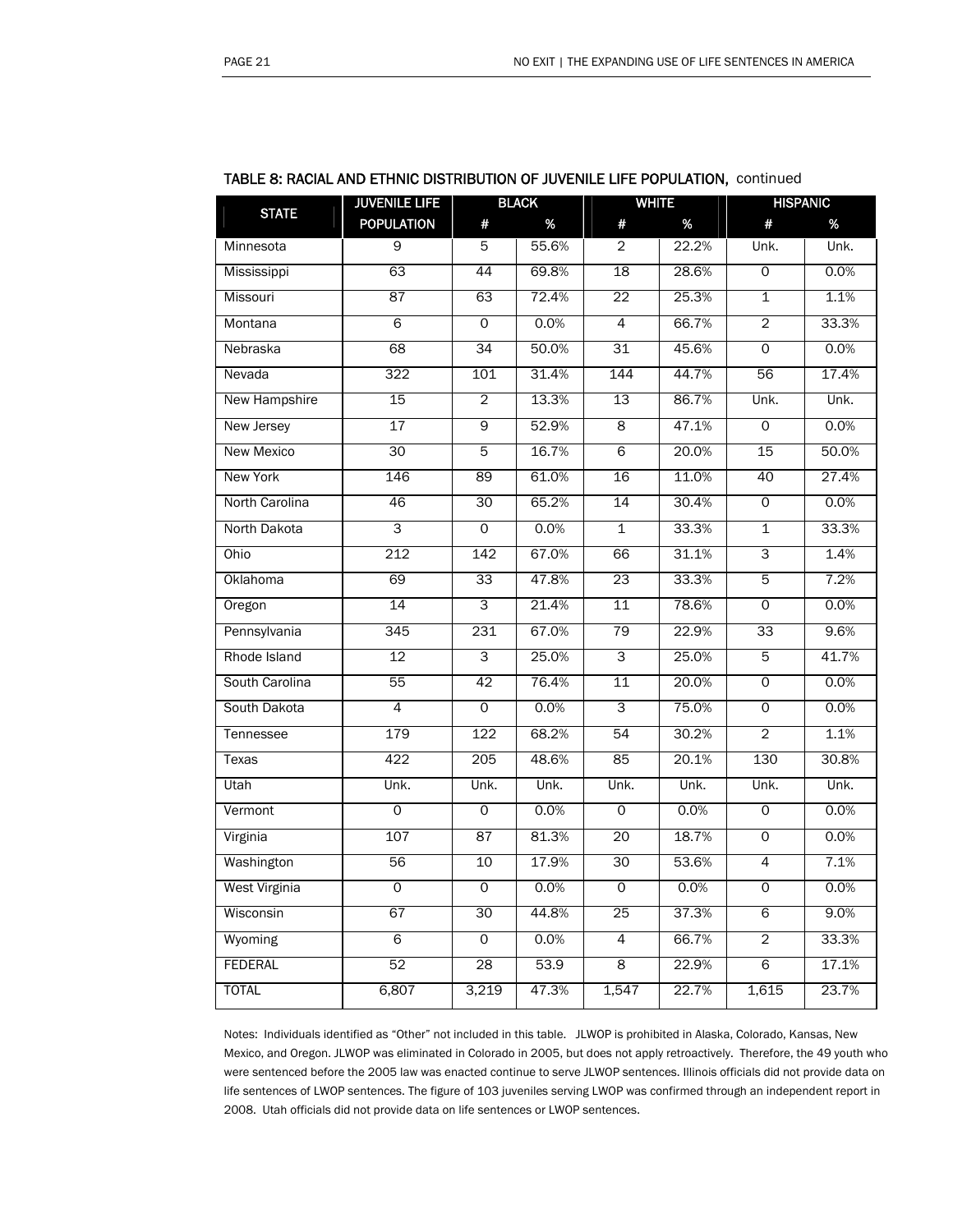$\overline{a}$ 

Not surprisingly, racial disparity among JLWOP sentences is also very apparent. Juveniles serving life without parole are even more disproportionately African American, 56.1% (See Table 9). In 17 states, more than 60% of the JLWOP population is African American. In Alabama, for instance, 75 of the 89 persons serving JLWOP (84.3%) are black, and in Maryland 15 of the 19 (78.9%) persons serving JLWOP are black. In South Carolina, 11 of 14 persons serving JLWOP are black. In the federal system, 19 of the 35 (54.3%) persons serving JLWOP are black.<sup>[14](#page-23-0)</sup>

| <b>STATE</b>         | <b>JLWOP</b>      | <b>BLACK</b>    |       | <b>WHITE</b>    |        | <b>HISPANIC</b> |          |
|----------------------|-------------------|-----------------|-------|-----------------|--------|-----------------|----------|
|                      | <b>POPULATION</b> | #               | %     | #               | $\%$   | #               | %        |
| Alabama              | 89                | 75              | 84.3% | 13              | 14.6%  | Unk.            | Unk.     |
| Alaska               | $\overline{0}$    | $\mathsf{O}$    | 0.0%  | $\Omega$        | 0.0%   | $\Omega$        | $\Omega$ |
| Arizona              | 25                | $\overline{6}$  | 24.0% | $\overline{8}$  | 32.0%  | $\overline{9}$  | 36.0%    |
| Arkansas             | $\overline{57}$   | $\overline{38}$ | 66.7% | 19              | 33.3%  | $\overline{0}$  | 0.0%     |
| California           | 239               | 77              | 32.2% | 36              | 15.1%  | 100             | 41.8%    |
| Colorado             | 49                | 15              | 30.6% | 17              | 34.7%  | 14              | 28.6%    |
| Connecticut          | 14                | 9               | 64.3% | $\overline{1}$  | 7.1%   | $\overline{4}$  | 28.6%    |
| Delaware             | 19                | $\overline{13}$ | 68.4% | 6               | 31.6%  | Unk.            | Unk.     |
| Florida              | 96                | 59              | 61.5% | 31              | 32.3%  | $\overline{6}$  | 6.3%     |
| Georgia              | $\overline{0}$    | $\overline{0}$  | 0.0%  | $\overline{0}$  | 0.0%   | Unk.            | Unk.     |
| Hawaii               | $\overline{2}$    | $\overline{0}$  | 0.0%  | $\overline{0}$  | 0.0%   | $\overline{0}$  | 0.0%     |
| Idaho                | $\overline{4}$    | $\overline{0}$  | 0.0%  | $\overline{4}$  | 100.0% | $\overline{0}$  | 0.0%     |
| Illinois             | 103               | 74              | 71.8% | 19              | 18.4%  | 10              | 9.7%     |
| Indiana              | $\overline{0}$    | $\overline{0}$  | 0.0%  | $\Omega$        | 0.0%   | $\Omega$        | 0.0%     |
| lowa                 | $\overline{37}$   | $\overline{8}$  | 21.6% | $\overline{24}$ | 64.9%  | 5               | 13.5%    |
| Kansas               | $\overline{0}$    | $\overline{0}$  | 0.0%  | $\overline{0}$  | 0.0%   | $\overline{0}$  | 0.0%     |
| Kentucky             | 6                 | $\overline{2}$  | 33.3% | 3               | 50.0%  | $\overline{0}$  | 0.0%     |
| Louisiana            | 133               | 97              | 72.9% | 35              | 26.3%  | Unk.            | Unk.     |
| Maine                | $\overline{0}$    | $\overline{0}$  | 0.0%  | $\Omega$        | 0.0%   | $\overline{0}$  | 0.0%     |
| Maryland             | 19                | 15              | 78.9% | $\overline{4}$  | 21.1%  | Unk.            | Unk.     |
| <b>Massachusetts</b> | $\overline{22}$   | $\overline{6}$  | 27.3% | $\overline{11}$ | 50.0%  | 3               | 13.6%    |

TABLE 9: RACIAL AND ETHNIC DISTRIBUTION OF JLWOP POPULATION

<span id="page-23-0"></span><sup>&</sup>lt;sup>14</sup> Parole is no longer an option in the federal system, as of 1987. Seventeen of the 52 juvenile life sentences represent individuals who are serving parole-eligible life sentences, since they were sentenced before parole was eliminated in 1987.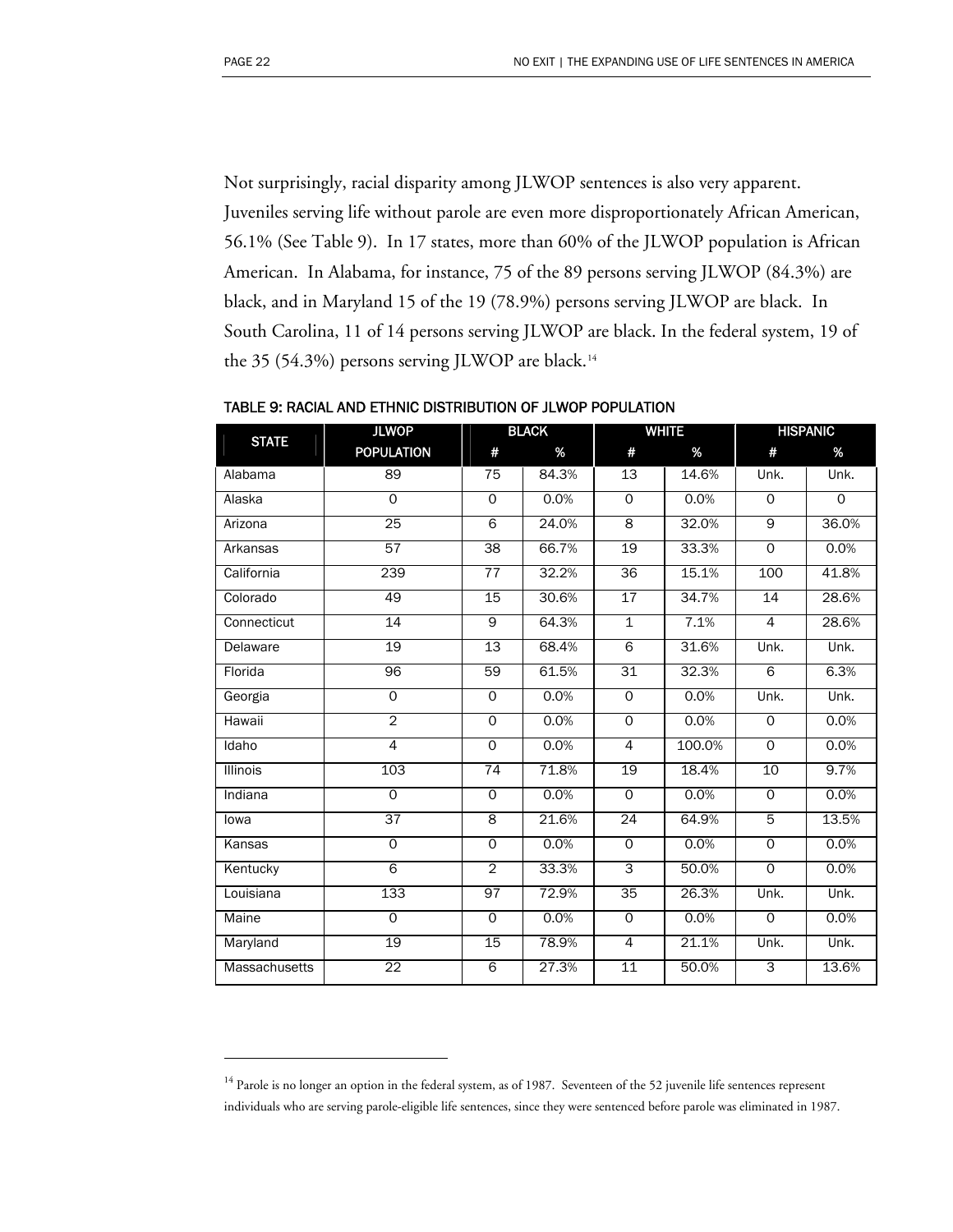| <b>BLACK</b><br><b>WHITE</b><br><b>HISPANIC</b><br><b>STATE</b><br><b>POPULATION</b><br>#<br>%<br>#<br>$\%$<br>#<br>%<br>63.2%<br>32.9%<br>3.3%<br>Michigan<br>152<br>96<br>50<br>5<br>Minnesota<br>$\overline{1}$<br>$\overline{1}$<br>100.0%<br>$\Omega$<br>0.0%<br>Unk.<br>Unk.<br>64.3%<br>$\overline{42}$<br>$\overline{27}$<br>15<br>35.7%<br>$\overline{0}$<br>0.0%<br>Mississippi<br>35<br>24<br>68.6%<br>11<br>31.4%<br>$\overline{0}$<br>0.0%<br>0.0%<br>100.0%<br>0.0%<br>$\overline{1}$<br>$\overline{0}$<br>$\overline{1}$<br>$\mathsf{O}$<br>48.3%<br>48.3%<br>0.0%<br>Nebraska<br>29<br>14<br>14<br>$\overline{0}$<br>69<br>11<br>15.9%<br>$\overline{5}$<br>7.2%<br>48<br>69.6%<br>$\overline{4}$<br>$\overline{1}$<br>25.0%<br>З<br>75.0%<br>Unk.<br>Unk.<br>0.0%<br>0.0%<br>0<br>$\overline{0}$<br>$\overline{0}$<br>0.0%<br>$\overline{0}$<br>$\overline{0}$<br>$\overline{0}$<br>0.0%<br>$\overline{0}$<br>0.0%<br>$\overline{0}$<br>0.0%<br>$\overline{0}$<br>0.0%<br>$\overline{0}$<br>$\overline{0}$<br>0.0%<br>$\overline{0}$<br>0.0%<br>26<br>65.4%<br>$\overline{7}$<br>26.9%<br>0.0%<br>17<br>$\mathsf{O}$<br>$\overline{1}$<br>$\overline{1}$<br>$\overline{0}$<br>0.0%<br>$\overline{0}$<br>0.0%<br>100.0%<br>$\overline{0}$<br>$\overline{0}$<br>0.0%<br>$\overline{0}$<br>0.0%<br>0.0%<br>$\mathsf{O}$<br>9<br>44.4%<br>44.4%<br>0.0%<br>4<br>$\overline{4}$<br>$\mathsf{O}\xspace$<br>0.0%<br>0.0%<br>0<br>$\mathbf 0$<br>$\circ$<br>$\circ$<br>0.0%<br>345<br>231<br>67.0%<br>79<br>22.9%<br>9.6%<br>33<br>100.0%<br>$\overline{1}$<br>$\overline{1}$<br>$\overline{0}$<br>0.0%<br>$\overline{0}$<br>0.0%<br>14<br>78.6%<br>7.1%<br>$\overline{11}$<br>$\overline{1}$<br>$\overline{0}$<br>0.0%<br>3<br>$\overline{4}$<br>$\overline{0}$<br>0.0%<br>75.0%<br>$\overline{0}$<br>0.0%<br>12<br>58.3%<br>41.7%<br>0.0%<br>$\overline{7}$<br>5<br>$\mathsf{O}$<br>3<br>$\overline{2}$<br>66.7%<br>$\overline{1}$<br>33.3%<br>$\overline{0}$<br>0.0%<br>Unk.<br>Unk.<br>Unk.<br>Unk.<br>Unk.<br>Unk.<br>Unk.<br>0.0%<br>$\overline{0}$<br>0<br>0<br>0.0%<br>$\mathsf{O}$<br>0.0%<br>28<br>75.0%<br>21<br>$\overline{7}$<br>25.0%<br>$\overline{0}$<br>0.0%<br>$\overline{3}$<br>10.7%<br>3<br>28<br>14<br>50.0%<br>10.7%<br>0<br>0<br>0.0%<br>0<br>0.0%<br>0<br>0.0%<br>2<br>0.0%<br>0<br>$\overline{0}$<br>0.0%<br>$\overline{1}$<br>50.0%<br>0.0%<br>0.0%<br>0.0%<br>$\overline{0}$<br>$\overline{0}$<br>$\overline{0}$<br>0<br>54.3%<br>17.1%<br>35<br>19<br>9<br>25.7%<br>6<br>1,755<br>984<br>56.1%<br>497<br>28.3%<br>205<br>11.7% | <b>IABLE 9: RACIAL AND ETHING DISTRIBUTION OF JEWOP POPULATION,</b> CONTINUED |              |  |  |  |  |  |  |  |
|----------------------------------------------------------------------------------------------------------------------------------------------------------------------------------------------------------------------------------------------------------------------------------------------------------------------------------------------------------------------------------------------------------------------------------------------------------------------------------------------------------------------------------------------------------------------------------------------------------------------------------------------------------------------------------------------------------------------------------------------------------------------------------------------------------------------------------------------------------------------------------------------------------------------------------------------------------------------------------------------------------------------------------------------------------------------------------------------------------------------------------------------------------------------------------------------------------------------------------------------------------------------------------------------------------------------------------------------------------------------------------------------------------------------------------------------------------------------------------------------------------------------------------------------------------------------------------------------------------------------------------------------------------------------------------------------------------------------------------------------------------------------------------------------------------------------------------------------------------------------------------------------------------------------------------------------------------------------------------------------------------------------------------------------------------------------------------------------------------------------------------------------------------------------------------------------------------------------------------------------------------------------------------------------------------------------------------------------------------------------------------------------------------------------------------------------------------------------------------------------------------------------------------------------------------------------|-------------------------------------------------------------------------------|--------------|--|--|--|--|--|--|--|
|                                                                                                                                                                                                                                                                                                                                                                                                                                                                                                                                                                                                                                                                                                                                                                                                                                                                                                                                                                                                                                                                                                                                                                                                                                                                                                                                                                                                                                                                                                                                                                                                                                                                                                                                                                                                                                                                                                                                                                                                                                                                                                                                                                                                                                                                                                                                                                                                                                                                                                                                                                      |                                                                               | <b>JLWOP</b> |  |  |  |  |  |  |  |
|                                                                                                                                                                                                                                                                                                                                                                                                                                                                                                                                                                                                                                                                                                                                                                                                                                                                                                                                                                                                                                                                                                                                                                                                                                                                                                                                                                                                                                                                                                                                                                                                                                                                                                                                                                                                                                                                                                                                                                                                                                                                                                                                                                                                                                                                                                                                                                                                                                                                                                                                                                      |                                                                               |              |  |  |  |  |  |  |  |
|                                                                                                                                                                                                                                                                                                                                                                                                                                                                                                                                                                                                                                                                                                                                                                                                                                                                                                                                                                                                                                                                                                                                                                                                                                                                                                                                                                                                                                                                                                                                                                                                                                                                                                                                                                                                                                                                                                                                                                                                                                                                                                                                                                                                                                                                                                                                                                                                                                                                                                                                                                      |                                                                               |              |  |  |  |  |  |  |  |
|                                                                                                                                                                                                                                                                                                                                                                                                                                                                                                                                                                                                                                                                                                                                                                                                                                                                                                                                                                                                                                                                                                                                                                                                                                                                                                                                                                                                                                                                                                                                                                                                                                                                                                                                                                                                                                                                                                                                                                                                                                                                                                                                                                                                                                                                                                                                                                                                                                                                                                                                                                      |                                                                               |              |  |  |  |  |  |  |  |
|                                                                                                                                                                                                                                                                                                                                                                                                                                                                                                                                                                                                                                                                                                                                                                                                                                                                                                                                                                                                                                                                                                                                                                                                                                                                                                                                                                                                                                                                                                                                                                                                                                                                                                                                                                                                                                                                                                                                                                                                                                                                                                                                                                                                                                                                                                                                                                                                                                                                                                                                                                      |                                                                               |              |  |  |  |  |  |  |  |
|                                                                                                                                                                                                                                                                                                                                                                                                                                                                                                                                                                                                                                                                                                                                                                                                                                                                                                                                                                                                                                                                                                                                                                                                                                                                                                                                                                                                                                                                                                                                                                                                                                                                                                                                                                                                                                                                                                                                                                                                                                                                                                                                                                                                                                                                                                                                                                                                                                                                                                                                                                      | Missouri                                                                      |              |  |  |  |  |  |  |  |
|                                                                                                                                                                                                                                                                                                                                                                                                                                                                                                                                                                                                                                                                                                                                                                                                                                                                                                                                                                                                                                                                                                                                                                                                                                                                                                                                                                                                                                                                                                                                                                                                                                                                                                                                                                                                                                                                                                                                                                                                                                                                                                                                                                                                                                                                                                                                                                                                                                                                                                                                                                      | Montana                                                                       |              |  |  |  |  |  |  |  |
|                                                                                                                                                                                                                                                                                                                                                                                                                                                                                                                                                                                                                                                                                                                                                                                                                                                                                                                                                                                                                                                                                                                                                                                                                                                                                                                                                                                                                                                                                                                                                                                                                                                                                                                                                                                                                                                                                                                                                                                                                                                                                                                                                                                                                                                                                                                                                                                                                                                                                                                                                                      |                                                                               |              |  |  |  |  |  |  |  |
|                                                                                                                                                                                                                                                                                                                                                                                                                                                                                                                                                                                                                                                                                                                                                                                                                                                                                                                                                                                                                                                                                                                                                                                                                                                                                                                                                                                                                                                                                                                                                                                                                                                                                                                                                                                                                                                                                                                                                                                                                                                                                                                                                                                                                                                                                                                                                                                                                                                                                                                                                                      | Nevada                                                                        |              |  |  |  |  |  |  |  |
|                                                                                                                                                                                                                                                                                                                                                                                                                                                                                                                                                                                                                                                                                                                                                                                                                                                                                                                                                                                                                                                                                                                                                                                                                                                                                                                                                                                                                                                                                                                                                                                                                                                                                                                                                                                                                                                                                                                                                                                                                                                                                                                                                                                                                                                                                                                                                                                                                                                                                                                                                                      | New Hampshire                                                                 |              |  |  |  |  |  |  |  |
|                                                                                                                                                                                                                                                                                                                                                                                                                                                                                                                                                                                                                                                                                                                                                                                                                                                                                                                                                                                                                                                                                                                                                                                                                                                                                                                                                                                                                                                                                                                                                                                                                                                                                                                                                                                                                                                                                                                                                                                                                                                                                                                                                                                                                                                                                                                                                                                                                                                                                                                                                                      | New Jersey                                                                    |              |  |  |  |  |  |  |  |
|                                                                                                                                                                                                                                                                                                                                                                                                                                                                                                                                                                                                                                                                                                                                                                                                                                                                                                                                                                                                                                                                                                                                                                                                                                                                                                                                                                                                                                                                                                                                                                                                                                                                                                                                                                                                                                                                                                                                                                                                                                                                                                                                                                                                                                                                                                                                                                                                                                                                                                                                                                      | <b>New Mexico</b>                                                             |              |  |  |  |  |  |  |  |
|                                                                                                                                                                                                                                                                                                                                                                                                                                                                                                                                                                                                                                                                                                                                                                                                                                                                                                                                                                                                                                                                                                                                                                                                                                                                                                                                                                                                                                                                                                                                                                                                                                                                                                                                                                                                                                                                                                                                                                                                                                                                                                                                                                                                                                                                                                                                                                                                                                                                                                                                                                      | <b>New York</b>                                                               |              |  |  |  |  |  |  |  |
|                                                                                                                                                                                                                                                                                                                                                                                                                                                                                                                                                                                                                                                                                                                                                                                                                                                                                                                                                                                                                                                                                                                                                                                                                                                                                                                                                                                                                                                                                                                                                                                                                                                                                                                                                                                                                                                                                                                                                                                                                                                                                                                                                                                                                                                                                                                                                                                                                                                                                                                                                                      | North Carolina                                                                |              |  |  |  |  |  |  |  |
|                                                                                                                                                                                                                                                                                                                                                                                                                                                                                                                                                                                                                                                                                                                                                                                                                                                                                                                                                                                                                                                                                                                                                                                                                                                                                                                                                                                                                                                                                                                                                                                                                                                                                                                                                                                                                                                                                                                                                                                                                                                                                                                                                                                                                                                                                                                                                                                                                                                                                                                                                                      | North Dakota                                                                  |              |  |  |  |  |  |  |  |
|                                                                                                                                                                                                                                                                                                                                                                                                                                                                                                                                                                                                                                                                                                                                                                                                                                                                                                                                                                                                                                                                                                                                                                                                                                                                                                                                                                                                                                                                                                                                                                                                                                                                                                                                                                                                                                                                                                                                                                                                                                                                                                                                                                                                                                                                                                                                                                                                                                                                                                                                                                      | Ohio                                                                          |              |  |  |  |  |  |  |  |
|                                                                                                                                                                                                                                                                                                                                                                                                                                                                                                                                                                                                                                                                                                                                                                                                                                                                                                                                                                                                                                                                                                                                                                                                                                                                                                                                                                                                                                                                                                                                                                                                                                                                                                                                                                                                                                                                                                                                                                                                                                                                                                                                                                                                                                                                                                                                                                                                                                                                                                                                                                      | Oklahoma                                                                      |              |  |  |  |  |  |  |  |
|                                                                                                                                                                                                                                                                                                                                                                                                                                                                                                                                                                                                                                                                                                                                                                                                                                                                                                                                                                                                                                                                                                                                                                                                                                                                                                                                                                                                                                                                                                                                                                                                                                                                                                                                                                                                                                                                                                                                                                                                                                                                                                                                                                                                                                                                                                                                                                                                                                                                                                                                                                      | Oregon                                                                        |              |  |  |  |  |  |  |  |
|                                                                                                                                                                                                                                                                                                                                                                                                                                                                                                                                                                                                                                                                                                                                                                                                                                                                                                                                                                                                                                                                                                                                                                                                                                                                                                                                                                                                                                                                                                                                                                                                                                                                                                                                                                                                                                                                                                                                                                                                                                                                                                                                                                                                                                                                                                                                                                                                                                                                                                                                                                      | Pennsylvania                                                                  |              |  |  |  |  |  |  |  |
|                                                                                                                                                                                                                                                                                                                                                                                                                                                                                                                                                                                                                                                                                                                                                                                                                                                                                                                                                                                                                                                                                                                                                                                                                                                                                                                                                                                                                                                                                                                                                                                                                                                                                                                                                                                                                                                                                                                                                                                                                                                                                                                                                                                                                                                                                                                                                                                                                                                                                                                                                                      | Rhode Island                                                                  |              |  |  |  |  |  |  |  |
|                                                                                                                                                                                                                                                                                                                                                                                                                                                                                                                                                                                                                                                                                                                                                                                                                                                                                                                                                                                                                                                                                                                                                                                                                                                                                                                                                                                                                                                                                                                                                                                                                                                                                                                                                                                                                                                                                                                                                                                                                                                                                                                                                                                                                                                                                                                                                                                                                                                                                                                                                                      | South Carolina                                                                |              |  |  |  |  |  |  |  |
|                                                                                                                                                                                                                                                                                                                                                                                                                                                                                                                                                                                                                                                                                                                                                                                                                                                                                                                                                                                                                                                                                                                                                                                                                                                                                                                                                                                                                                                                                                                                                                                                                                                                                                                                                                                                                                                                                                                                                                                                                                                                                                                                                                                                                                                                                                                                                                                                                                                                                                                                                                      | South Dakota                                                                  |              |  |  |  |  |  |  |  |
|                                                                                                                                                                                                                                                                                                                                                                                                                                                                                                                                                                                                                                                                                                                                                                                                                                                                                                                                                                                                                                                                                                                                                                                                                                                                                                                                                                                                                                                                                                                                                                                                                                                                                                                                                                                                                                                                                                                                                                                                                                                                                                                                                                                                                                                                                                                                                                                                                                                                                                                                                                      | Tennessee                                                                     |              |  |  |  |  |  |  |  |
|                                                                                                                                                                                                                                                                                                                                                                                                                                                                                                                                                                                                                                                                                                                                                                                                                                                                                                                                                                                                                                                                                                                                                                                                                                                                                                                                                                                                                                                                                                                                                                                                                                                                                                                                                                                                                                                                                                                                                                                                                                                                                                                                                                                                                                                                                                                                                                                                                                                                                                                                                                      | Texas                                                                         |              |  |  |  |  |  |  |  |
|                                                                                                                                                                                                                                                                                                                                                                                                                                                                                                                                                                                                                                                                                                                                                                                                                                                                                                                                                                                                                                                                                                                                                                                                                                                                                                                                                                                                                                                                                                                                                                                                                                                                                                                                                                                                                                                                                                                                                                                                                                                                                                                                                                                                                                                                                                                                                                                                                                                                                                                                                                      | Utah                                                                          |              |  |  |  |  |  |  |  |
|                                                                                                                                                                                                                                                                                                                                                                                                                                                                                                                                                                                                                                                                                                                                                                                                                                                                                                                                                                                                                                                                                                                                                                                                                                                                                                                                                                                                                                                                                                                                                                                                                                                                                                                                                                                                                                                                                                                                                                                                                                                                                                                                                                                                                                                                                                                                                                                                                                                                                                                                                                      | Vermont                                                                       |              |  |  |  |  |  |  |  |
|                                                                                                                                                                                                                                                                                                                                                                                                                                                                                                                                                                                                                                                                                                                                                                                                                                                                                                                                                                                                                                                                                                                                                                                                                                                                                                                                                                                                                                                                                                                                                                                                                                                                                                                                                                                                                                                                                                                                                                                                                                                                                                                                                                                                                                                                                                                                                                                                                                                                                                                                                                      | Virginia                                                                      |              |  |  |  |  |  |  |  |
|                                                                                                                                                                                                                                                                                                                                                                                                                                                                                                                                                                                                                                                                                                                                                                                                                                                                                                                                                                                                                                                                                                                                                                                                                                                                                                                                                                                                                                                                                                                                                                                                                                                                                                                                                                                                                                                                                                                                                                                                                                                                                                                                                                                                                                                                                                                                                                                                                                                                                                                                                                      | Washington                                                                    |              |  |  |  |  |  |  |  |
|                                                                                                                                                                                                                                                                                                                                                                                                                                                                                                                                                                                                                                                                                                                                                                                                                                                                                                                                                                                                                                                                                                                                                                                                                                                                                                                                                                                                                                                                                                                                                                                                                                                                                                                                                                                                                                                                                                                                                                                                                                                                                                                                                                                                                                                                                                                                                                                                                                                                                                                                                                      | <b>West Virginia</b>                                                          |              |  |  |  |  |  |  |  |
|                                                                                                                                                                                                                                                                                                                                                                                                                                                                                                                                                                                                                                                                                                                                                                                                                                                                                                                                                                                                                                                                                                                                                                                                                                                                                                                                                                                                                                                                                                                                                                                                                                                                                                                                                                                                                                                                                                                                                                                                                                                                                                                                                                                                                                                                                                                                                                                                                                                                                                                                                                      | Wisconsin                                                                     |              |  |  |  |  |  |  |  |
|                                                                                                                                                                                                                                                                                                                                                                                                                                                                                                                                                                                                                                                                                                                                                                                                                                                                                                                                                                                                                                                                                                                                                                                                                                                                                                                                                                                                                                                                                                                                                                                                                                                                                                                                                                                                                                                                                                                                                                                                                                                                                                                                                                                                                                                                                                                                                                                                                                                                                                                                                                      | <b>Wyoming</b>                                                                |              |  |  |  |  |  |  |  |
|                                                                                                                                                                                                                                                                                                                                                                                                                                                                                                                                                                                                                                                                                                                                                                                                                                                                                                                                                                                                                                                                                                                                                                                                                                                                                                                                                                                                                                                                                                                                                                                                                                                                                                                                                                                                                                                                                                                                                                                                                                                                                                                                                                                                                                                                                                                                                                                                                                                                                                                                                                      | <b>FEDERAL</b>                                                                |              |  |  |  |  |  |  |  |
|                                                                                                                                                                                                                                                                                                                                                                                                                                                                                                                                                                                                                                                                                                                                                                                                                                                                                                                                                                                                                                                                                                                                                                                                                                                                                                                                                                                                                                                                                                                                                                                                                                                                                                                                                                                                                                                                                                                                                                                                                                                                                                                                                                                                                                                                                                                                                                                                                                                                                                                                                                      | <b>TOTAL</b>                                                                  |              |  |  |  |  |  |  |  |

TABLE 9: RACIAL AND ETHNIC DISTRIBUTION OF JLWOP POPULATION, continued

Notes: Individuals identified as "Other" not included in this table. JLWOP is prohibited in Alaska, Colorado, Kansas, New Mexico, and Oregon. JLWOP was eliminated in Colorado in 2005, but does not apply retroactively. Therefore, the 49 youth who were sentenced before the 2005 law was enacted continue to serve JLWOP sentences. Utah officials did not provide data on life sentences or LWOP sentences. Illinois officials did not provide data on life sentences of LWOP sentences. The figure of 103 juveniles serving LWOP was confirmed through an independent report in 2008.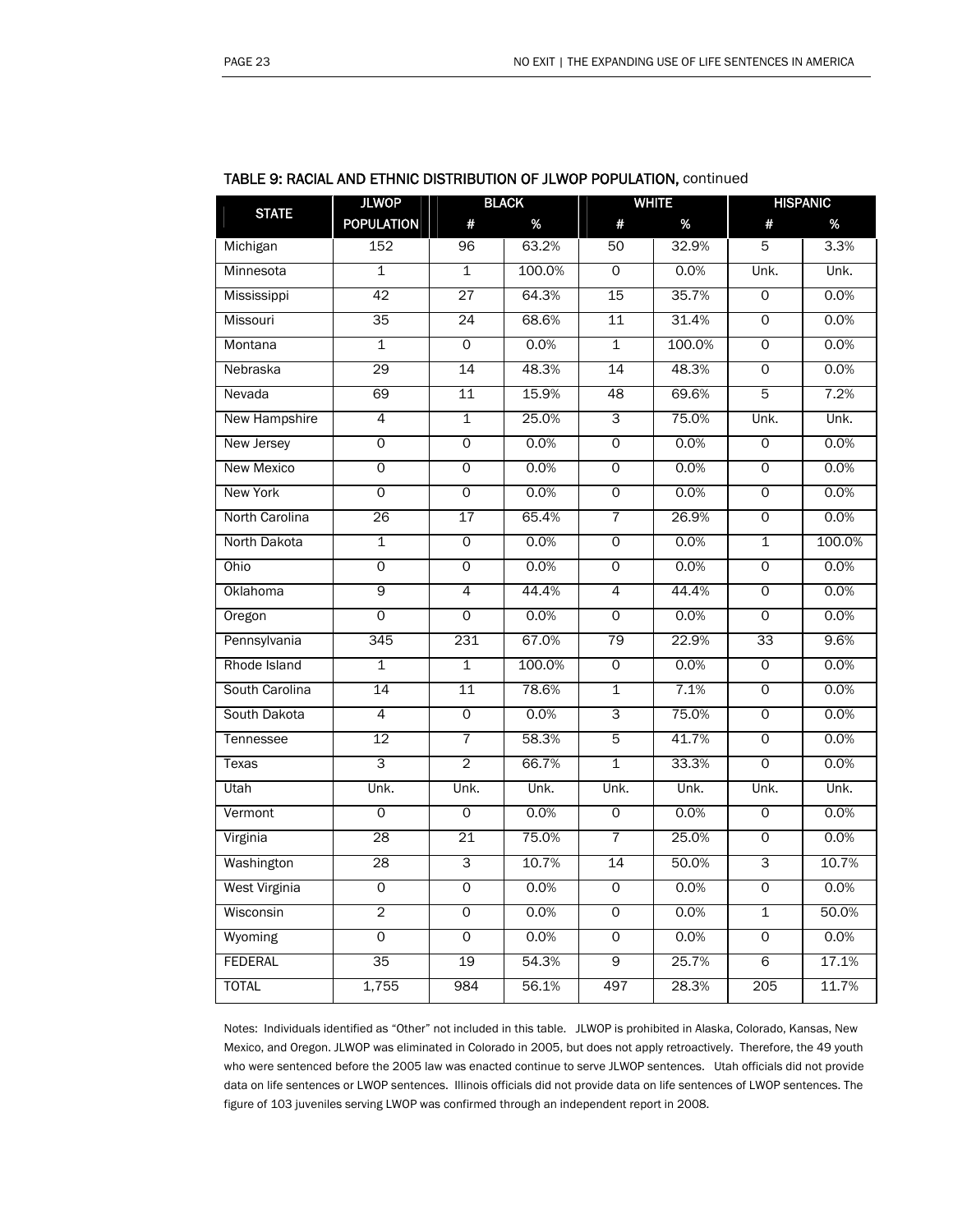$\overline{a}$ 

#### Girls Serving Life Sentences

Girls represent a small proportion of juvenile offenses, especially for violent offenses: in 2006, girls accounted for 29% of all juvenile arrests, 17% of violent crime index arrests, and only 5% of arrests for juvenile homicides.<sup>[1](#page-25-0)5</sup> Girls are also transferred to the adult court less frequently than boys.[16](#page-25-1) These differences notwithstanding, girls are sometimes transferred to adult court and, in some instances, given life or LWOP sentences. Our data reveal that in 2008, there were 176 female juveniles serving life sentences. Moreover, nearly 60% were concentrated in four states: California (64), Texas (13), Tennessee (13), and Nevada (12). In California, 5.4% of all females serving life were juveniles when they committed their offense.

LWOP sentences for girls are relatively rare, but there are 38 girls (representing 27.5% of female juveniles serving life) around the nation who are currently serving life without parole. They are concentrated in Pennsylvania (9), California (5), Iowa (4), Louisiana (4) and Michigan (4). The sentences in these five states comprise 68.4% of the total female JLWOP sentences in the nation.

<span id="page-25-0"></span><sup>&</sup>lt;sup>15</sup> Snyder, H. (2008). *Juvenile Arrests 2006*. Washington, D.C.: Office of Juvenile Justice and Delinquency Prevention.

<span id="page-25-1"></span><sup>&</sup>lt;sup>16</sup> Poe-Yamagata, E. and Butts, J. A. (1996). *Female Offenders in the Juvenile Justice System: Statistics Summary*. Washington, D.C.: Office of Juvenile Justice and Delinquency Prevention.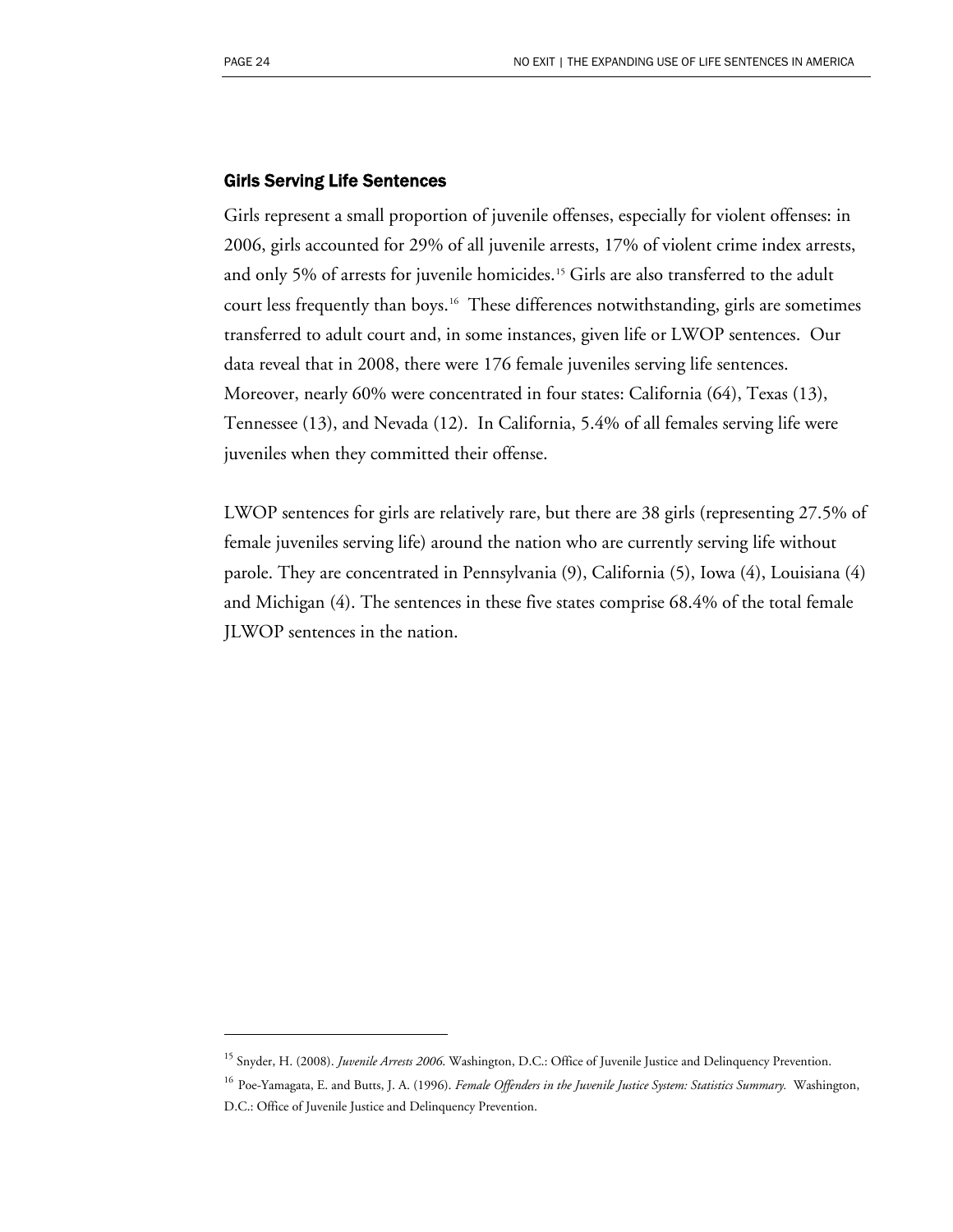# POLICIES AND PRACTICES THAT DRIVE LIFE SENTENCES

Each state's prison population is affected by a variety of policies and practices, but some trends in policymaking and practice have emerged to drive the life sentenced population.

#### Prosecutorial Discretion

There are multiple ways in which prosecutorial discretion can influence whether a defendant may be sentenced to life, including the selection of the offense to charge, the decision to prosecute a juvenile in the adult court system, or whether to seek a habitual offender sentence, such as a "three-strikes" sentence. For example, in California, there is significant interstate variation in the charging patterns of prosecutors regarding the decision to seek a "three-strikes" sentence. This is reflected in the incarceration figures by county of conviction. Of the 8,381 persons serving a "third-strike" sentence in September, 2008, 3,140 were from Los Angeles County and 659 were from San Diego County, while only 39 were from San Francisco County. While population size and differential rates of crime may explain some of this difference, charging decisions by local prosecutors are a critical contributing factor.

#### Politicizing Parole

For persons who have been sentenced to life but are parole eligible, prospects for release have become increasingly politicized in recent years. These developments trace back to the roots of the "tough on crime" movement as parole became a target for policymakers by which their resolution could be measured.

In 1995, Maryland Governor Parris M. Glendening instructed the Parole Commission to "not even recommend – to not even send to my desk – a request for murders and rapists" unless they are suffering from a terminal illness or are "very old."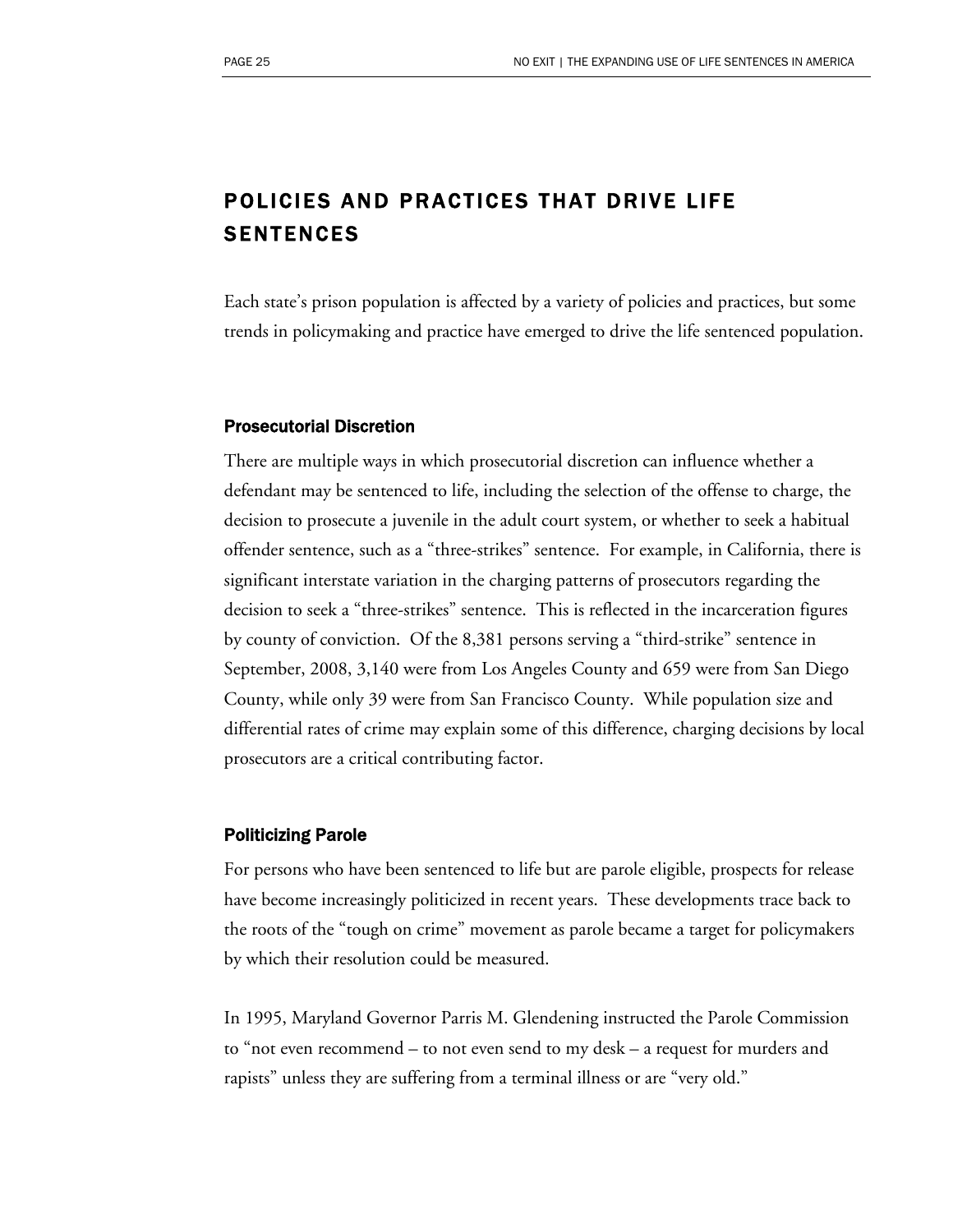Former California Governor Gray Davis famously said that persons convicted for murder will only leave prison "in a pine box." Upon taking office in 1999, he said "If you take someone else's life, forget it. I see no reason to parole people who have committed an act of murder." And he upheld this promise, only permitting eight persons sentenced to life to be released between 1999 and 2003.

California Governor Arnold Schwarzenegger then vowed to change the policies of the Davis administration and to grant parole to more individuals recommended for release by the parole board. In 2004, Governor Schwarzenegger permitted 72 persons serving a life sentence to be released. However, he was criticized for these releases by victims' rights groups and the California Correctional Peace Officers Association. In the ensuing years, including a period when Governor Schwarzenegger was facing an electoral campaign, he only approved the release of 35 persons serving life in 2005 and 23 in 2006.

In other states, the release of persons serving a life sentence to parole has been similarly restrictive. State such as Illinois, Louisiana, and Pennsylvania, which used to grant release to persons on life with some regularity have drastically reduced their use of clemency.[17](#page-27-0) For example, in June, 2009, Governor Edward Rendell of Pennsylvania commuted the sentence of George Gregory Orlowski, who had been serving a life sentence for murder since [1](#page-27-1)980.<sup>18</sup> This commutation was only the third granted in Pennsylvania since 1994. Between 1971 and 1994, the state averaged 12 commutations per year. However, in the wake of a high-profile double murder committed by an individual whose sentence had been commuted in 1994, both the Pennsylvania Board of Pardons and subsequent governors have proven highly reluctant to recommend or grant future commutations.

These examples illustrate the powerful way in which parole for persons serving a life sentence has become increasingly politicized. There is a strong disincentive for a sitting

 $\overline{a}$ 

<span id="page-27-1"></span><span id="page-27-0"></span><sup>17</sup> Mauer, King, and Young, *supra* note 2, pp. 6-7.

<sup>18</sup> King, L. (2009, June 16) In A Rarity, Rendell Commutes a Life Sentence. *The Philadelphia Inquirer*.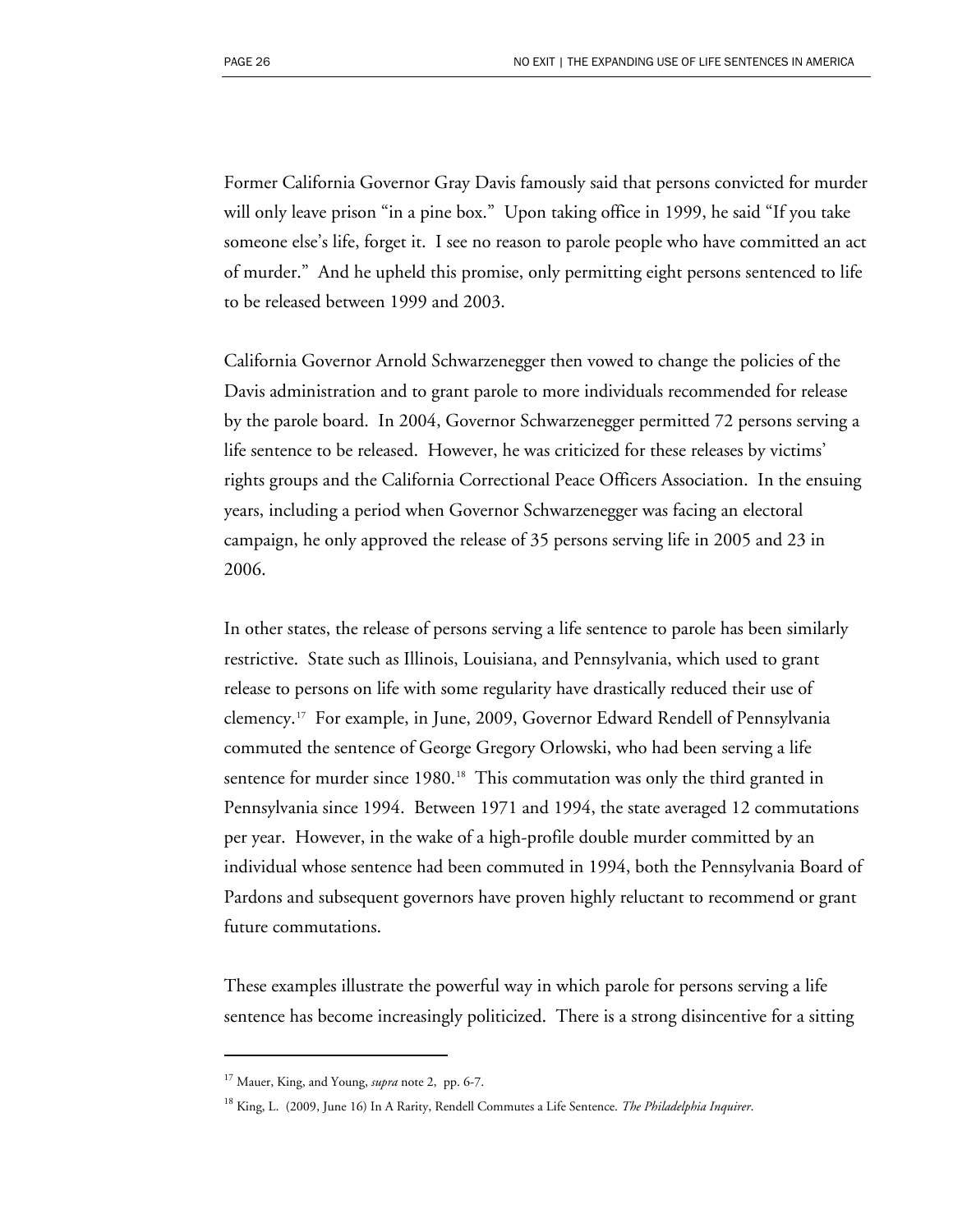governor to approve the release of life-sentenced individuals. Both governors and parole board members generally receive only negative feedback on releases (when someone reoffends), which reinforces a reticence to grant release. Victims' rights groups closely monitor the process, as do other "watchdog organizations" in some states, and politicians are vulnerable to being held accountable for any potential future transgressions of people released on parole.

Parole for persons serving a life sentence has become a political liability, even if all reliable indicators suggest to an independent parole review board that the individual is suitable to be released. While the recommendation of a parole review board may be intended to serve as a buffer for a governor should a person released on parole reoffend, in practice this is not the case. This is perhaps no more clearly apparent than in the 1988 presidential campaign, in which it is widely held that the linking of Massachusetts Governor and Democratic candidate Michael Dukakis with Willie Horton, a man who was released and later convicted of kidnapping and rape while on furlough from a state prison, doomed the campaign. In the 2008 presidential campaign, former Arkansas Governor Mike Huckabee was criticized for the parole of a person who had been serving a life sentence and subsequently reoffended within a year of release.

When the choice must be made between granting parole at the risk of political backlash or denying parole, many decisionmakers will opt for the less risky option. Such politically-driven decisions in the case of life imprisonment are frequently at crosspurposes with sound public policy.

#### Three-Strikes Laws

As previously noted, there is widespread variation in the use of life sentences among the states. It often reflects the state political climate and conscious decisions by practitioners and policymakers to emphasize or minimize the use of life sentences. For example, in California, 1 in 5 persons serving a prison term - more than 34,000 people – will potentially spend the remainder of his or her life incarcerated. This is nearly a tripling of the total persons serving a life sentence since 1992.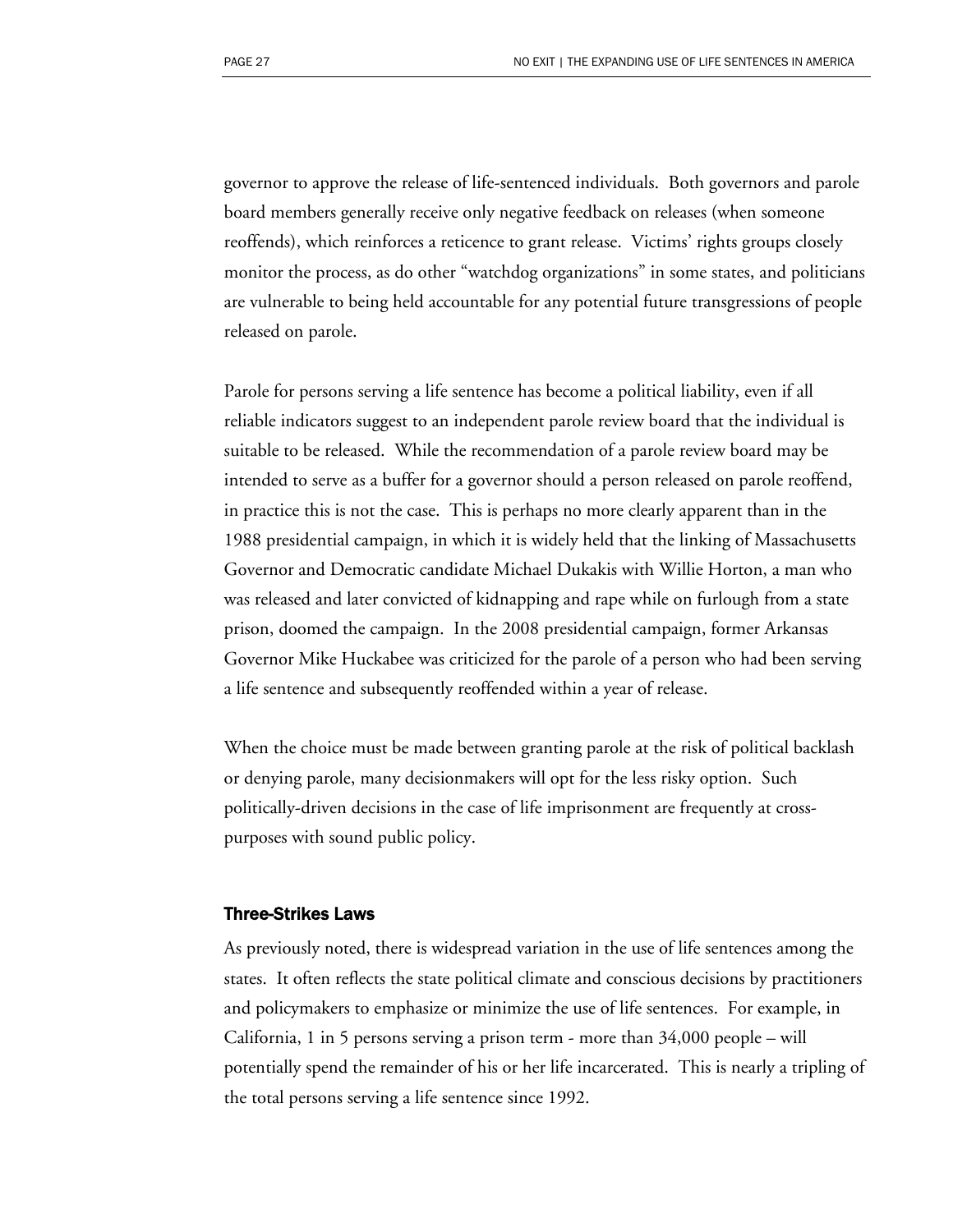One of the driving forces in this change dates back to 1994 when the California legislature established a "three-strikes" habitual offender law which, among other provisions, mandated a sentence of 25 years to life for a third felony as long as the prior two "strikes" were for serious or violent crimes. Unlike in other states, the California third-strike is not required to be a serious or violent offense. By December 2008, there were 8,409 Californians serving a third-strike sentence of 25 years to life. This represents nearly one-quarter of all persons serving a life sentence in California. The law was presented to the California public as targeting serious, repeat offenders. However, in practice, less than half the persons sentenced under the law were convicted of a violent crime as their third strike. Fifty-five percent were convicted of a non-violent offense, including 16% for a drug offense and 30% for a property offense.

In fact, there are nearly as many people incarcerated for a third-strike for driving under the influence (55) as there are for the most serious offense, murder (69). Less than 2% of people serving a third-strike were convicted of murder or manslaughter. While it is safe to assume that some of the 8,409 people convicted of serious offenses such as murder or armed robbery would be serving life even in the absence of the three-strikes law, persons convicted of those types of offenses represent a minority of third-strikes sentences. By and large, the majority of individuals convicted of a third-strike offense would not be serving a life sentence in the absence of these laws.

#### Ali Forutan

Ali Forutan is currently serving a life sentence in California under that state's "three strikes" law. In 2000, Forutan was convicted of possession of 0.03 grams of methamphetamine. Since an early age, Forutan had abused alcohol and drugs and suffered abuse at the hands of his father and peers. But, because of his prior felony residential burglary charges in 1990 and 1992 (neither of which involved any violence) the sentencing court subjected Forutan to a "third strike" sentence of 25 years to life for the possession of methamphetamine.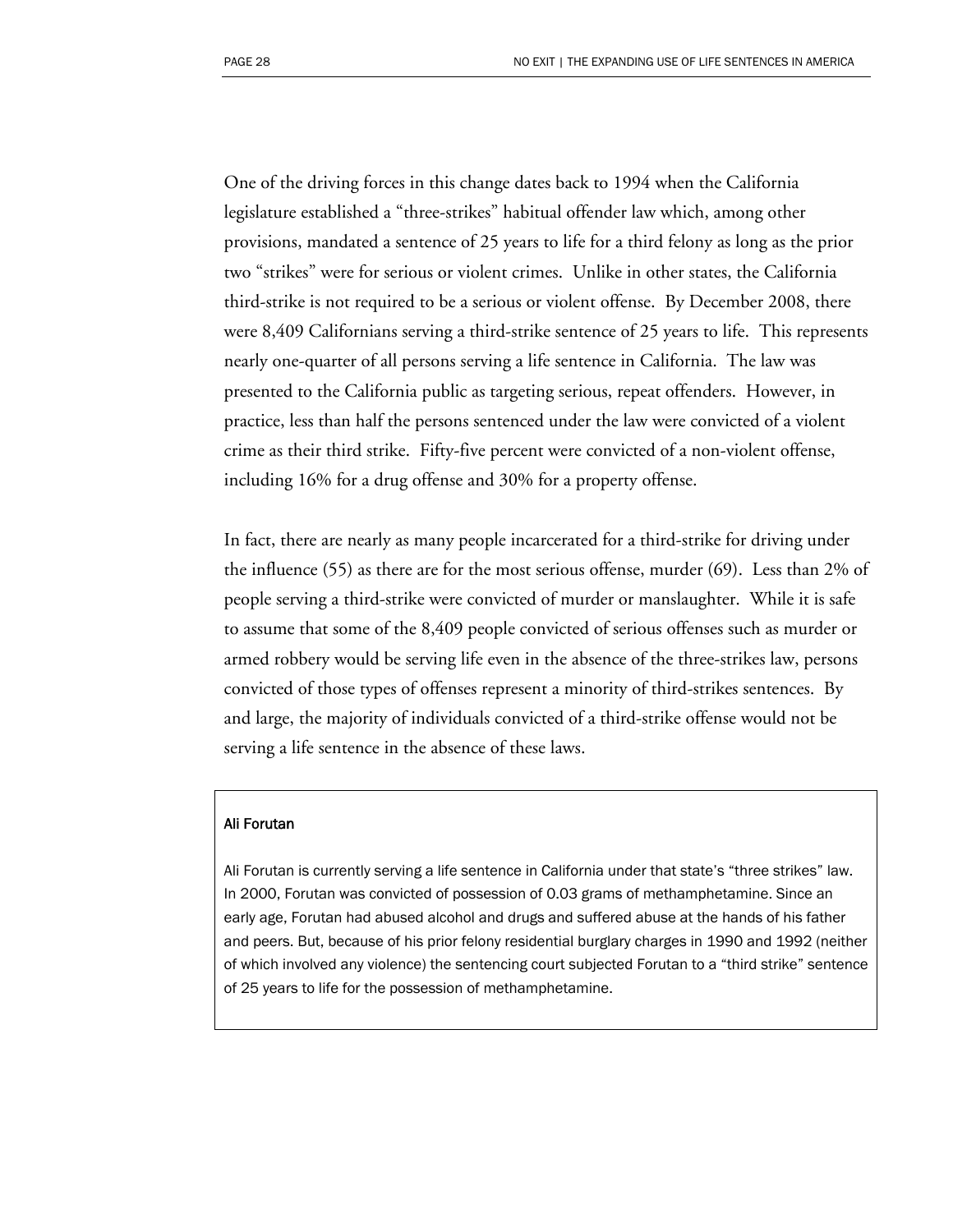#### Transfer of Juveniles to Adult Court

When a life sentence is given to a juvenile, it is precipitated by a mandatory or discretionary transfer out of juvenile court. Transferring juvenile cases to the adult court became more common in the late 1980s and early 1990s through political responses to rising juvenile crime. Judicial waivers, one of three mechanisms used to waive youth to the adult system, increased by 83% between [1](#page-30-0)985 and 1994.<sup>19</sup> Fear-producing statements such as that of John DiIulio's warning that "…on the horizon…are tens of thousands of severely morally impoverished juvenile superpredators," [2](#page-30-1)0 paved the way for sweeping changes to juvenile crime policy that produced today's system. At the time DiIulio made this statement, juvenile crime was already coming down from its peak in 1994, and it has continued to decline with only slight fluctuations since.

The near doubling of juvenile cases transferred to the adult system from 7,200 in 1985 to 13,200 in 1994 has contributed to many more juveniles being given life sentences. Since the number of such transfers has declined since then, it is possible that the number of life sentences given to juveniles has also dropped over time, though these data are not routinely collected. Another unknown figure is the number of youth serving "blended" sentences, or those who are charged as adults but retained in juvenile detention until the age of 21 or 24 years old. It is unknown how many of these youth have a life or LWOP sentence.

#### The "Adult Crime, Adult Time" Perspective

-

Concerns over rising juvenile crime in the 1980s were elevated by media reports and illinformed warnings by policymakers that a "new breed" of especially violent youth was emerging. Calls for action at that time were enacted and implemented quickly, sending thousands of youth into the juvenile justice system because of harsh mandates. Catch

<span id="page-30-0"></span><sup>19</sup> Snyder, H. and Sickmund, M. (2006). *Juvenile Offenders and Victims: 2006 National Report*. Washington, D.C.: Office of Juvenile Justice and Delinquency Prevention.

<span id="page-30-1"></span><sup>20</sup> DiIulio, J. (1995). The Coming of the Superpredators. *The Weekly Standard.*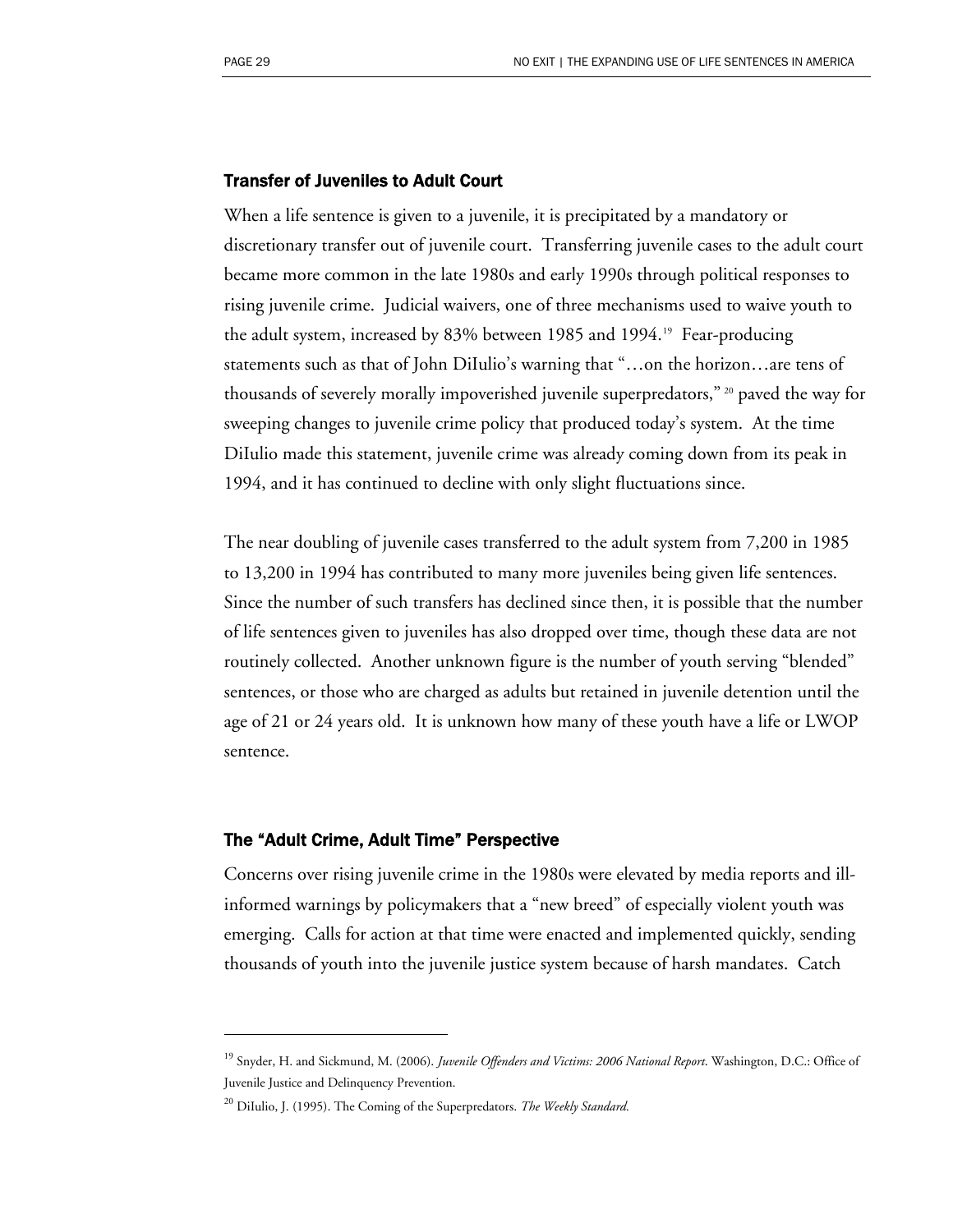$\overline{a}$ 

phrases such as "adult crime, adult time" made an impression on a fearful public, but made for very poor policy.

Once transferred to the adult court, young people face the same sentencing options as adults, including the possibility of sentences to life or life without parole. For some cases, there are no sentencing options available to judges; mandatory life sentences are required for certain crimes through state statute. In these cases, one's young age or other mitigating factors cannot be included in determining the appropriate sentence length. Twenty-nine states require mandatory JLWOP sentences for at least one crime, usually homicide.<sup>[21](#page-31-0)</sup>

Pennsylvania leads the nation in the number of youth sentenced to life without parole: there are 345 juveniles serving life sentences in Pennsylvania. As in most states, youth of color are overrepresented in the juvenile justice system in Pennsylvania from the point of arrest through the point of placement. In 2007, 39.9% of juveniles arrested in Pennsylvania were African American. Among Pennsylvania's youth in detention, 53.9% are African American and nearly 70% of the JLWOP population is comprised of youth of color.

Some children serving life sentences have committed heinous and gruesome acts; it is a murder conviction that typically prompts the sentence of life or life without parole for juveniles. For especially violent acts, long-term incarceration can be the most appropriate option for them as well as for public safety goals. However, a parole hearing, offered at regularly scheduled intervals, would provide the appropriate venue at which to determine which individuals should remain incarcerated and which have been sufficiently reformed and demonstrate the maturity to warrant release.

<span id="page-31-0"></span><sup>21</sup> Human Rights Watch/Amnesty International (2005). *The Rest of Their Lives: Life without Parole for Child Offenders on the United States.* San Francisco: Human Rights Watch.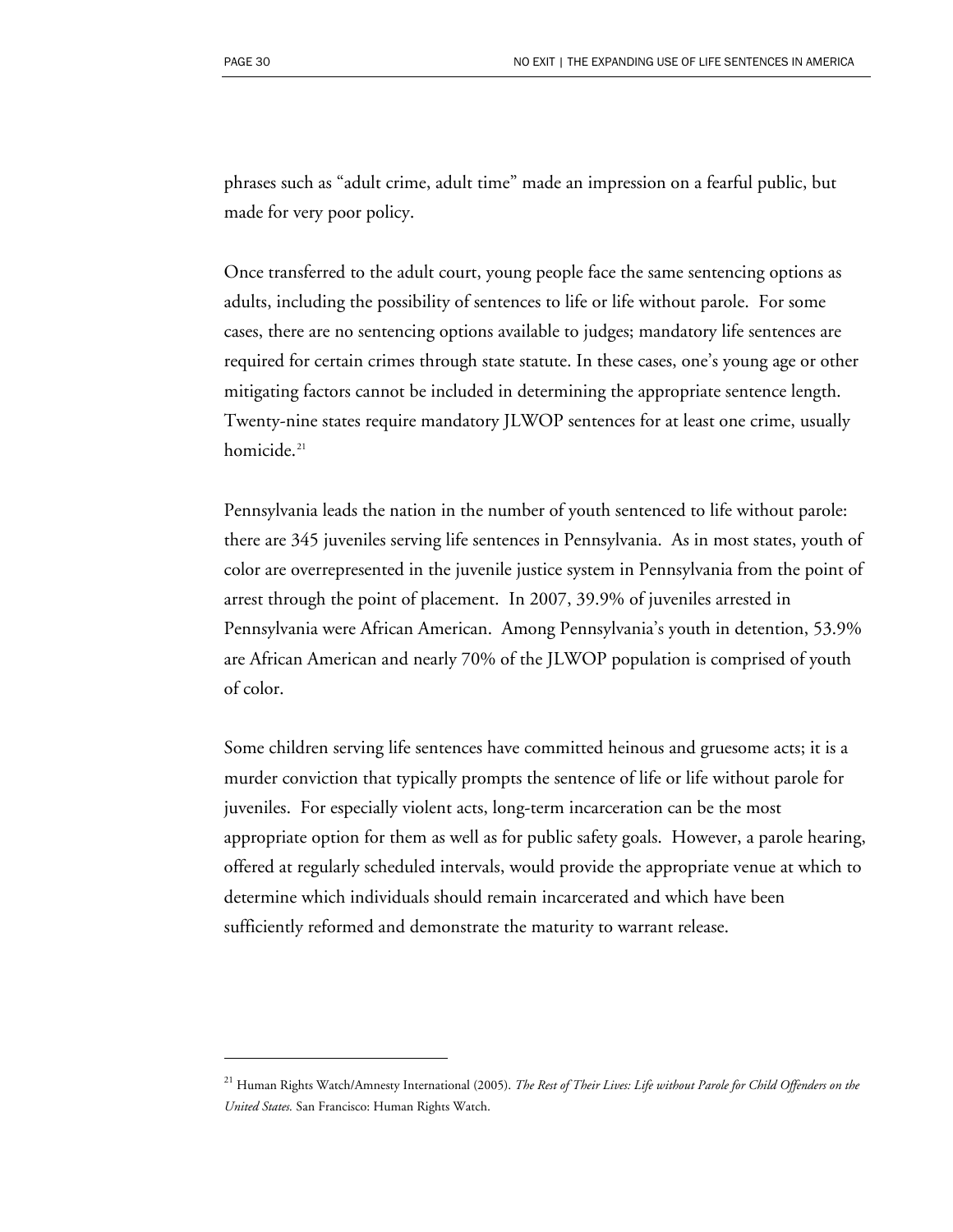#### Joe Sullivan

Many, but not all, children serving life without parole have committed acts of murder. One such exception is the case of Joe Sullivan, now 33 years old and serving an LWOP sentence in Florida for a crime committed when he was 13 years old.

Joe Sullivan, who is severely mentally disabled, was convicted of sexual battery. A co-defendant in the offense, an older boy, was given a shorter sentence and served his time in juvenile detention. The lawyer who represented Sullivan during his one-day trial has since had his legal license suspended. Finally, Sullivan is now physically disabled because of multiple sclerosis and has been confined to a wheelchair since entering prison. In December 2008, a petition for writ of certiorari was filed with the U.S. Supreme Court challenging Sullivan's case under the Eighth Amendment and in May 2009, the Court agreed to hear the case.

#### Juvenile Life Sentences Aren't Necessarily Reserved for the Worst of the Worst

A review of juvenile life without parole cases contradicts the general assumption that these sentences are reserved only for the most chronically violent youth, "the worst of the worst." In a 2005 assessment of JLWOP, a Human Rights Watch study reported that in 59% of the sentences nationwide, the youth was a first-time offender.<sup>[2](#page-32-0)2</sup> This fact runs contrary to the commonly-held assumption that individuals serving LWOP sentences are chronic, repeat offenders. In addition, in 26% of cases, the juvenile serving an LWOP sentence was not the primary assailant and, in many cases, was present but only minimally involved in the crime. However, because of state law, they were automatically given a sentence of life without the possibility of parole. Evidence of disparate LWOP sentences for juveniles versus adults is also apparent, and not always in the expected direction; during four of the 17 years between 1985 and 2001, youth convicted of murder were more likely to receive a sentence of life without parole than adults sentenced to life or a death sentence.<sup>[2](#page-32-1)3</sup>

<span id="page-32-0"></span> $22$  Ibid.

-

<span id="page-32-1"></span> $^{23}$  Ibid.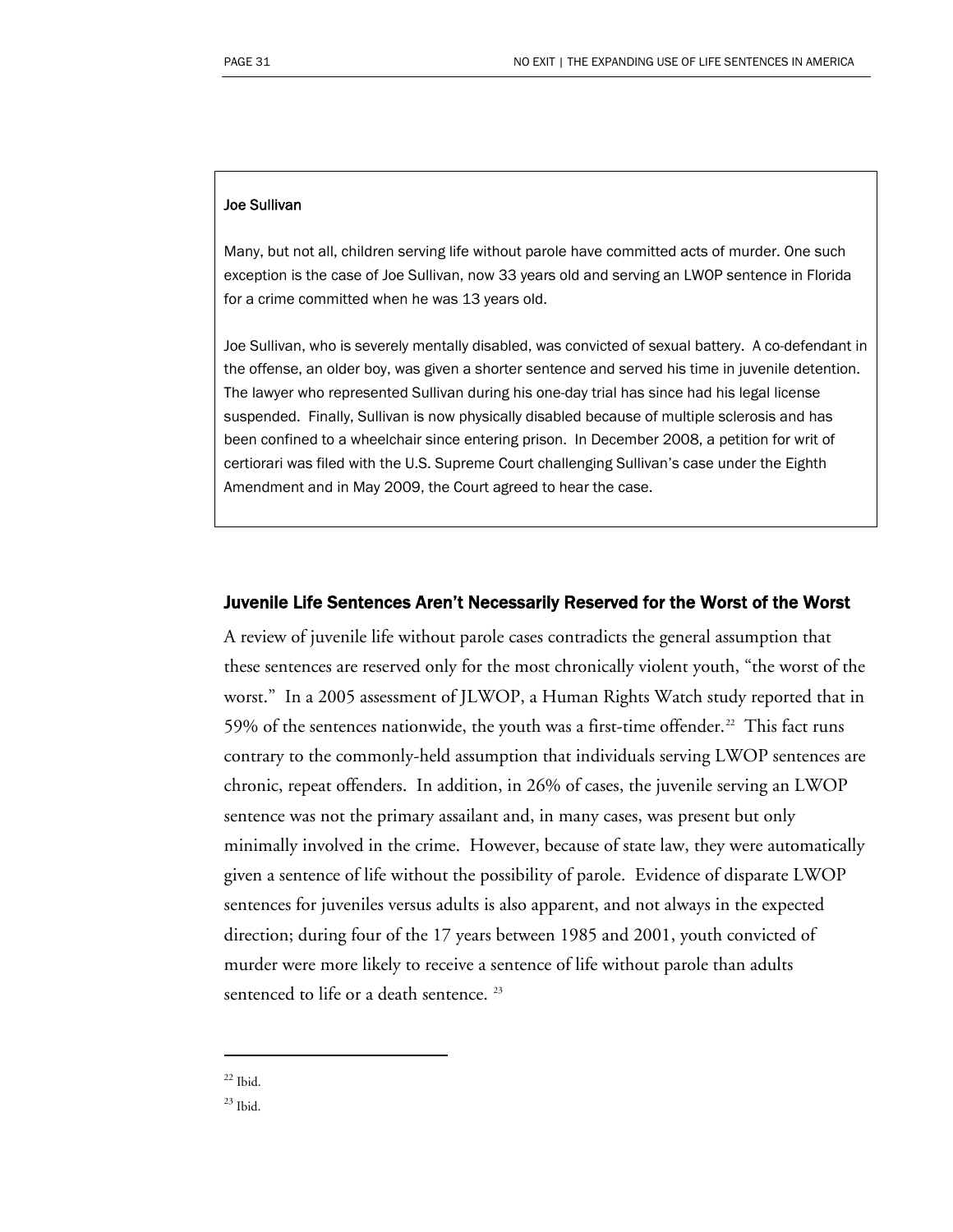There is broad variation across the states in sentencing young people to life, a function of several factors. First, states differ in the age at which children can be waived to the adult court, thus triggering their initial eligibility for a life sentence. In addition, in some states, persons charged with certain crimes are automatically transferred and sentenced to life upon conviction, while in other states they are not. Specifically, state law mandates life without parole upon conviction of certain offenses in 29 states, but can be granted or overruled at a judge's discretion for the same offenses in 15 states.<sup>[24](#page-33-0)</sup> The use of juvenile life without parole is prohibited in Alaska, Colorado,<sup>[25](#page-33-1)</sup> Kansas, New Mexico, and Oregon.

#### Felony Murder Rule

One final problem with JLWOP is its application in association with the felony murder rule.<sup>[2](#page-33-2)6</sup> This rule, which accounts for 26% of youth serving LWOP sentences,<sup>[27](#page-33-3)</sup> refers to an instance where the defendant was present during the commission of a murder but did not actually commit the act. In some instances a felony murder rule is invoked if, during the commission of a felony such as a robbery, someone is unintentionally killed. The felony murder rule often results in excessive punishment for juveniles who are present during the commission of a felony.

The application of the felony murder rule is especially egregious for juveniles because of the well-documented evidence that youth often go along with group-based plans out of a desire to fit in with their peers. This desire dissipates over time with individual maturity and executive functioning skills. If they are among older peers, as is often the case, the drive to fit in may be even more difficult to resist.

 $\overline{a}$ 

<span id="page-33-0"></span> $24$  Ibid.

<span id="page-33-1"></span> $^{25}$  JLWOP was banned in 2005, but the law was not retroactive so youth sentenced to LWOP before 2005 are still serving their sentences.

<span id="page-33-2"></span> $^{26}$  The felony murder rule applies for adults as well, but there are no national data available on the proportion of adults serving LWOP sentences because of this policy.

<span id="page-33-3"></span><sup>27</sup> Human Rights Watch/Amnesty International , s*upra* note 21.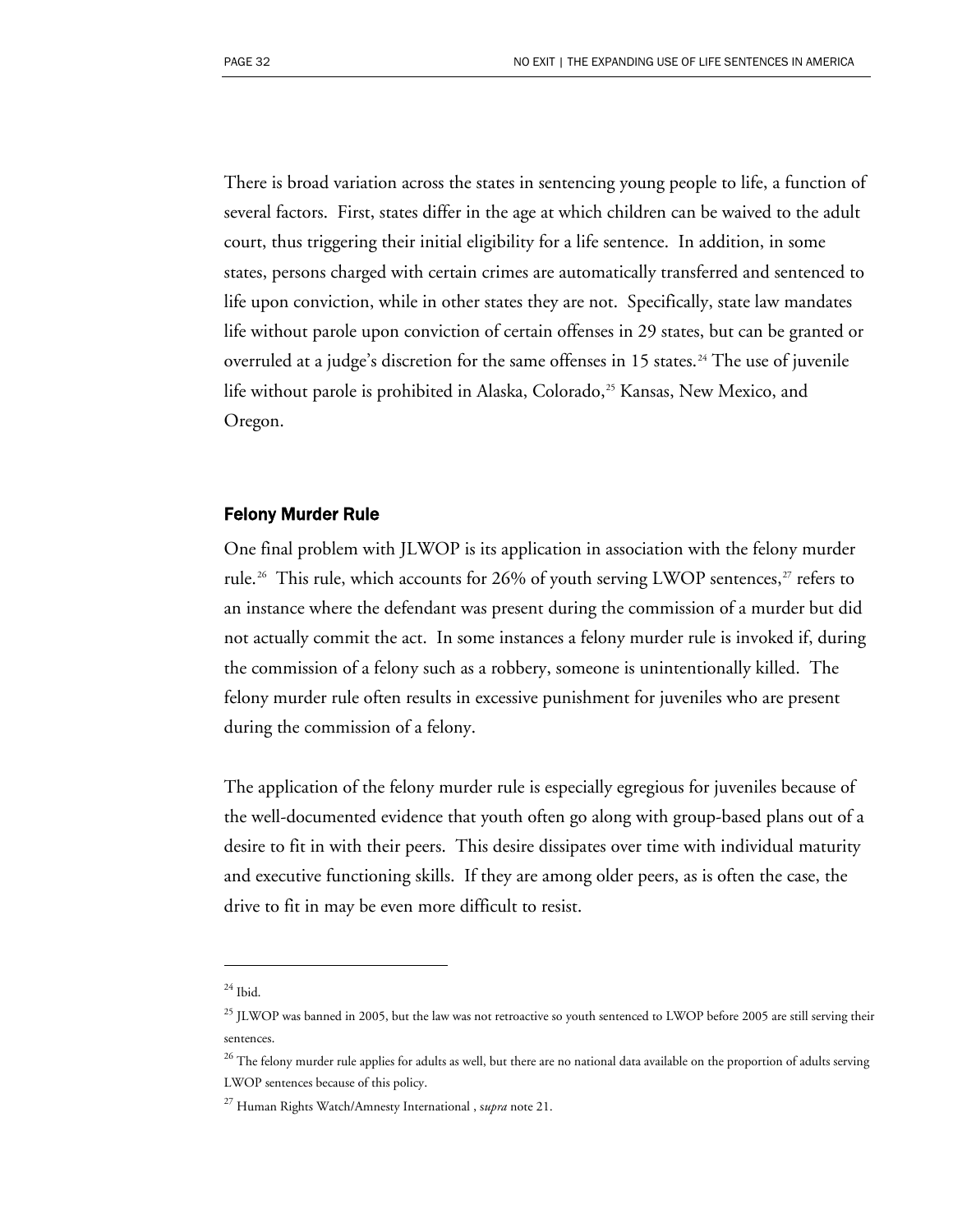#### Patrick McLemore

Patrick McLemore was 16 years old at the time of a robbery in Michigan in which his 20-year-old accomplice committed a murder. McLemore was not even in the residence at the time of the murder. His co-defendant pled guilty to second degree murder and was sentenced to 30-60 years in prison. McLemore went to trial and was convicted of first degree murder; he is now serving a life sentence with no possibility of parole.

One scholar refers to the felony murder rule as "…the pinnacle of inconsistency between an actor's culpability and his subsequent punishment."[2](#page-34-0)8 Life sentences are allegedly reserved for the most culpable individuals, yet the children and adolescents subjected to this especially harsh sentence associated with the felony murder rule did not commit the homicide, rendering them less culpable. In addition, the rule is applied without benefit of judicial discretion in most cases.

Though one argument for this rule is that it should serve as a deterrent for potential offenders, it has been pointed out that one cannot deter unforeseen events such as death in the commission of a felony. If one argued that deterrence was effective as a crime reducing strategy, which is difficult to determine,<sup>[29](#page-34-1)</sup> a more logical solution would be to enhance the penalties associated with intentional felonies.<sup>[30](#page-34-2)</sup>

 $\overline{a}$ 

<span id="page-34-1"></span><span id="page-34-0"></span><sup>28</sup> Flynn, E. H. (2008). Dismantling the Felony Murder Rule: Juvenile Deterrence and Retribution Post *Roper v. Simmons*. University of Pennsylvania Law Review, 156: p.1062.

<sup>29</sup> Nagin, D. and Pogarsky, G. (2004). Time and Punishment: Delayed Consequences and Criminal Behavior. *Journal of Quantitative Criminology 20*(4): 295-317.

<span id="page-34-2"></span><sup>30</sup> Flynn, *supra* note 28, p. 156.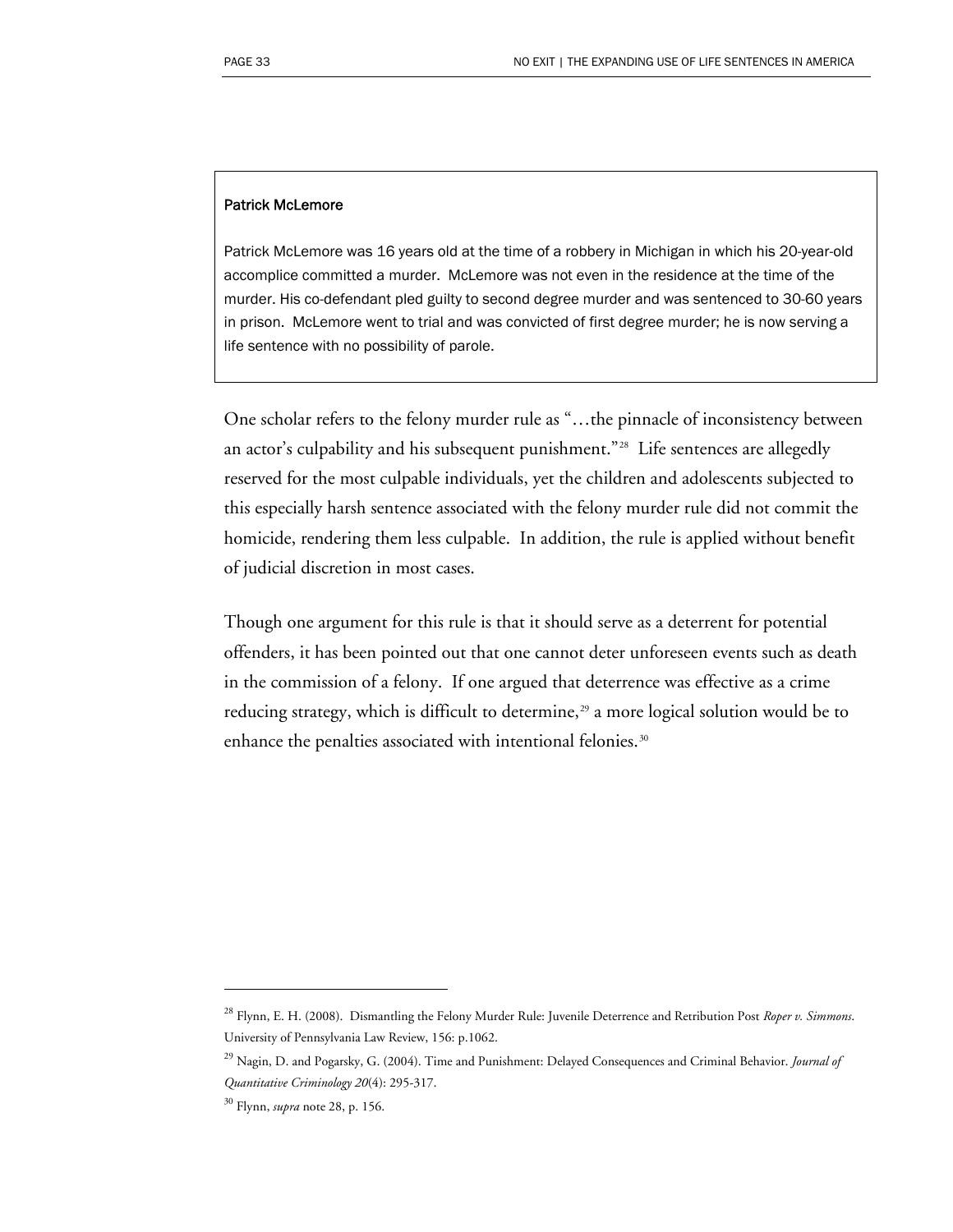# THE CONSEQUENCES OF LIFE SENTENCES ON SOCIETY

#### The Struggle to Balance Punishment and Proportionality

For what purpose are so many people incarcerated for life at an exponentially increasing cost? The rationale for opposing the use of parole for persons serving a life sentence generally pivots around issues of punishment, retribution, and incapacitation in the interest of public safety. This goal conjures up the question of the appropriate duration of time in prison. How are these various goals met by a life sentence, as opposed to a term of 15 or 25 years, for example?

This question came before the California Supreme Court in 2008 in reviewing the habeas petition of Sandra Davis Lawrence, who is serving a life term for murder. In January of 2006, Governor Arnold Schwarzenegger reversed the decision of the Board of Parole Hearings and denied the release of Ms. Lawrence, stating that the murder she had committed in 1971 "demonstrated a shockingly vicious use of lethality and an exceptionally callous disregard for human suffering." At issue was whether she had served enough time in prison relative to the circumstances of the crime to warrant her release.

Sandra Lawrence was convicted in 1983 for the 1971 murder of the wife of a man with whom she had been having an affair. She fled California after the murder and voluntarily returned in 1982 to face trial. Ms. Lawrence was sentenced to life in prison in 1983, with a first date of parole eligibility in 1990. While incarcerated, Ms. Lawrence made substantial progress addressing the underlying causes of her criminal activity and, beginning in 1993, was recommended by the Board of Parole Hearings for release on four separate occasions. "[T]he Board concluded that [Lawrence] committed the crime as a result of significant stress, and had demonstrated motivation, growth, and a greater understanding of herself and the crime she committed." She participated in prison-based programs, earned a bachelor's degree, became a mentor to others in prison, and took responsibility for her past actions. She was found to exhibit little risk for recidivism and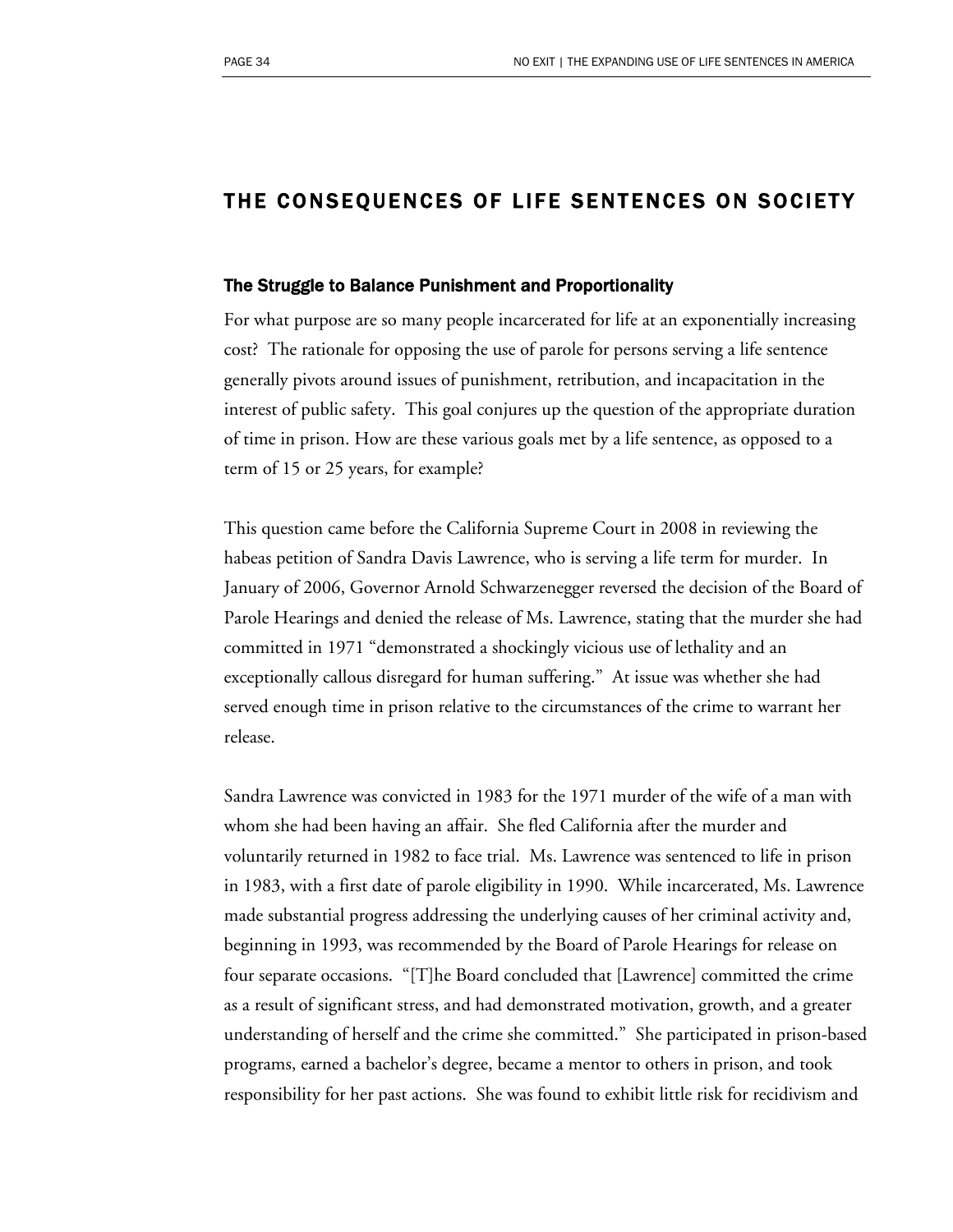was not considered to pose a danger to society. Despite substantial evidence of her suitability for return to the community, Governors Wilson, Davis, and Schwarzenegger reversed the positive parole recommendations. In 2004, Governor Schwarzenegger stated that the crime was committed for an "incredibly petty" reason and that this rationale was "reason enough to pose an unreasonable risk to public safety."

At issue in the Lawrence case is the broader question of whether the circumstances of the crime should act as a permanent barrier to release and, albeit indirectly in this case, are there some criminal histories that can never be overcome, no matter how much a person has changed in the intervening decades? The latter strikes at a central concern regarding life sentences: the failure to recognize the fact that someone who has been in prison for two decades is likely to be very different than when they were sentenced. One of the primary purposes of incarceration is to work toward rehabilitation. Parole and earned sentence reductions are intended both as an incentive for reform and a measure of one's suitability to be returned to society. Historically, life sentences were seen as indeterminate, with the possibility of parole as a catalyst for seeking personal redemption and growth. The widespread decline in granting parole, even in cases of clearly demonstrated personal change, undermines the incentive for reform and sends an inconsistent message to persons in prison regarding how to spend their years behind bars.

While concerns about public safety may fade as an individual ages in prison and becomes less of a threat, the rationale of retribution, frequently linked to the heinousness of the crime, does not diminish at the same rate. In the case of Ms. Lawrence, the reasons for denying her release had little to do with concerns about safety or her unwillingness to accept responsibility for her actions. Instead, these decisions were grounded in the retributive desire to continue to punish her based on the details of her crime. The California Supreme Court challenged this contention, reversing the lower court's denial of Lawrence's petition for habeas corpus and stating: "At some point . . . when there is affirmative evidence, based upon the prisoner's subsequent behavior and current mental state, that the prisoner, if released, would not currently be dangerous, his or her past offense may no longer realistically constitute a reliable or accurate indicator of the prisoner's current dangerousness."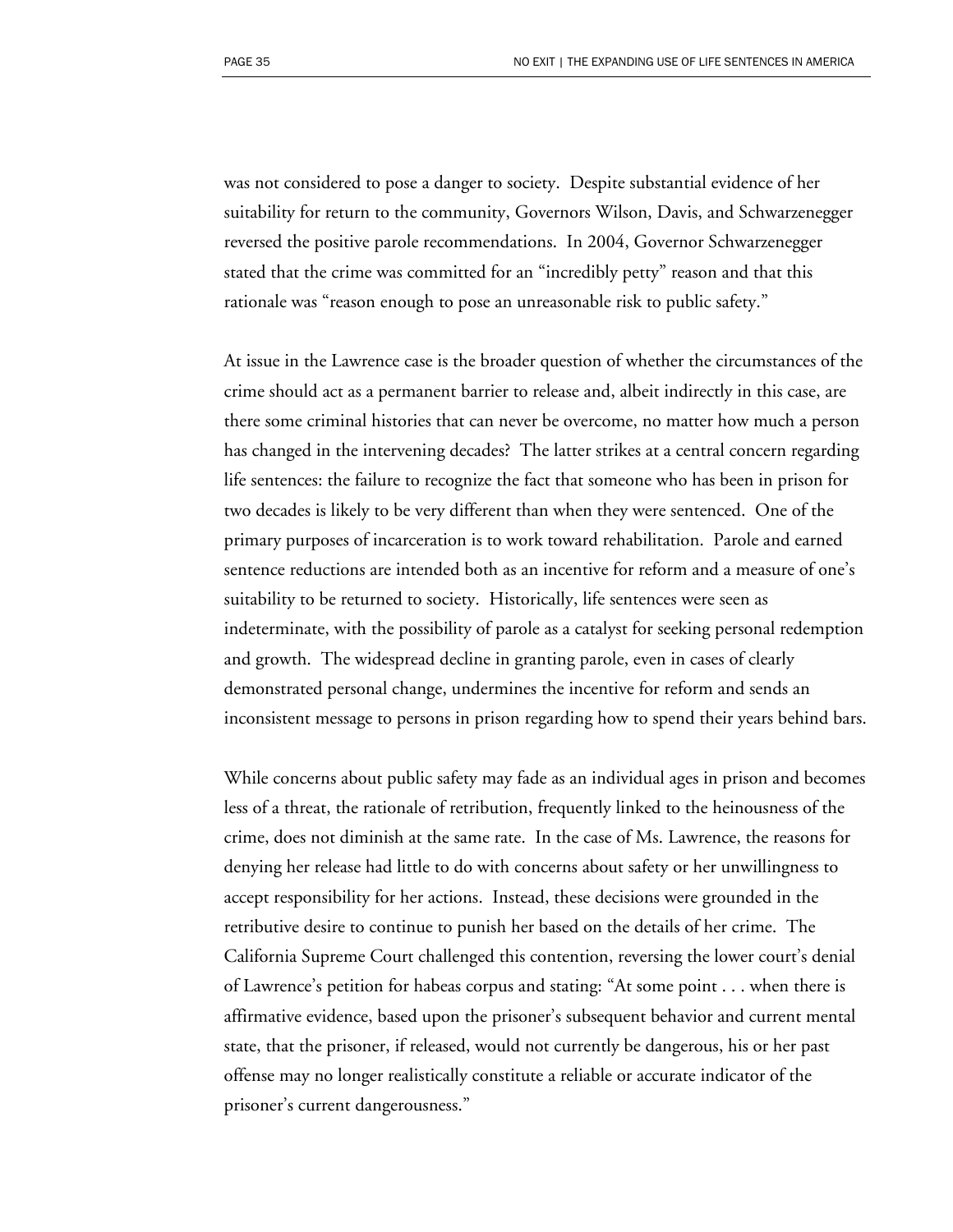#### Recidivism and Public Safety

It is argued by some that incapacitating certain people for decades, if not for their natural life, is necessary for the sake of public safety. This argument turns on the point that to release someone who has been sentenced to life will jeopardize the public because of an imminent threat of reoffending. However, recidivism rates for persons serving a life sentence are considerably lower than for the general released population. A 2004 analysis by The Sentencing Project found that persons who were released from a life sentence were less than one-third as likely to be rearrested within three years as all released persons.<sup>[3](#page-37-0)1</sup> While two-thirds of all persons released in 1994 were rearrested within three years, only 1 in 5 persons who were released from a life sentence was rearrested.<sup>[3](#page-37-1)2</sup>

Though not specifically addressing recidivism rates for persons sentenced to life, a study in Ohio of 21 people released in 2000 who were 50 years of age or older and had served 25 years or more at the time of release found that none of these persons committed a new crime during the three years after their release. In Pennsylvania, the recidivism rate of persons convicted of a new crime who were 50 years of age or older and released in 2003 was 1.4% in the first 10 to 22 months after release. While Pennsylvania does not permit parole for persons convicted of a life sentence, research on 285 persons who had their life sentence commuted and were released from prison found a recidivism rate for a new criminal conviction of just 1%.<sup>[33](#page-37-2)</sup>

These studies do not evaluate life sentences directly, but they are drawn from a similarly situated population – older persons who have served upwards of 20 years. Thus, they are illustrative of likely outcomes among individuals who have been sentenced to life should they be released. In fact, the research literature is replete with support for the perspective

 $\overline{a}$ 

<span id="page-37-0"></span><sup>31</sup> Mauer, King, and Young, *supra* note 2, p. 24.

<span id="page-37-1"></span> $32$  Ibid.

<span id="page-37-2"></span><sup>33</sup> Advisory Committee on Geriatric and Seriously Ill Inmates, *supra* note 4, p. 81.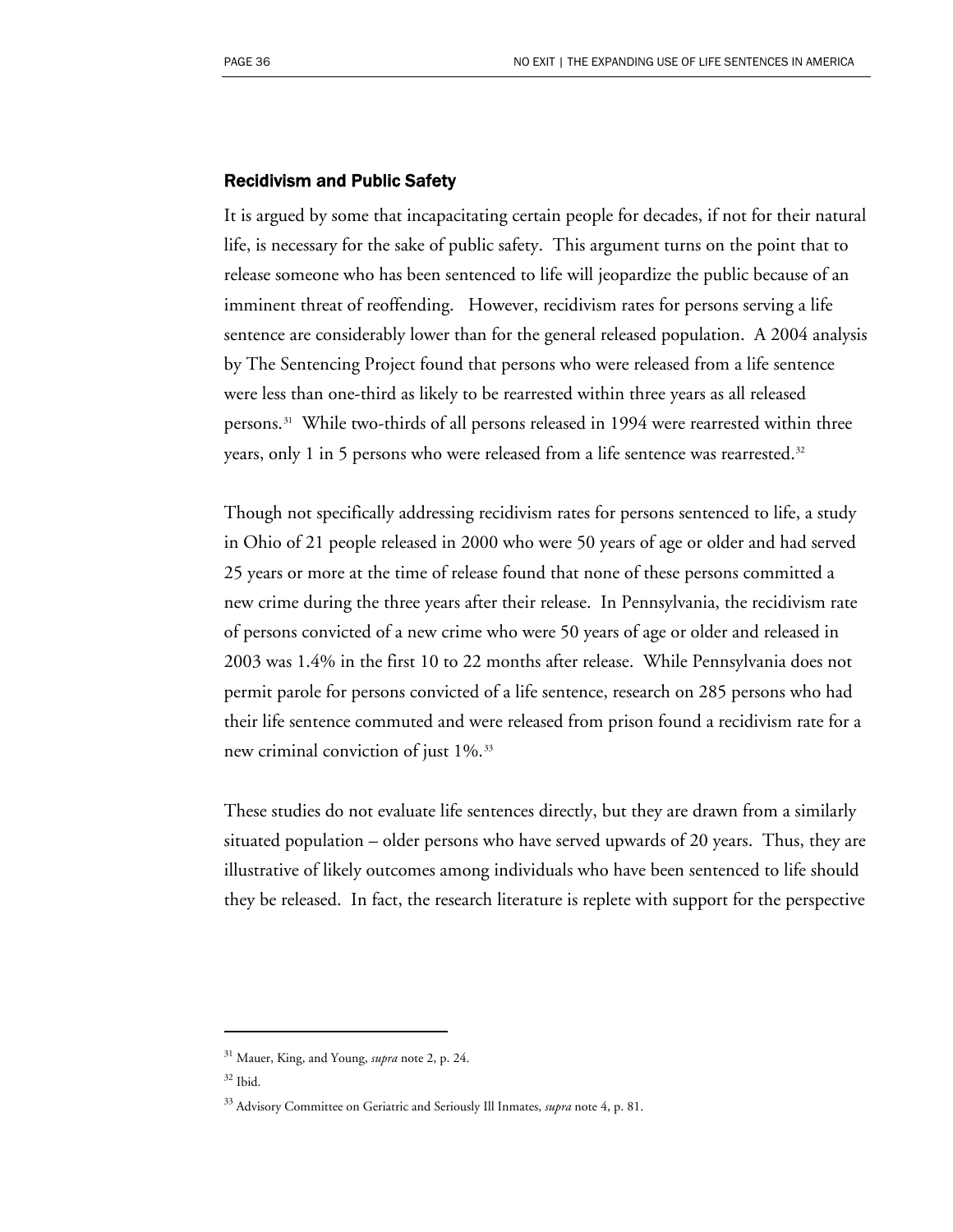that persons serving a life sentence are some of the most well-adjusted persons in prison.<sup>[34](#page-38-0)</sup> For these individuals, the prison becomes their social universe for the long-term and maintaining order becomes a priority. Persons serving a life sentence are frequently lauded by correctional administrators and called upon to serve as mentors.

#### The Costs of an Aging Prison Population

In 1997, 13% of persons serving a life sentence were 50 years of age or older. By 2004 that figure had increased to  $22\%$ .<sup>[35](#page-38-1)</sup> This figure will likely increase, as more people are admitted to prison on an LWOP sentence.

#### William Heirens

 $\overline{a}$ 

The effects of life without parole sentencing policies can be seen in the Illinois case of William Heirens, who has now served more than 63 years for a triple-murder he committed in 1946. He currently suffers from diabetes and is confined to a wheelchair in ailing health, costing the state a substantial premium above and beyond the routine costs of incarceration. In 1946, Heirens was sentenced to three consecutive life terms, but with the possibility of parole. Mr. Heirens has served a model term of incarceration, becoming the first person in an Illinois prison to earn a fouryear college degree and acting as a mentor to other incarcerated persons. Yet at 78 years old, his application for parole was unanimously denied in August 2008, with one Parole Board member saying, "God will forgive you, but the state won't."

<span id="page-38-0"></span><sup>&</sup>lt;sup>34</sup> Johnson, R. and Dobranska, A. (2005). Mature Coping among Life Sentenced Inmates: An Exploratory Study of Adjusted Dynamics. *Corrections Compendium.* November/December: 8-38; Johnson, R. and McGunigall-Smith, S. (2008). Life without Parole, America's Other Death Penalty: Notes on Life under Sentence of Death by Incarceration. *The Prison Journal 88*(2): 328-346.

<span id="page-38-1"></span><sup>35</sup> Bureau of Justice Statistics and Federal Bureau of Prisons (2000). *Survey of Inmates in State and Federal Corrections Facilities, 1997* [computer file]; Bureau of Justice Statistics and Federal Bureau of Prisons (2006). *Survey of Inmates in State and Federal Corrections Facilities, 2004* [computer file].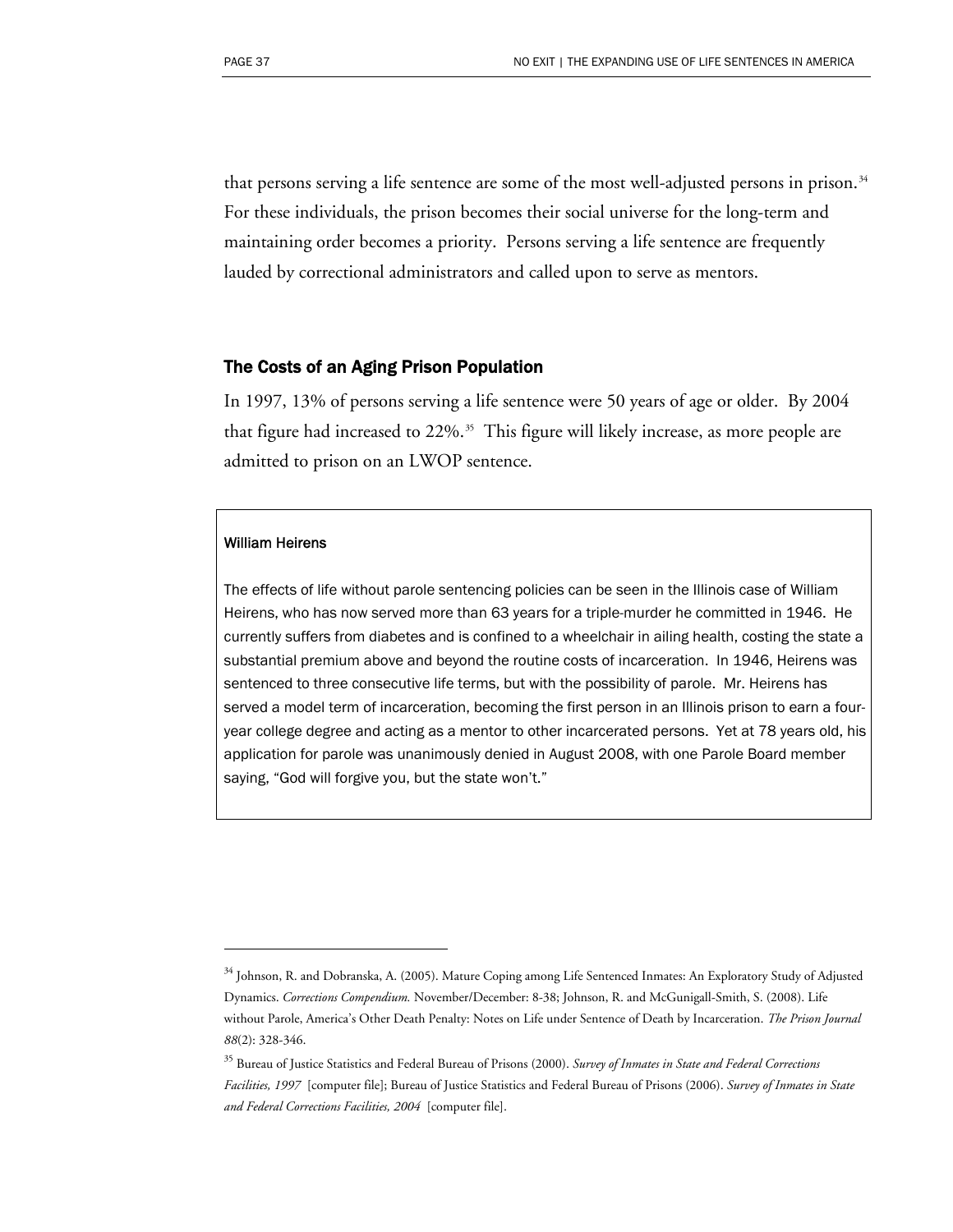The case of William Heirens raises the issue of what utility his continued incarceration offers for the citizens of Illinois and at what cost. At the national level, with more than 40,000 persons serving a sentence of LWOP and more than 140,000 persons serving a life sentence with diminished prospects for release, the issue of aging in prison is becoming a serious policy consideration for correctional administrators.

The aging prison population is of paramount importance in contributing to the rising cost of healthcare for older prisoners. Older persons in prison frequently exhibited higher rates of health problems than the general population when they were sentenced to prison.[36](#page-39-0) This is the result of a number of factors, including higher rates of substance abuse, physical abuse, and inconsistent access to health care. Higher rates of incarceration among persons from low-income, communities of color mean that disparities in overall health are elevated in the incarcerated population and magnified further among older, incarcerated individuals. The cumulative effect of an unhealthy lifestyle coupled with a prison environment that is not conducive to healthy living results in declining standards of health among aging prisoners.

Thus, older persons in prison are substantially more expensive to incarcerate. Higher rates of chronic illness among persons over the age of 50 result in an increased frequency of medical visits, procedures, and dispensed medication. While cost estimates vary for the care of an aging individual in prison, it has been estimated to be more than three times that of incarcerating a younger, healthy person. In one facility in Pennsylvania, it is estimated that a person receiving long-term care costs \$6[3](#page-39-1),500 per year incarcerated. $37$ In California, the cost is estimated to be between \$98,000 and \$138,000 per year for the incarceration of older persons. An estimate by The Sentencing Project found that a state would be spending upwards of \$1 million to incarcerate a life sentenced person for 40 years (from age 30 through 70).<sup>[38](#page-39-2)</sup> Unsurprisingly, the intersection of increasing health

 $\overline{a}$ 

<span id="page-39-0"></span> $36$  Marquart, J. W., Merianos, D. E., and Doucet, G. (2000). The Health-Related Concerns of Older Prisoners: Implications for Policy. *Aging and Society, 20*: 79-96; Fazel, S., Hope, T., O'Donnell, I., Piper, M., and Jacoby, R. (2001). Health of Elderly Male Prisoners: Worse Than the General Population, Worse Than Younger Prisoners. *Age and Aging, 30*: 403-407.

<span id="page-39-1"></span><sup>37</sup> Advisory Committee on Geriatric and Seriously Ill Inmates, *supra* note 4, p. 2.

<span id="page-39-2"></span><sup>38</sup> Mauer, King, and Young*, supra* note 2, p. 25.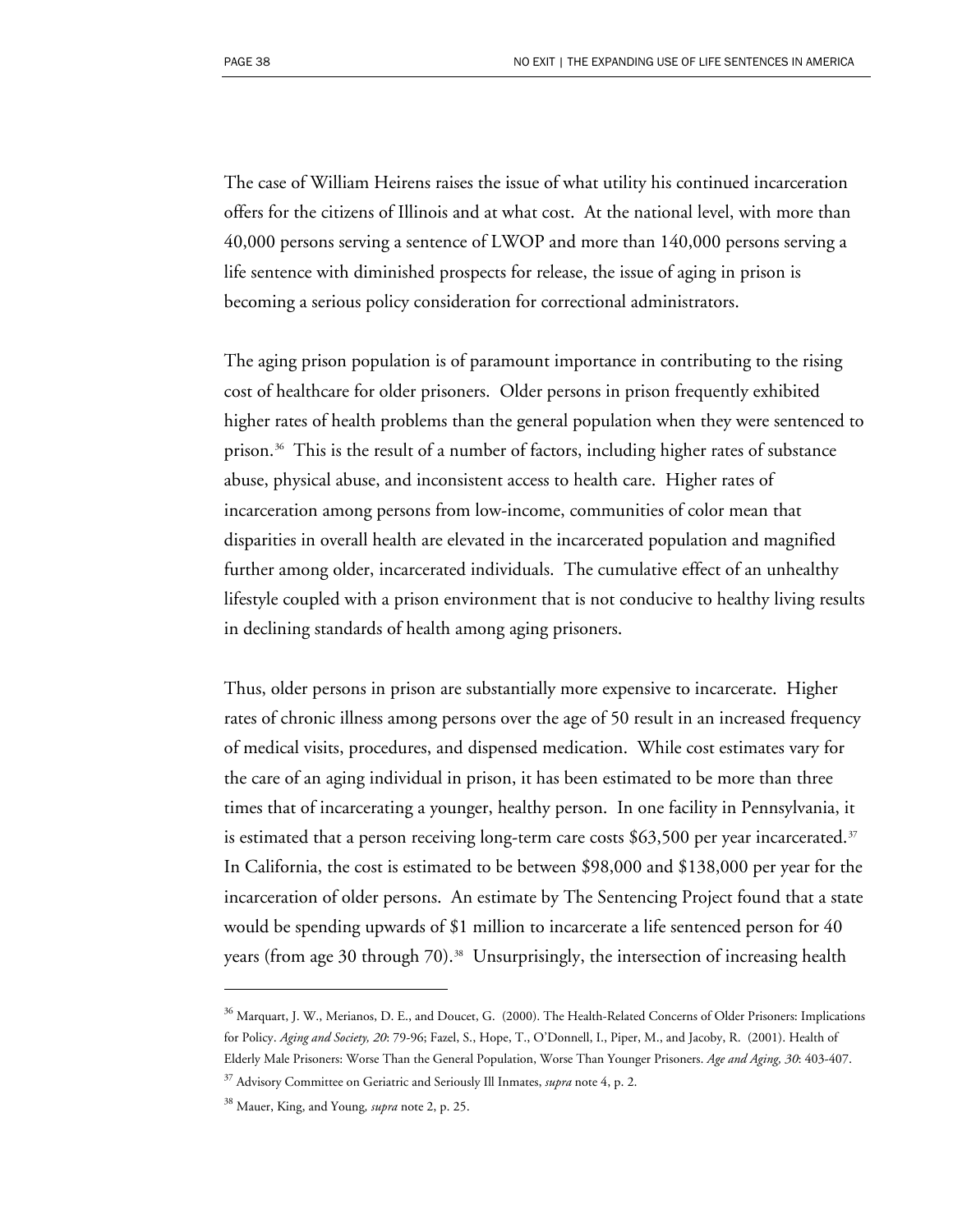$\overline{a}$ 

costs and a rapidly aging prison population has placed an enormous burden upon correctional administrators to pay for these required services. In no state has this struggle been starker than in California, where the correctional system is under federal receivership and has recently been ordered to cut the prison population by as much as 58,000. It is estimated that the state will need \$8 billion to fund the construction of 10,000 prison hospital beds.

#### Housing Youth with Adults

Numerous problems have been documented with housing young people with adults and these problems pertain to the young life sentenced population as well. Youth serving adult sentences comingle with adults because they are legally considered to be adults. Young people are exposed to the extreme violence that frequently takes place within adult prisons. They are also denied age-appropriate prison programs that they could participate in if housed in a juvenile detention center. Juveniles in adult settings are much more likely to be sexually assaulted than those in juvenile correctional facilities: the Bureau of Justice Statistics estimates that in 2005, 21% of all victims of sexual violence in jails were under the age of 18. Considering that persons under 18 make up only 1% of the jail population, this number is quite high.<sup>[39](#page-40-0)</sup> In addition, juveniles are at a higher risk of physical assault by staff in adult facilities than when housed in juvenile detention.<sup>[40](#page-40-1)</sup>

<span id="page-40-0"></span><sup>39</sup> Arya, N. (2007). *Jailing Juveniles: The Dangers of Incarcerating Youth in Adult Jails in America.* Washington, D.C.: Campaign for Youth Justice.

<span id="page-40-1"></span><sup>40</sup> Woolard, J. L., Odgers, C., Lanza-Kaduce L., and Daglis, H. (2005). Juveniles within Adult Corrections: Legal Pathways and Developmental Considerations. *International Journal of Forensic Mental Health 4* (1): 1-18.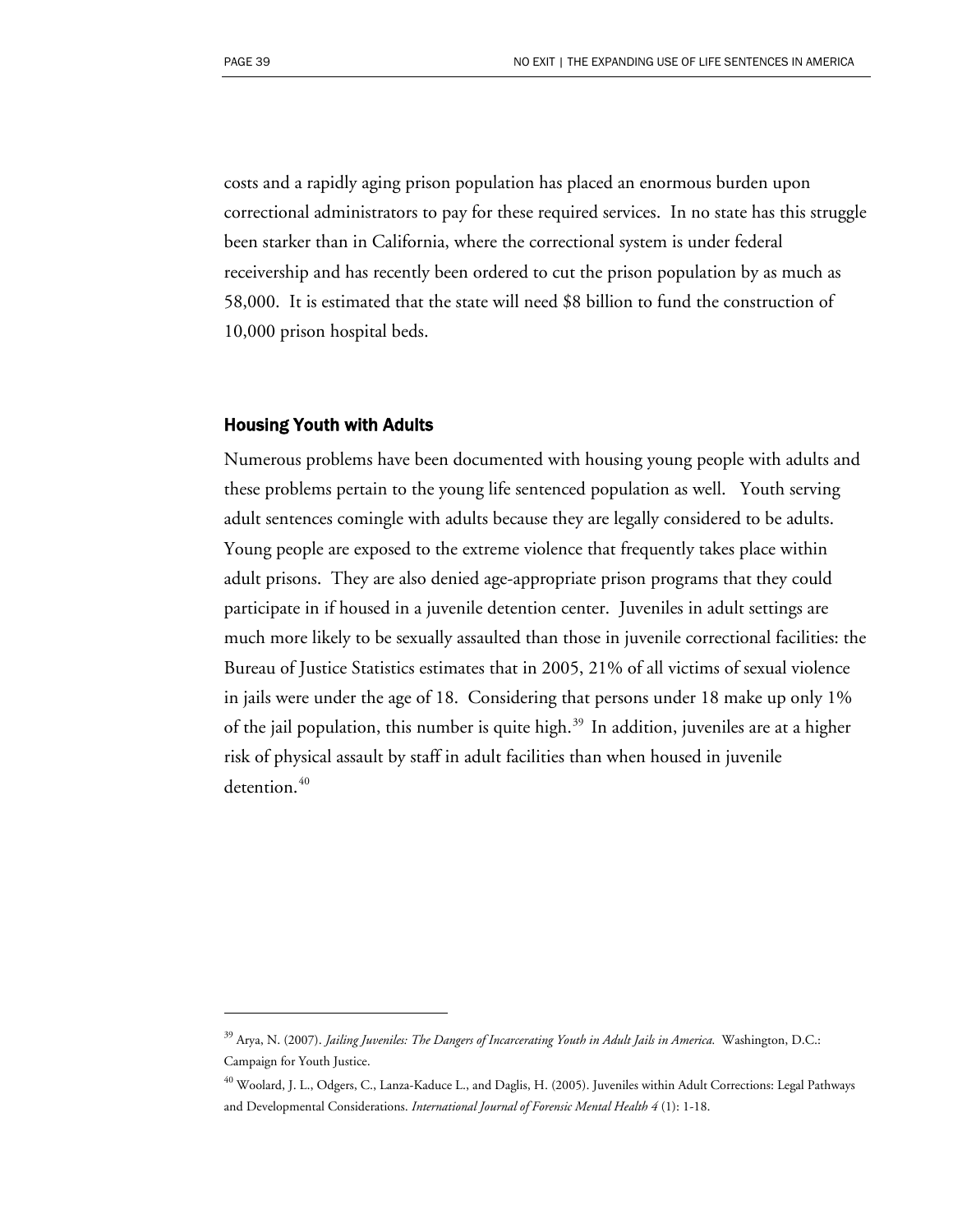$\overline{a}$ 

### RECOMMENDATIONS FOR REFORM

#### Eliminate Sentences of Life without Parole

Life without parole sentences are costly, shortsighted, and ignore the potential for transformative personal growth. The 43 states that have both life and LWOP sentences should amend their statutes to make all life sentences parole-eligible. The six states and the federal system with LWOP-only sentences should replace this structure with paroleeligible terms. An example may come from Canada, where all persons serving life are considered for parole after serving 10 to 25 years.

Such a change would not necessarily mean that all parole eligible persons would be released at some point during their term. In the interest of public safety, many individuals sentenced to life will serve the remainder of their natural lives in prison. However, this reform would provide that a decision on release be made by a professional parole board at the time of eligibility, taking into account a person's prospects for a successful transition to the community.

Such policy changes are gaining traction among key practitioners. In its draft standards, The American Law Institute, a professional body of judges, lawyers, and academics has called for the elimination of life without parole except as an alternative to the death penalty.[4](#page-41-0)1 And, in June 2009, a federal judge in Pennsylvania reaffirmed a lower-court ruling that eases the clemency request process for Pennsylvania inmates serving life sentences which began before 1997. Before this time, pardon recommendations required a simple majority vote by the state Pardons Board before being passed to the governor for review, but the law changed in late 1997 to require a unanimous vote instead. The present ruling allows inmates sentenced before 1997, perhaps as many as  $3,000$ , to apply for a pardon under these earlier rules.<sup>[4](#page-41-1)2</sup>

<span id="page-41-0"></span><sup>41</sup> The American Law Institute (2009). *Model Penal Code: Sentencing Discussion Draft 2 No. 2*. Philadelphia: The American Law Institute.

<span id="page-41-1"></span><sup>42</sup> Jackson, Peter. (2009, June 26). Ruling Offers Hope to Pennsylvania Life Inmates. *The Associated Press.*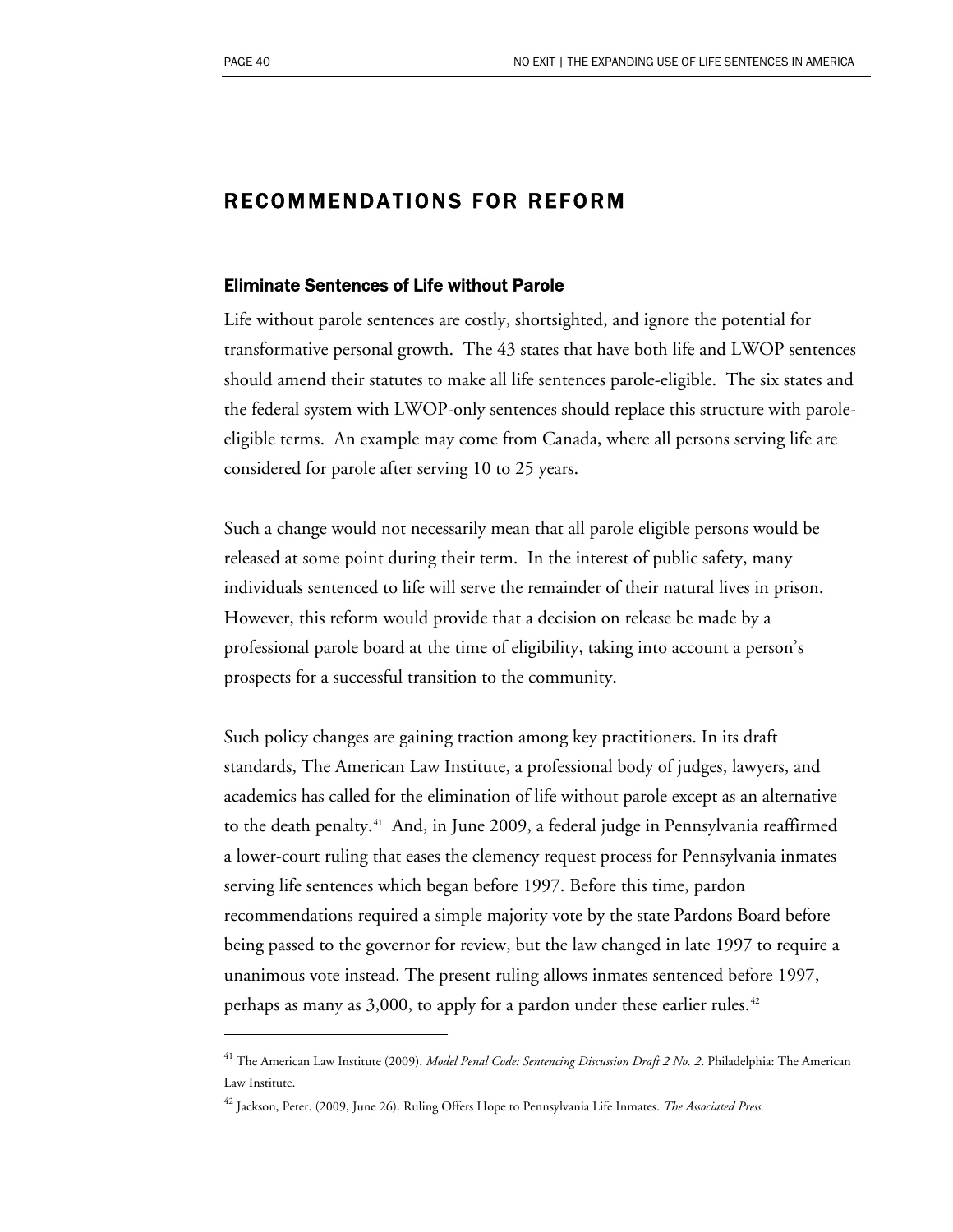### *Eliminate Juvenile LWOP*

As an intermediate step toward a wholesale repeal of LWOP, policymakers should eliminate JLWOP. The United States is the only country in the world that imposes JLWOP sentences, placing it in violation of international law. The committee that oversees the International Covenant on Civil and Political Rights notes that "…sentencing children to life sentences without parole is…not in compliance with Article 24(1) of the Covenant." And, the Committee Against Torture, which oversees the Convention Against Torture and Other Cruel, Inhuman, or Degrading Treatment or Punishment, finds that JLWOP "…could constitute cruel, inhuman treatment or degrading treatment or punishment" in violation of the treaty.<sup>[4](#page-42-0)3</sup>

Many view the elimination of JLWOP as a natural evolution of the U.S. Supreme Court's decision in *Roper,* in which the death penalty was determined to be unconstitutional for juveniles because of the Court's admission that juveniles are much more amenable to reform than adults. In *Roper,* the Court also recognized that there should be different standards for judging culpability for children than for adults; this reasoning applies to JLWOP as well. Efforts are underway in a number of states to eliminate JLWOP because of the growing awareness that this sentence is particularly inappropriate and cruel when applied to young people. In recent years, legislation has been introduced in Alabama, Arkansas, California, Florida, Illinois, Iowa, Michigan, Missouri, Nebraska, Texas, and Washington that would allow parole hearings at some point during a juvenile's sentence. Federal leadership is needed to eliminate JLWOP in the federal system and to serve as an example to states that this sentence type is unacceptable.

#### Prepare Persons Sentenced to Life for Release From Prison

The emergence of reentry as a criminal justice policy issue in the last decade has largely ignored persons serving a life sentence. Typically, reentry programs are provided to persons within 6 months of their release date and offer transition services in the

 $\overline{a}$ 

<span id="page-42-0"></span><sup>43</sup> Human Rights Watch/Amnesty International , *supra* note 21.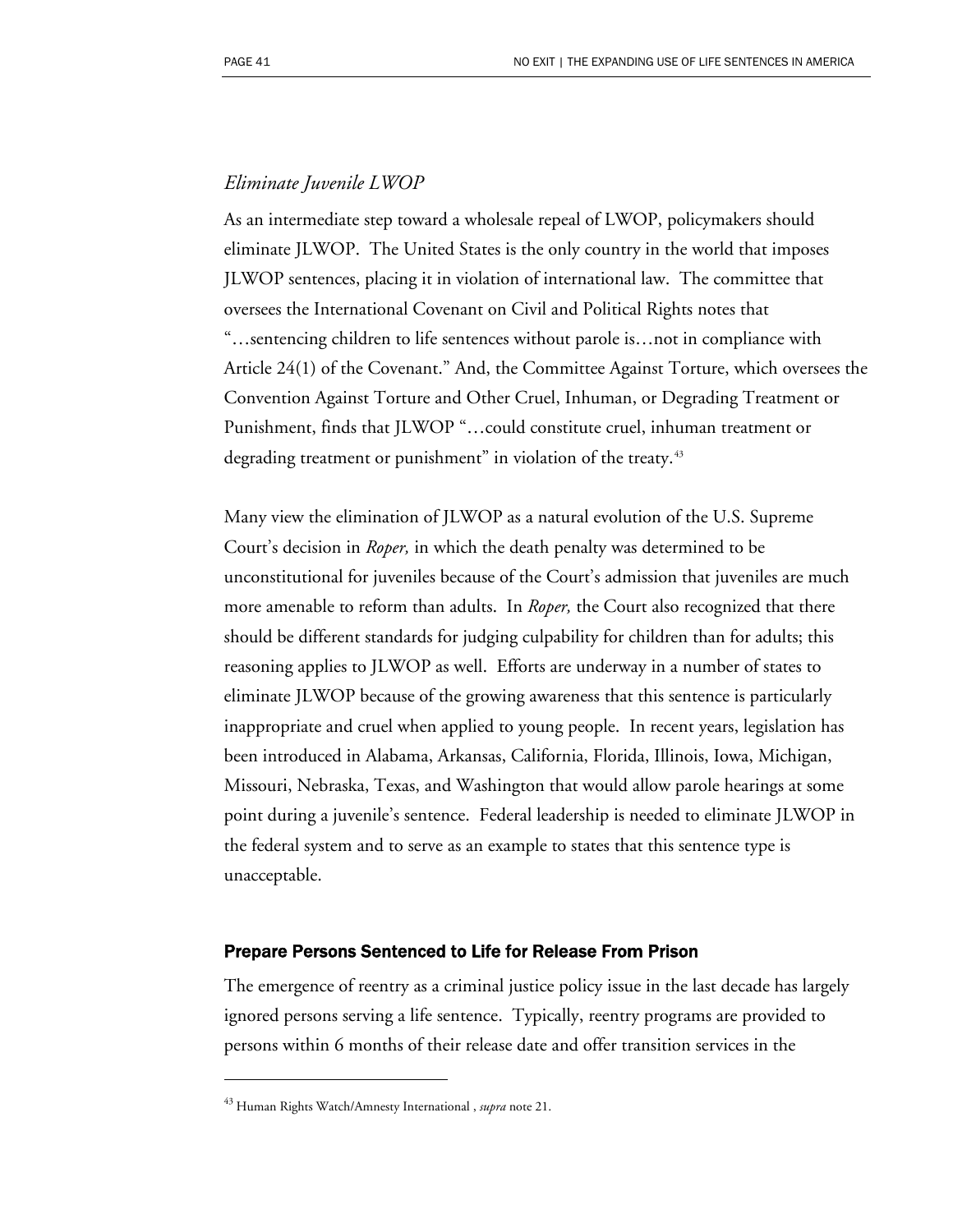community upon release. However, for persons serving a life sentence, their release date is not fixed and they are often overlooked as policymakers and correctional administrators consider reentry strategies. Additionally, persons serving a life sentence have unique reentry needs based upon the long duration of their prison term.

The failure to design reentry strategies for persons serving a life sentence neglects 1 in 11 persons in prison by denying them the opportunity to participate in valuable programming. Reentry and reintegration principles must be extended to persons serving a life sentence. Correctional programs can contribute to a successful release and persons serving life should be encouraged to access the types of services that will help them transform their lives and improve their presentation before the parole board. One model is the *Lifeline* program, first enacted in Canada and being considered in Colorado. In *Lifeline*, persons who have successfully reintegrated into society after serving a life sentence serve as mentors to those persons who are going to be released. "In-reach workers" help prepare individuals while they are still in prison for the challenges they will face and assist those who have been released to the community. The program has been in place for more than 15 years in Canada and 8 in 10 persons serving life reported the service to be helpful.

#### Restore the Role of Parole

In 1967, the President's Crime Commission recommended that parole boards be staffed by correctional professionals rather than political appointees. However, more than 40 years later, parole boards remain the domain of political appointees and two-thirds of states lack any standardized qualifications for service. This has resulted in a highly politicized process that too often discounts evidence and expert testimony. Parole boards should be staffed with members who have a background in corrections or relevant social services in order to best assess suitability for release. They should also use risk-based release polices that consider a range of static and dynamic factors including criminal history, offense severity, prison disciplinary record, and program participation while incarcerated.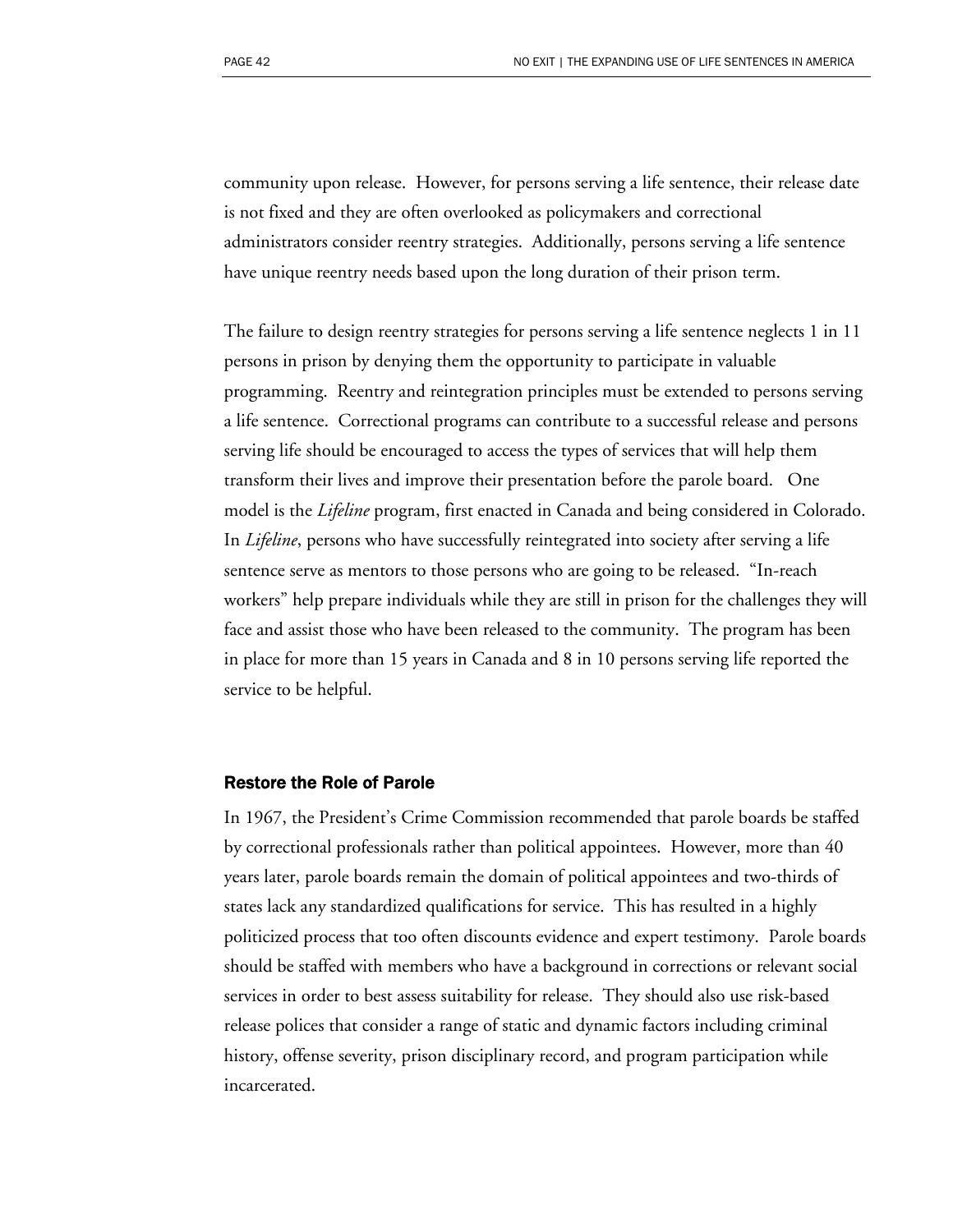## APPENDIX A: METHODOLOGY

Data were collected from state's Department of Corrections (DOC) between April 2008 and December 2008. DOCs were contacted through email, followed by telephone calls placed to the appropriate department when original requests were unanswered. Several unsuccessful attempts were made to obtain usable data from Illinois and Utah. We also received data from the federal Bureau of Prisons.

In this report, we define juveniles according to each state's statutory definition of juvenile rather than the alternative definition of individuals under 18. Therefore, our estimates are frequently lower than estimates that may be found elsewhere because we exclude cases where state law automatically excludes certain youth from juvenile jurisdiction because of their age. Our use of the term "juvenile" is used deliberately instead of the term "individuals under 18," though in some states, these are synonymous.

One final caveat in our data concerns ethnicity. Data on Hispanics are often unreliable and suffer frequently from problems of double-counting or undercounting because ethnicity is conflated with race, though substantial improvements have been noted in the past few years in many crime data systems.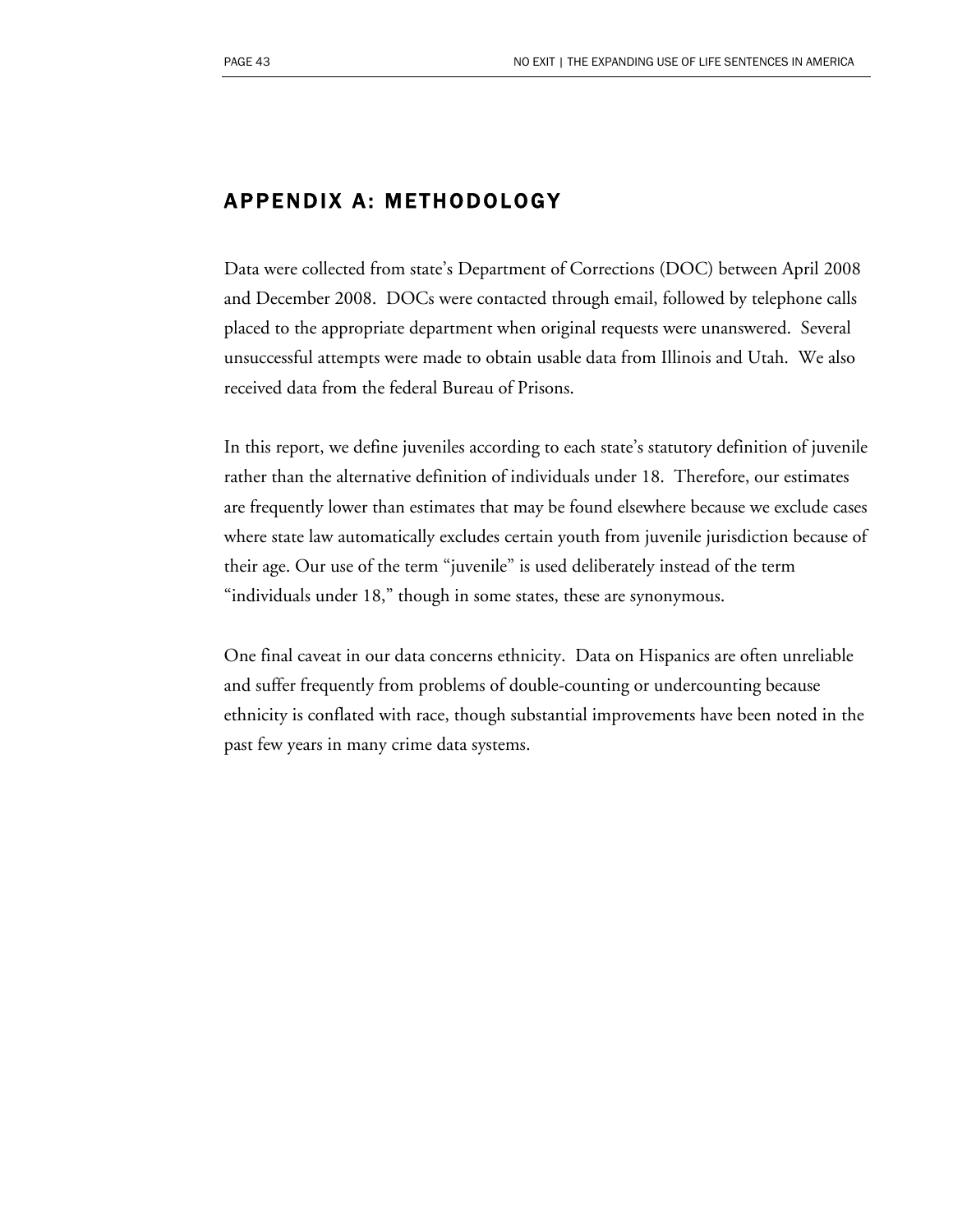# APPENDIX B: SURVEY OF STATE DEPARTMENTS OF CORRECTIONS ON LIFE-SENTENCED POPULATION

#### Hello,

I am conducting a national census of state departments of corrections in order to document the number of individuals serving a life sentence. I would be grateful if you would take a few moments and provide me with the following information for [STATE]. Thank you in advance for your time. If you have any questions about this project, please do not hesitate to be in touch. I can be reached at [EMAIL ADDRESS] or 202-628-0871.

#### TOTAL PRISON POPULATION:

#### SECTION I. PERSONS SERVING A LIFE SENTENCE WITH THE POSSIBILITY OF PAROLE

#### A. PERSONS WHO COMMITTED THE OFFENSE WHEN THEY WERE ADULTS:

| TOTAL:            | MALE: |              | <b>FEMALE:</b> |
|-------------------|-------|--------------|----------------|
| AFRICAN AMERICAN: |       | <b>WHITF</b> |                |
| HISPANIC:         |       | OTHER:       |                |

#### B. PERSONS WHO WERE CONVICTED IN ADULT COURT FOR OFFENSES COMMITTED WHEN THEY WERE JUVENILES:

| TOTAL:            | MALE: |        | <b>FEMALE:</b> |
|-------------------|-------|--------|----------------|
| AFRICAN AMERICAN: |       | WHITF: |                |
| HISPANIC:         |       | OTHER: |                |

#### SECTION II. PERSONS SERVING AN LWOP SENTENCE

#### C. PERSONS WHO COMMITTED THE OFFENSE WHEN THEY WERE ADULTS:

| TOTAL:            | MALE: |        | <b>FFMALF:</b> |
|-------------------|-------|--------|----------------|
| AFRICAN AMERICAN: |       | WHITE: |                |
| HISPANIC:         |       | OTHER: |                |

#### D. PERSONS WHO WERE CONVICTED IN ADULT COURT FOR OFFENSES COMMITTED WHEN THEY WERE JUVENILES:

| TOTAL:            | MALE: | FEMALE: |
|-------------------|-------|---------|
| AFRICAN AMERICAN: |       | WHITE:  |
| HISPANIC:         |       | OTHER:  |
| AS OF (DATE):_    |       |         |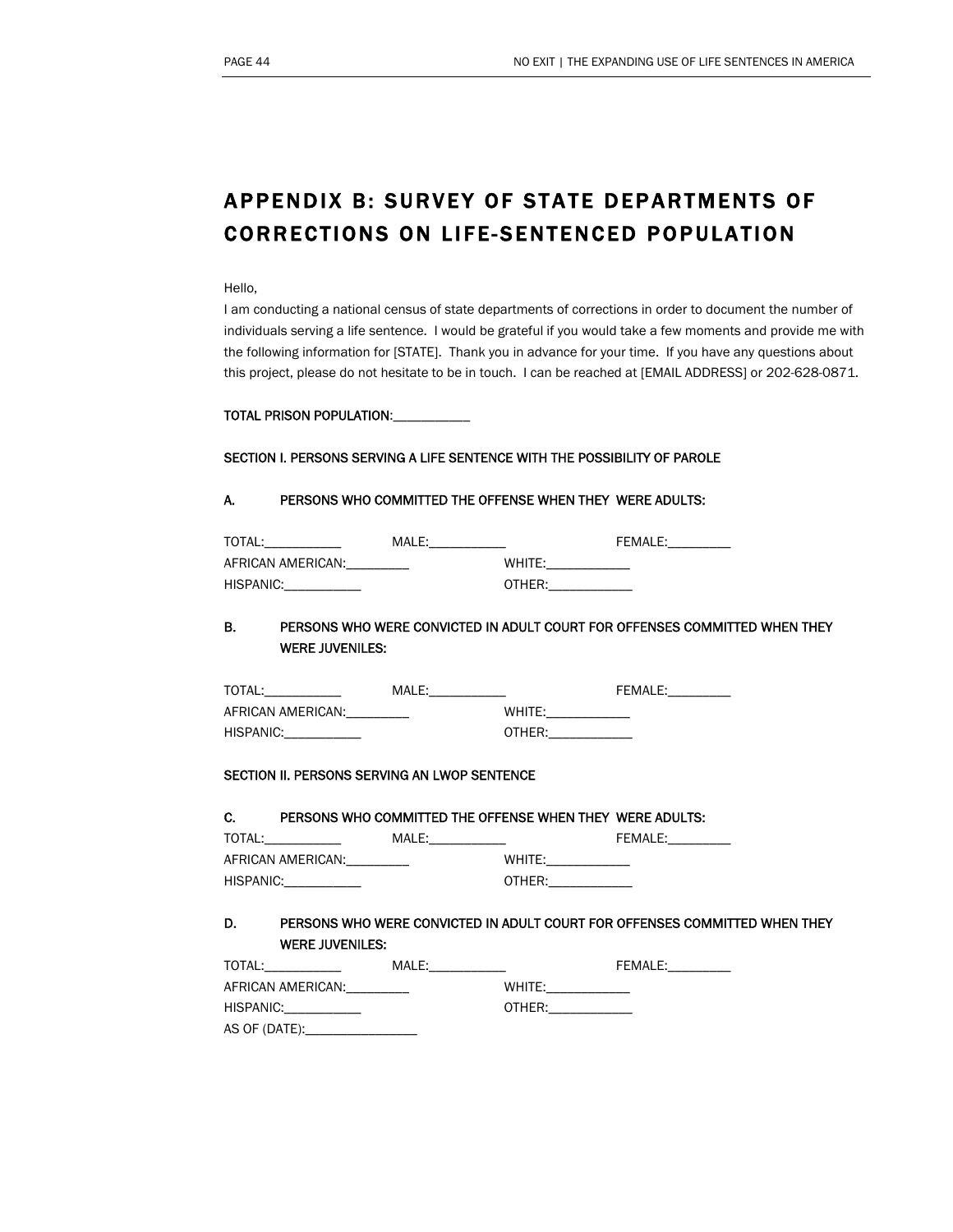

### FURTHER READING AVAILABLE AT www.sentencingproject.org:

The Meaning of "Life": Long Prison Sentences in Context

Incarceration and Crime: A Complex Relationship

Lessons of the "Get Tough" Movement in the United States

The State of Sentencing 2008: Developments in Policy and Practice

ERRATA: After the printing of the report, The Sentencing Project was contacted by a representative of the Nebraska Department of Corrections, notifying us that the state had furnished inaccurate data. The corrected data are 306 persons serving a life sentence, 220 of whom are serving LWOP. Among all persons serving a life sentence, 100 are African American, 165 are white, 22 are Hispanic, and 19 are "other." Among LWOP, 79 are African American, 110 are white, 18 are Hispanic, and 13 are "other." There are 37 persons serving a sentence of life for a crime committed when they were a juvenile, 29 of whom are serving LWOP. Among those serving a juvenile life sentence, 20 are African American, 15 are white, and 2 are "other." Among JLWOP, 14 are African American, 14 are white, and 1 is "other." The adjusted national life sentence count is 140,401 and the adjusted LWOP count is 41,102. The adjusted national juvenile life sentence count is 6,747 and the JLWOP count remains the same. The adjusted totals do not alter the national percentages to any significant degree.